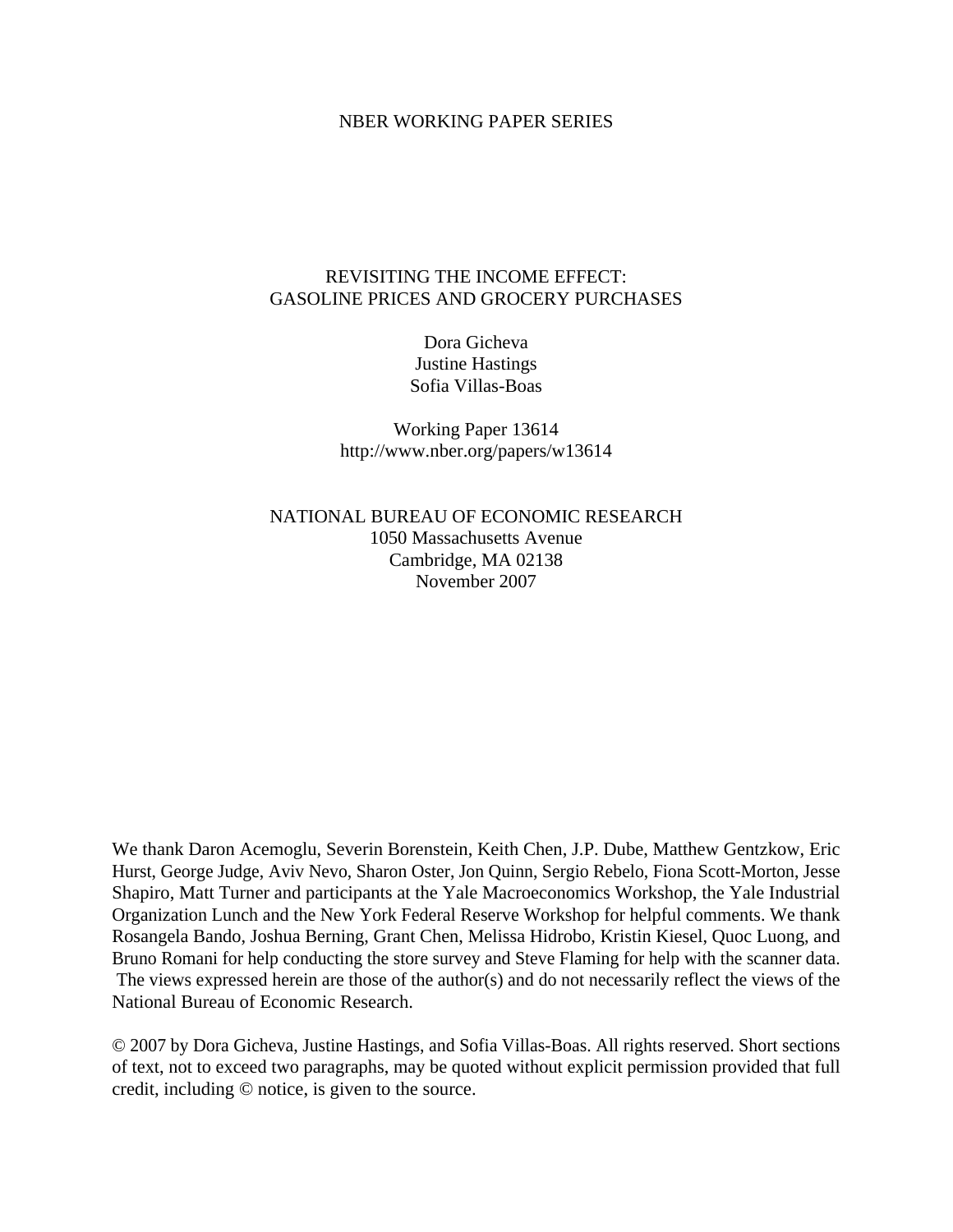Revisiting the Income Effect: Gasoline Prices and Grocery Purchases Dora Gicheva, Justine Hastings, and Sofia Villas-Boas NBER Working Paper No. 13614 November 2007 JEL No. E21,E31,L10,L16,L81

#### **ABSTRACT**

This paper examines the importance of income effects in purchase decisions for every-day products by analyzing the effect of gasoline prices on grocery expenditures. Using detailed scanner data from a large grocery chain as well as data from the Consumer Expenditure Survey (CES), we show that consumers re-allocate their expenditures across and within food-consumption categories in order to offset necessary increases in gasoline expenditures when gasoline prices rise. We show that gasoline expenditures rise one-for-one with gasoline prices, consumers substitute away from food-away-from-home and towards groceries in order to partially offset their increased expenditures on gasoline, and that within grocery category, consumers substitute away from regular shelf-price products and towards promotional items in order to save money on overall grocery expenditures. On average, consumers are able to decrease the net price paid per grocery item by 5-11% in response to a 100% increase in gasoline prices. Our results show that consumers respond to permanent changes in income from gasoline prices by substituting towards lower-cost food at the grocery store and lower priced items within grocery category. The substitution away from full-priced items towards sale items has implications for microeconomic discrete-choice demand models as well as for macroeconomic inflation measures that typically do not incorporate frequently changing promotional prices.

Dora Gicheva Yale University P.O. Box 208264 New Haven, CT 06520-8264 dora.gicheva@yale.edu

Justine Hastings Yale University P.O. Box 208264 New Haven, CT 06520-8264 and NBER justine.hastings@yale.edu

Sofia Villas-Boas UC, Berkeley Department of Agricultural & Resource Economics 310 Giannini Hall CA 94720-3310 sberto@are.berkeley.edu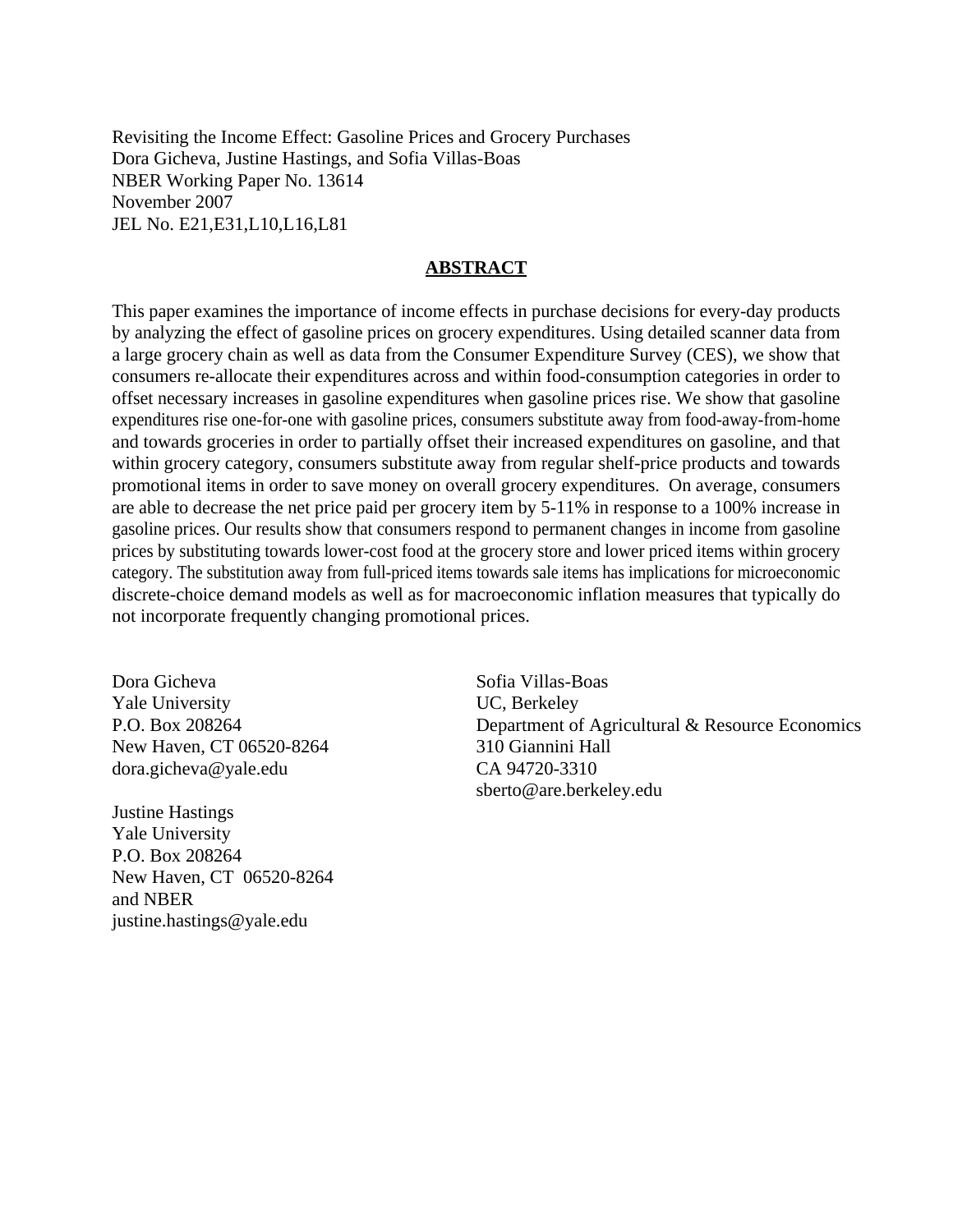*As many drivers struggle to cope with soaring fuel prices, working-class people like Ms. Lopez who commute long distances to their jobs are suffering the most..... Ms. Lopez looks for weekly specials at the supermarket. Salmon, her favorite fish is \$7 a pound these days. So she buys the tilapia for \$2.99 instead.* 

-- *Full Tanks Put Squeeze on Working Class*, NY Times, May 13, 2006

# **1 Introduction**

1

The extent to which relatively small income shocks change consumer purchase behavior has significant implications for our understanding of business cycles, fiscal policy and the macro economy. For example, some argue that increases in oil prices may lead to recessions through an income effect on overall consumption (Hamilton, 1983).<sup>1</sup> If spikes in gasoline prices significantly decrease disposable income, and if consumers react by curbing expenditures in other categories, then oil prices may have a significant impact on the macro-economy through their effect on consumption. Several recent studies present empirical evidence that households do not smooth consumption over income fluctuations, but instead adjust current consumption to changes in current income more than would be expected under the Permanent Income Hypothesis (Poterba, 1988; Shapiro and Slemrod, 1995; Parker, 1999; Mankiw, 2000; Stephens, 2003; Cullen et al., 2004; Shapiro, 2005; and Card et al., 2006). This paper uses data from the Consumer Expenditure Survey (CES) and detailed scanner data from a large grocery retail chain in California to examine if and how consumers adjust every day purchases in response to relatively small changes in disposable income caused by sharp increases in gasoline prices. We find that consumers re-allocate their expenditures across and within food-consumption categories in order to offset necessary increases in gasoline expenditures when gasoline prices rise,

<sup>&</sup>lt;sup>1</sup> Other mechanism through which oil prices may affect GDP focus on the role of oil as an input to production in a variety of sectors of the economy (Rotemberg and Woodford,1996; Hamilton, 1983), or the price of oil as a factor that affects investment and value added through increased uncertainty (Bernanke, 1983). Barsky and Killian (2004) summarize the empirical evidence suggesting that oil prices spikes cause recessions, and the mechanisms through which this effect might occur.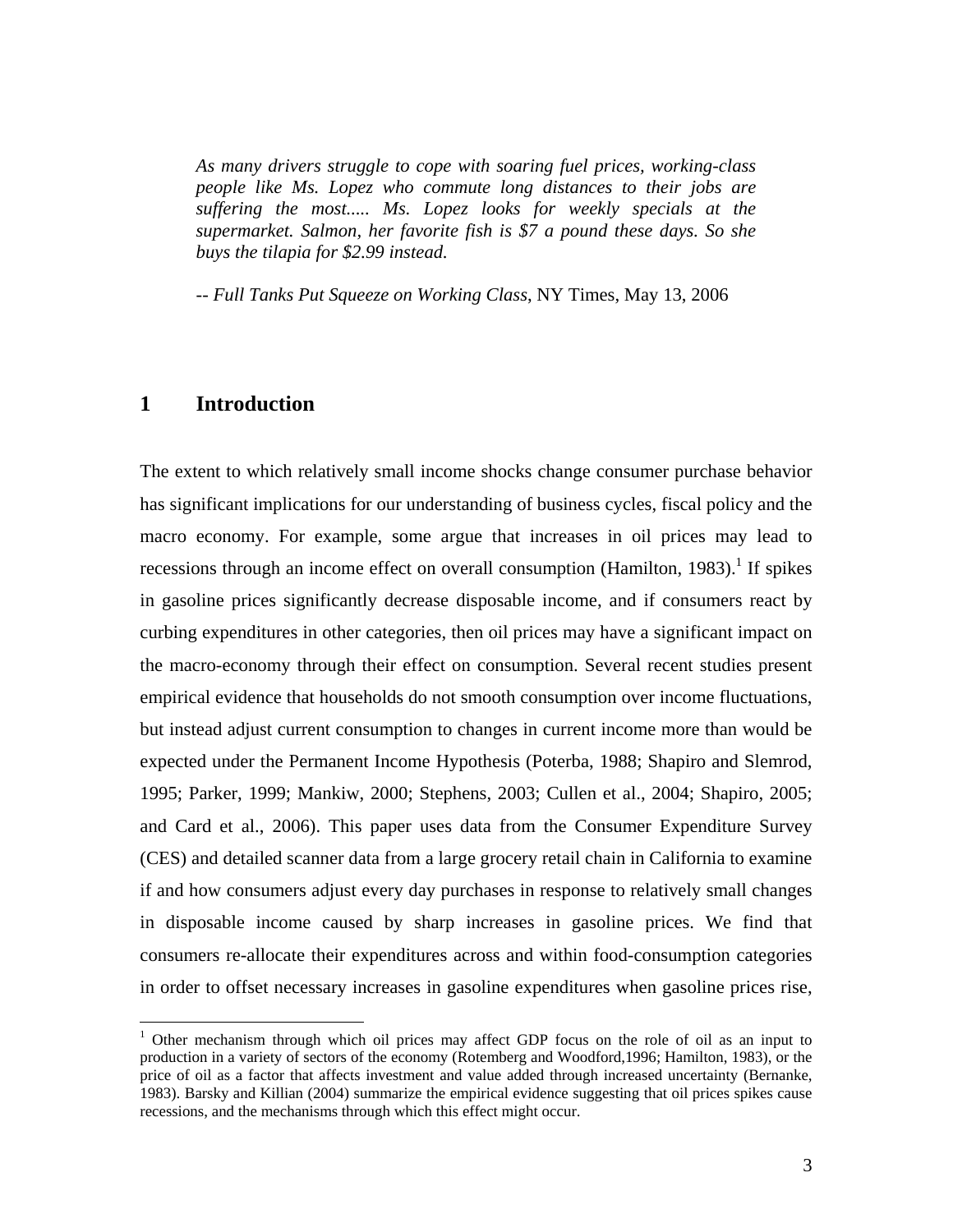as we might expect under the Permanent Income Hypothesis when gasoline prices follow a random walk.

From 2000 through 2005 gasoline prices were very volatile, following a random walk that ranged from less than \$1.50 to around \$3.00 per gallon. We first use data from the CES to examine how gasoline prices affect reported gasoline expenditures and expenditures on frequently purchased categories such as food-away-from-home and groceries. CES data imply that gasoline purchases constitute a significant fraction of household expenditures, and most empirical estimates show that gasoline demand is extremely price inelastic (Dahl and Sterner, 1991; Espey, 1998; Puller and Greening, 1999; Nicol, 2003;, Hughes, et al., 2006). Using data from the detailed diary files we find that gasoline expenditures increase one for one with gasoline prices. Hence, for a household that spends 5% of disposable income on gasoline, a doubling of gasoline prices would lead to a 5% decrease in disposable income available for other weekly purchases such as groceries, restaurants and entertainment.

Using the CES data we find that food expenditures away from home decrease significantly when gasoline prices rise, with a 45-56% decline in expenditures on foodaway-from-home associated with a 100% increase in gasoline prices. Although consumers appear to decrease expenditures on food-away-from-home, we find that these savings are partially offset by increases in food purchased at grocery stores. We find a positive but marginally significant increase of 15-19% in grocery food expenditures for a 100% increase in gasoline prices. Hence consumers appear to substitute away from more expensive expenditures on food-away-from-home towards less expensive grocery purchases in order to reduce expenditures on food consumption when expenditures on gasoline rise.

Although the analysis using the CES data tells an interesting story of how consumers may adjust food expenditures in response to income shocks caused by gasoline price spikes, the story is incomplete. The CES data contain relatively small samples and do not have the detail necessary to examine how consumers adjust what they buy at the grocery store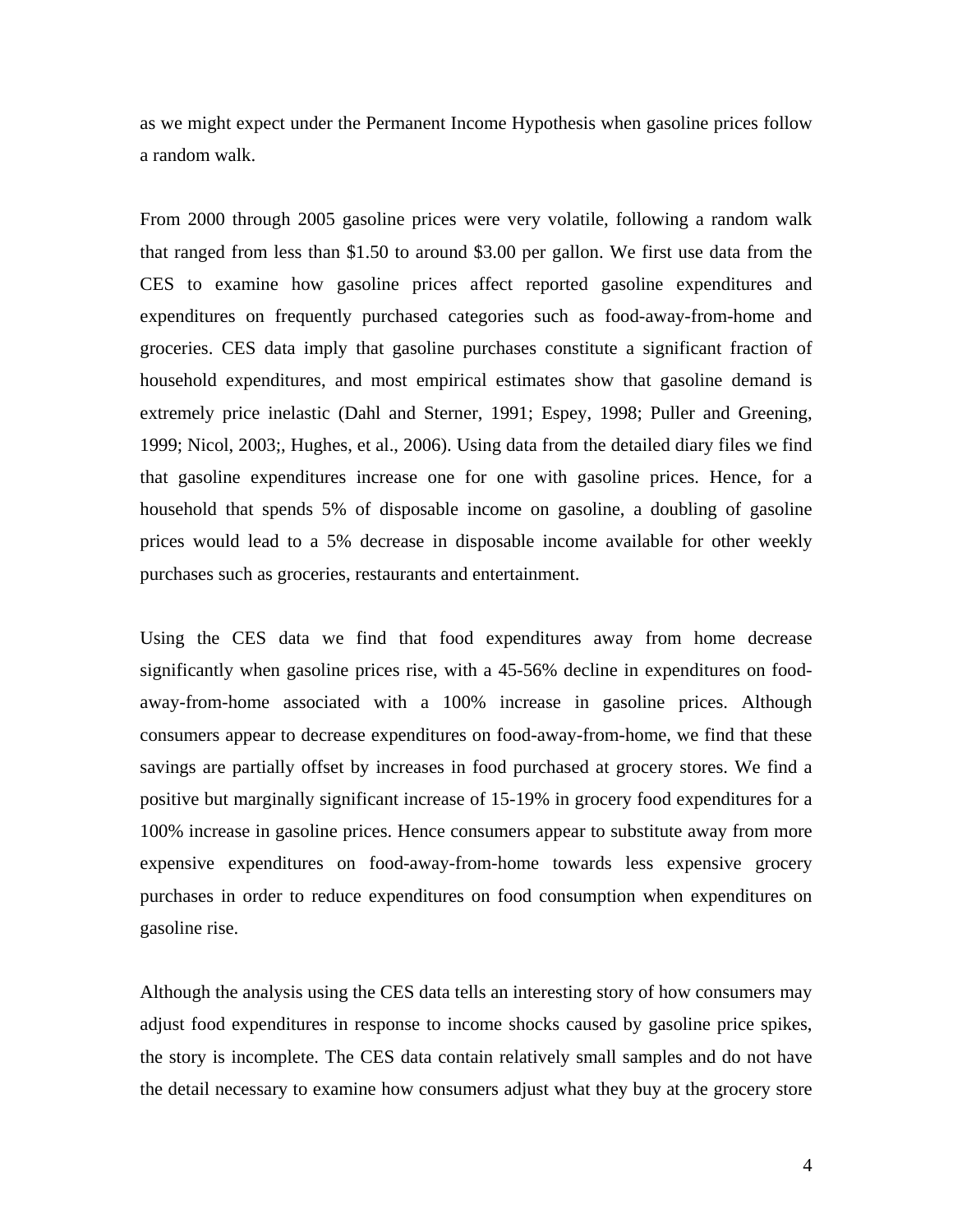when gasoline prices increase. Hence we turn to detailed scanner data from a large grocery retailer in California to examine if the suggestive patterns in CES data are born out in grocery purchases, and how consumers adjust what they buy within grocery categories in response to income shocks. We use weekly store-level data on revenues and sales from 180 West Coast grocery stores for products (UPCs) in frequently purchased consumer food categories. We find that consumers adjust to higher gasoline prices by substituting within category towards products that are on sale: the fraction of purchases within a product category from items on sale increases significantly with gasoline prices. We also show that on average, quantity-weighted price paid for products decreases when gasoline prices increase, so consumers save money on groceries by shifting purchases towards promotional items. Using data from the grocery retailer on consumer-level demographics for each store, we show that this effect is generally strongest for stores serving lower-income families and weakest for those serving high-income households.

Overall, we find evidence that consumers significantly adjust food consumption to reduce expenditures in response to decreases in disposable income caused by gasoline price increases. Our approach provides a number of benefits for identifying the effect of small changes in disposable income on consumer purchase behavior. First, gasoline demand is very inelastic, so increases in gasoline prices translate directly into decreases in income available for other expenditures. Second, since gasoline is not a substitute for grocery products, finding an effect of gasoline prices on product choice for a category such as cereal can be attributed to an income rather than a substitution effect. Third, gasoline prices are arguably exogenous to local store product selection, to changes in relative prices within product categories (e.g. the price of Corn Flakes versus Wheaties), and to other inter-temporal or idiosyncratic shocks to household income. They also follow a particular pattern of spikes and troughs in California over the three years in our analysis, reducing the chance that any identified effect of gasoline prices on grocery purchases could be caused by other potentially confounding trends in household preferences or income levels over time.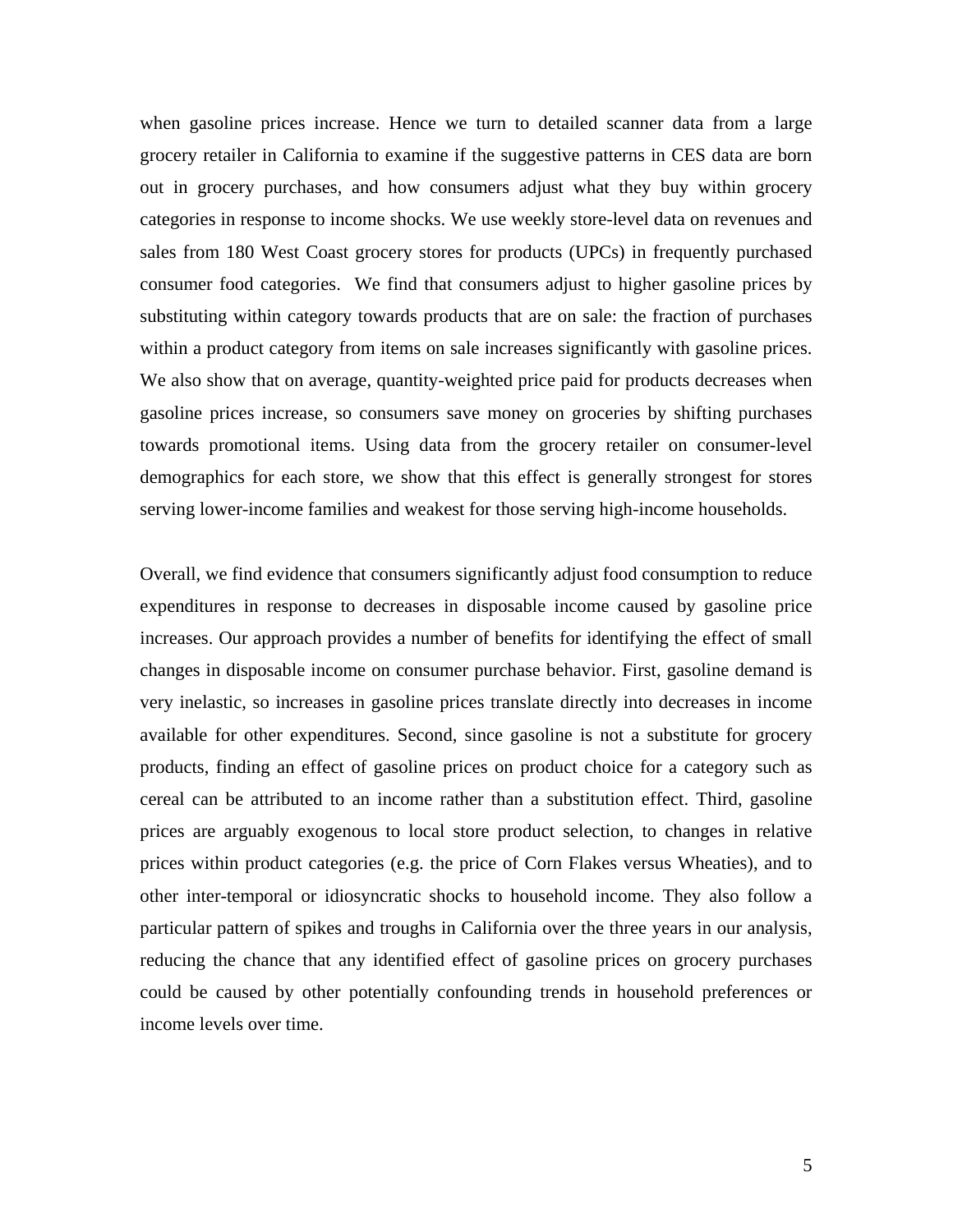Our results imply that changes in income affect every-day purchase decisions. A back-ofthe-envelope calculation based on our results implies that consumers offset about 70% of the increased expenditures when gasoline prices double by substituting away from eating out towards groceries and by substituting towards promotional items at the grocery store. Since food expenditures are approximately 20% of total expenditures (from CES data), this implies a more-than-proportional income effect in this category relative to other expenditure categories that may be less easily adjusted in the short-run such as mortgage, gasoline expenditures, and car payments (Chetty and Szeidl, 2007). Typical discretechoice demand models abstract from income effects when modeling purchase decisions in relatively small-priced product categories like groceries. Although an individual grocery product's price is small in comparison to overall income, grocery expenditures may be one of the easiest margins on which to adjust expenditures in response to unexpected changes in permanent income, hence grocery product choice may be one of the most sensitive rather than least sensitive expenditures to income shocks in the shortrun. In addition, the ability of consumers to significantly decrease expenditures by simply substituting towards promotional items suggests that measures of inflation that do not flexibly incorporate sale and promotional prices may not fully capture changes in overall cost of consumption.

## **2 Gasoline Prices, Income, and Food Expenditures in the CES**

Gasoline prices have increased dramatically several times over the past five years. This volatility has been particularly prominent in California markets where gasoline prices have spiked due not only to spikes in crude oil prices, but also due to regional supply shortages from refinery outages and other supply disruptions.<sup>2</sup> In addition, run-ups in gasoline prices are often more severe than in other regions of the country even when caused by the same underlying changes in crude oil prices. From 2000 through the end of 2005, California gasoline markets experienced several large increases in gasoline prices.

1

<sup>&</sup>lt;sup>2</sup> California requires its own formulation of gasoline to meet California Air Resources Board emissions standards. This formulation is not required in other regions of the country, separating California to some degree from gasoline supply in the rest of the nation.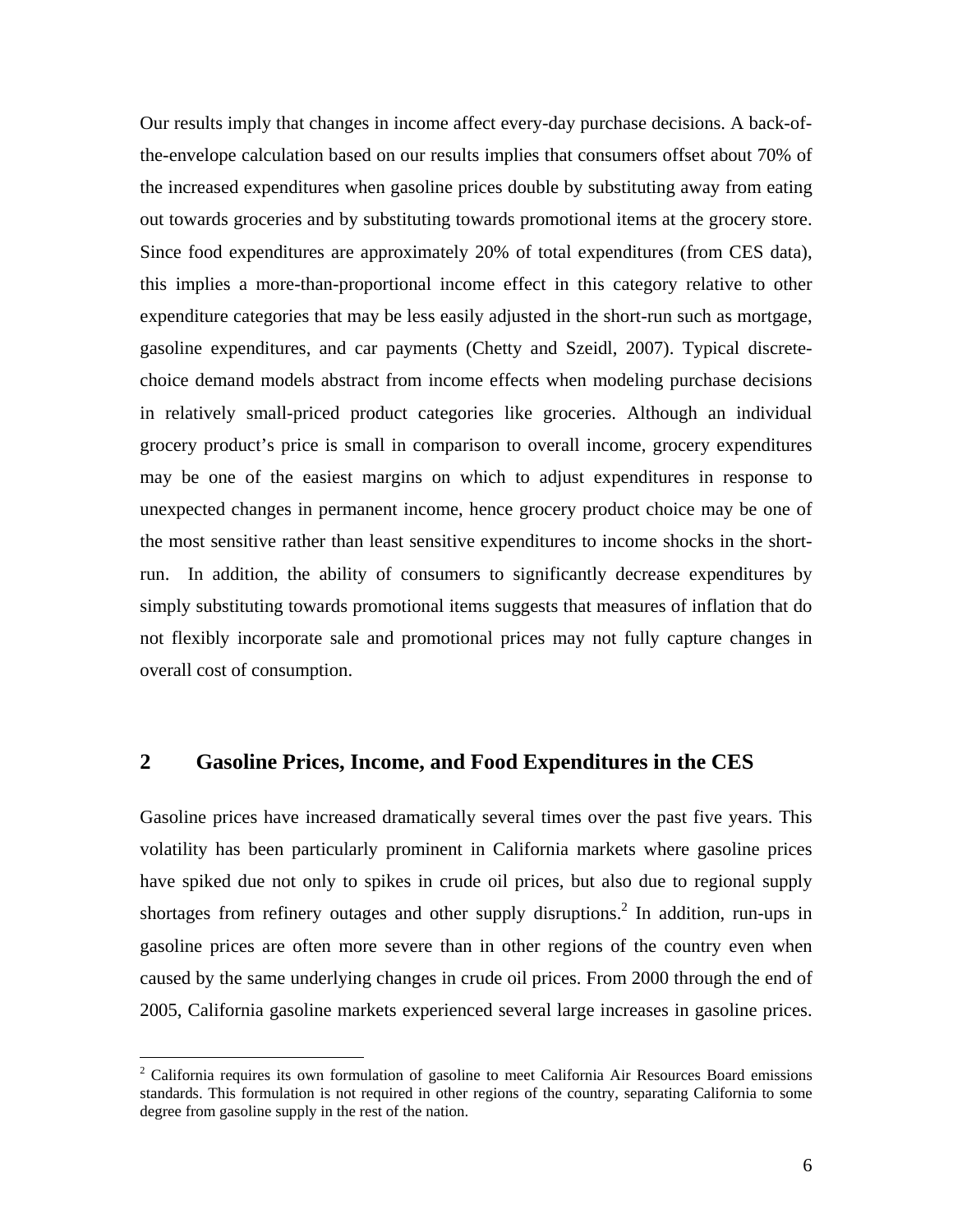Figure I plots weekly average retail prices for regular unleaded gasoline for California, the West Coast excluding California, and the United States as a whole.<sup>3</sup> It also plots the price of crude oil in dollars per gallon.<sup>4</sup> A few things are important to note. First, there are several instances in which gasoline prices increase by over 25%. Moreover, these spikes are strongest in California, and many of the California price spikes do not appear to be linked to changes in crude oil prices, but rather to temporary regional supply shocks. Second, the pattern of spikes and troughs is particular to gasoline prices, and most likely exogenous to other factors that affect household income or household product preferences. If these spikes translate into real changes in disposable income, then we will be able to examine the effect of these income fluctuations on consumer expenditures, controlling for trends and seasonal effects that may affect food expenditures and grocery purchases. We test if gasoline prices during this time period follow a random walk using an augmented Dickey-Fuller test and cannot reject that the time series follows a random walk, implying that consumer's best prediction of future gasoline prices are today's gasoline prices.<sup>5</sup> Thus, changes in gasoline prices translate into changes in permanent income available for expenditures in other categories.

How might a 50% increase in gasoline prices affect household disposable income? In order to calculate this we need to know how much a typical household spends on gasoline, and how gasoline prices affect total gasoline expenditures. Table I provides summary statistics on household expenditures by category taken from the Consumer Expenditure Survey (CES) for respondents in the West Coast region and in California respectively.<sup>6</sup> We use the CES detailed diary files which provide data on weekly expenditures for relatively narrow subcategories of products and services (e.g. gasoline,

1

<sup>&</sup>lt;sup>3</sup> These data come from the Energy Information Administration website **www.eia.doe.gov**. The data are for regular unleaded gasoline for all formulations in the West Coast (PADD 5) and the U.S., and for regular unleaded reformulated gasoline in California.

<sup>&</sup>lt;sup>4</sup> Crude oil prices are the weekly spot price at WTI: Cushing, Oklahoma, as posted by the Energy Information Administration.

 $<sup>5</sup>$  The reported Dickey-Fuller test statistics was -0.978, and the MacKinnon approximate p-value for the unit</sup> root test was 0.7613.

<sup>&</sup>lt;sup>6</sup> The "West" geographic region consists of Alaska, Arizona, California, Colorado, Hawaii, Idaho, Montana, Nevada, New Mexico, Oregon, Utah, Washington, and Wyoming. The CES data contain a flag for urban or rural residence and a state Federal information processing standards (FIPS) code for each respondent. In order to preserve confidentiality the state FIPS code is suppressed for some respondents. In our calculations, we count any respondents with a state FIPS code for California as a California resident.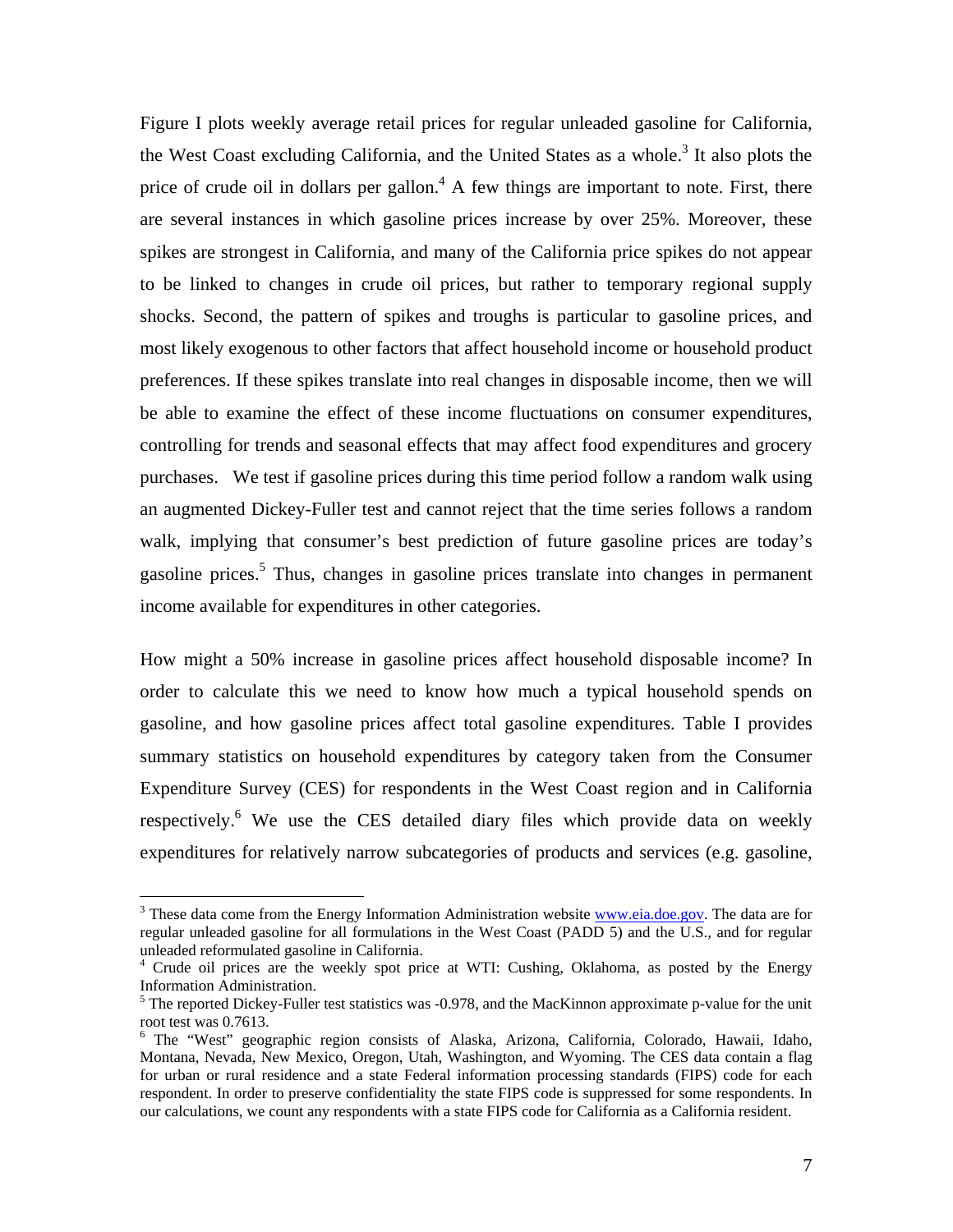food-away-from-home, alcoholic beverages). This survey is specifically designed to track expenditures of approximately 200 households per week across the entire U.S. Each household stays in the survey for only two weeks, so the sample frame is a repeated cross-section. During the two consecutive weeks respondents are interviewed and asked to fill out detailed forms that break down their expenditures by category for each of the two weeks. A new sample of the population is drawn for each interview period. The sample is relatively small, but is designed to be reflective of the overall population. In order to construct aggregate expenditure statistics for Table I from the diary files, we add up expenditures for each consumer over the two survey weeks. Since reported income is annual, we divided this number by 26. Dividing expenditures by this bi-weekly income variable allows us to obtain expenditures as a share of after-tax income as reported in Table  $I^7$ .

Table I suggests that gasoline accounts for a significant part of expenditures, especially for people in lower income categories. For example, Panel A of Table I, which provides statistics for respondents in the "West" geographic region, shows that in 2002 the average consumer spent 3.37% of their income on gasoline. This number is almost double, 6.21% for consumers in the lowest quintile of the income distribution. If we calculate gasoline expenditures as a percent of disposable income (income after mortgage or rent) then gasoline expenditures account for 4.5% and 12.4% of disposable income for the average respondent and the average respondent in the lowest income quintile respectively. For Californians in Panel B, whose average share of income devoted to gasoline expenditures is both higher than respondents in other states, these numbers are 5.1% and 13.3% respectively.

Because gasoline consumption is very inelastic in the short run, changes in gasoline prices translate directly into changes in gasoline expenditures. Table II presents regression results of gasoline expenditures on gasoline prices using the CES detailed diary files data for consumers in West Coast markets for 2000-2004 (the most recent years available). Since we do not know the exact price respondents in CES paid for

 $\overline{a}$ <sup>7</sup> We only include consumers that the survey identifies as complete income respondents.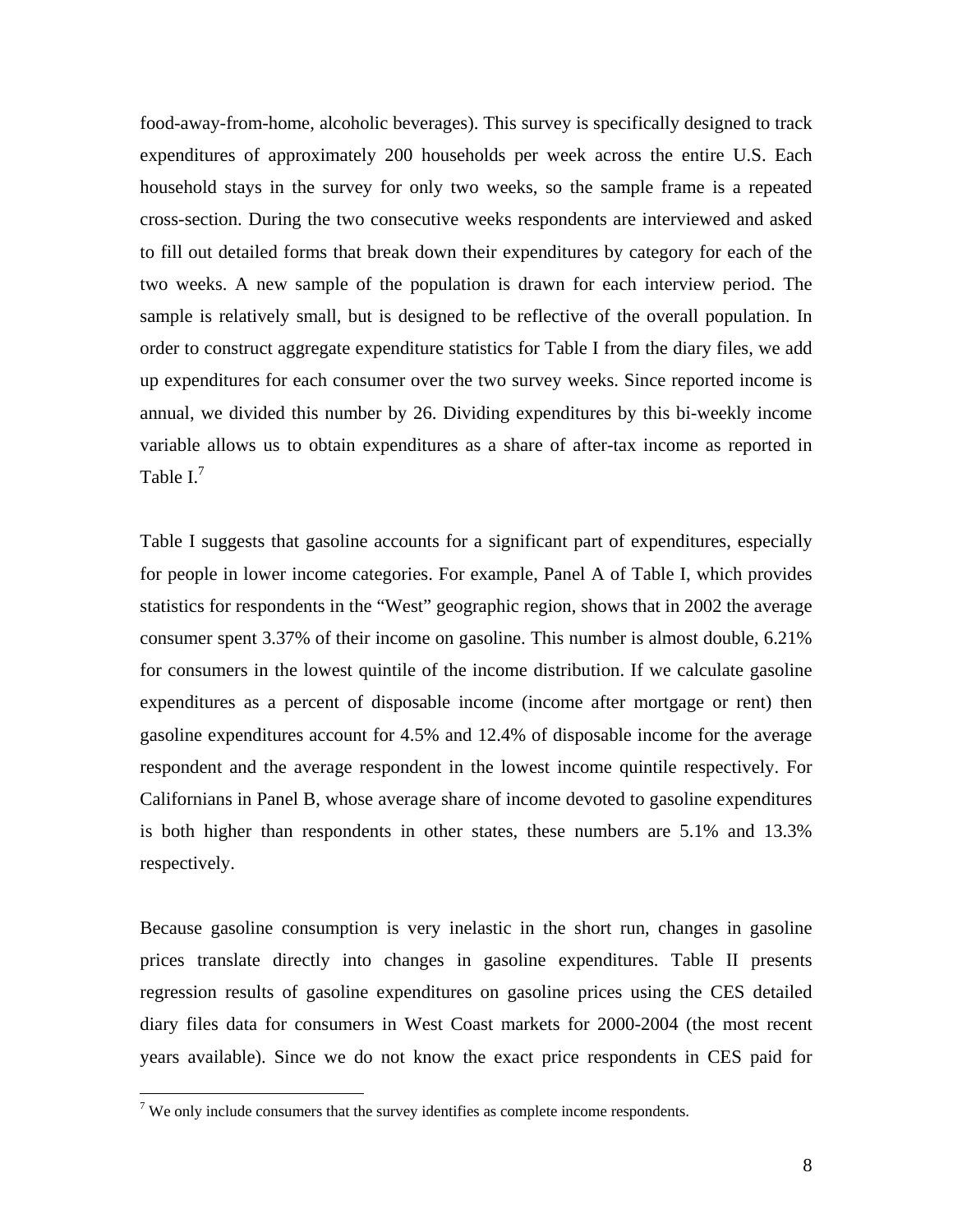gasoline, we use weekly regional average gasoline prices for regular unleaded gasoline as reported by the Energy Information Administration as our measure of the price paid for gasoline. We use the West Coast (PADD 5) excluding California average retail gasoline price for all formulations, regular unleaded gasoline for respondents who did not live in California, and the California retail average price for regular unleaded reformulated gasoline for respondents with state FIPS code for California.<sup>8</sup> Table II presents weighted least squares regression of log gasoline expenditures on log gasoline prices, controlling for demographic variables such as income and its square, number of vehicles in the household and its square, race, gender and employment status.<sup>9</sup> The regression controls also include monthly dummies, yearly dummies and a time trend. The results in Table II imply that gasoline expenditures increase 100% when gasoline prices increase by 100%. The exact point estimates are 1.03 and 1.05 for the entire sample and for urban households respectively, and both are significant at less than  $0.01$  level.<sup>10</sup>

Given that gasoline expenditures rise exactly with gasoline prices, we would expect a 100% increase in gasoline prices to decrease the disposable income available for other purchases by 100% of baseline gasoline expenditures. Recent empirical research has shown using expenditure data, consumption data, and data on instantaneous consumption that consumers do not smooth consumption over changes in income or over income cycles as would be predicted by the Permanent Income Hypothesis (Poterba, 1988; Parker, 1999; Stephens, 2003; Cullen et al., 2004; Shapiro, 2005).<sup>11</sup> Potential reasons for excess sensitivity of current consumption to current income include liquidity constraints (Deaton, 1991; Gruber, 1997; among others), consumer myopia (Shapiro and Slemrod, 1995; Mankiw, 2000; Card, et al. 2006), impatience (Shapiro, 2005) and mental

 $\overline{a}$ 

<sup>&</sup>lt;sup>8</sup> The EIA reports several gasoline price statistics for West Coast markets. Geographically they report a CA average, a West Coast without CA average, and an entire West Coast average. We use the first two of these statistics. The West Coast is defined by PADD 5 boundaries and includes the states Alaska, Arizona, California, Hawaii, Nevada, Oregon, and Washington. We use the average price for regular unleaded gasoline for all formulations.<br> $\frac{9}{9}$  Weights are given by the Co

Weights are given by the Consumer Expenditure Survey.

<sup>&</sup>lt;sup>10</sup> We run the estimation separately for urban households since the retail gasoline prices may be more representative of what urban households pay, and because FIPS codes are less likely to be suppressed for urban residents.

 $11$  In particular, consumption is found to increase due to predictable increases in union wages (Shea, 1995), predictable tax refunds (Souleles, 1999), temporary tax refunds (Shapiro and Slemrod, 1995), and monthly food stamps (Shapiro, 2005).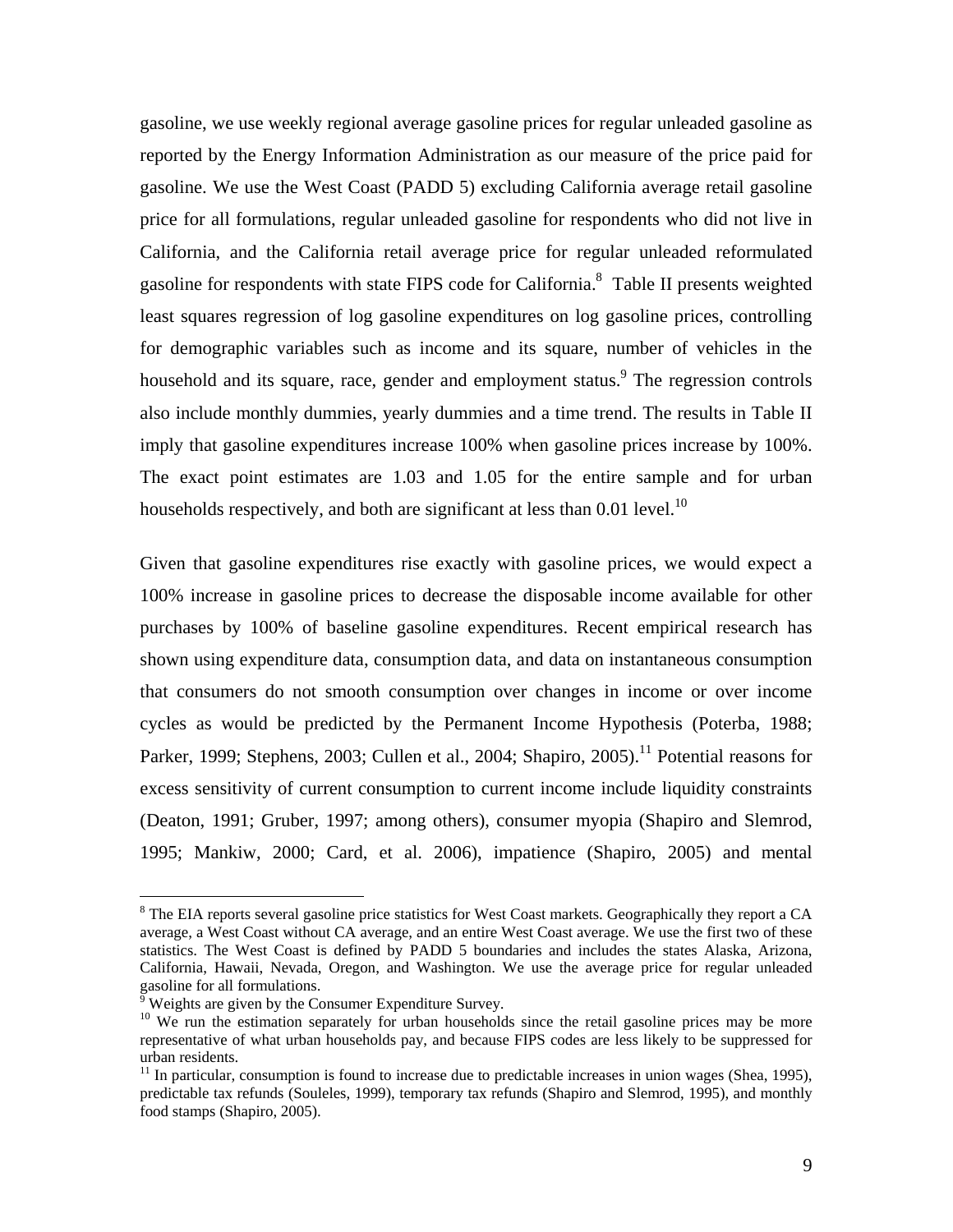budgeting (Thaler, 1985; Shapiro and Slemrod, 1995; Heath and Soll, 1996; Read et al., 1999).<sup>12</sup> However, since gasoline prices follow a random walk, consumption in food categories may be very sensitive to changes in gasoline prices because they are a relatively easy short-term margin to adjust expenditures relative to more 'committed' portions of consumption such as commute patterns, auto fuel efficiency, and mortgage payments (Chetty and Szeidl, 2007).

Table III presents regression results showing how food expenditures change when gasoline prices change. We focus on food expenditures for three reasons. First, they are purchased often, allowing us to have a reasonable sample size for frequent changes in gasoline prices despite the overall small sample in the CES detailed diary files. Second, they represent a relatively large expenditure category (see Table I), and a relatively easy margin on which consumers can adjust weekly expenditures. Third, they allow for a nice comparison with the detailed scanner data in the next section. The first two columns of Table III present regression results for log expenditures for food-away-from-home on log gasoline prices for all respondents and urban respondents respectively. The same controls that were used in the regressions in Table II are also included in these regressions. The results show that expenditures on food-away-from-home decrease by 56% in the sample and 45% among urban respondents when gasoline prices increase by 100%. The coefficients are highly significant and imply an economically significant decrease in expenditures on food away from home in response to increases in gasoline prices. Given that the average respondent in California spends 6.86% of after-tax income on foodaway-from-home (see Table I), decreasing expenditures on food-away-from-home by 56% translates into savings of almost 4% of income (5% of disposable income).

Columns 3 and 4 of Table III show the effect of gasoline prices on expenditures on food purchased at the grocery store for all respondents and urban respondents respectively.<sup>13</sup>

1

<sup>&</sup>lt;sup>12</sup> Moreover Card, et al (2006) and Shapiro and Slemrod (1995) present empirical estimates and find survey evidence that the percentage of "myopic" consumers is non trivial, and on the order of fifty to seventy percent.

<sup>&</sup>lt;sup>13</sup> We use the log of weekly expenditure for food and non-alcoholic beverages purchased at grocery store (in the CES diary files called JGRCFDWK) as the dependent variable.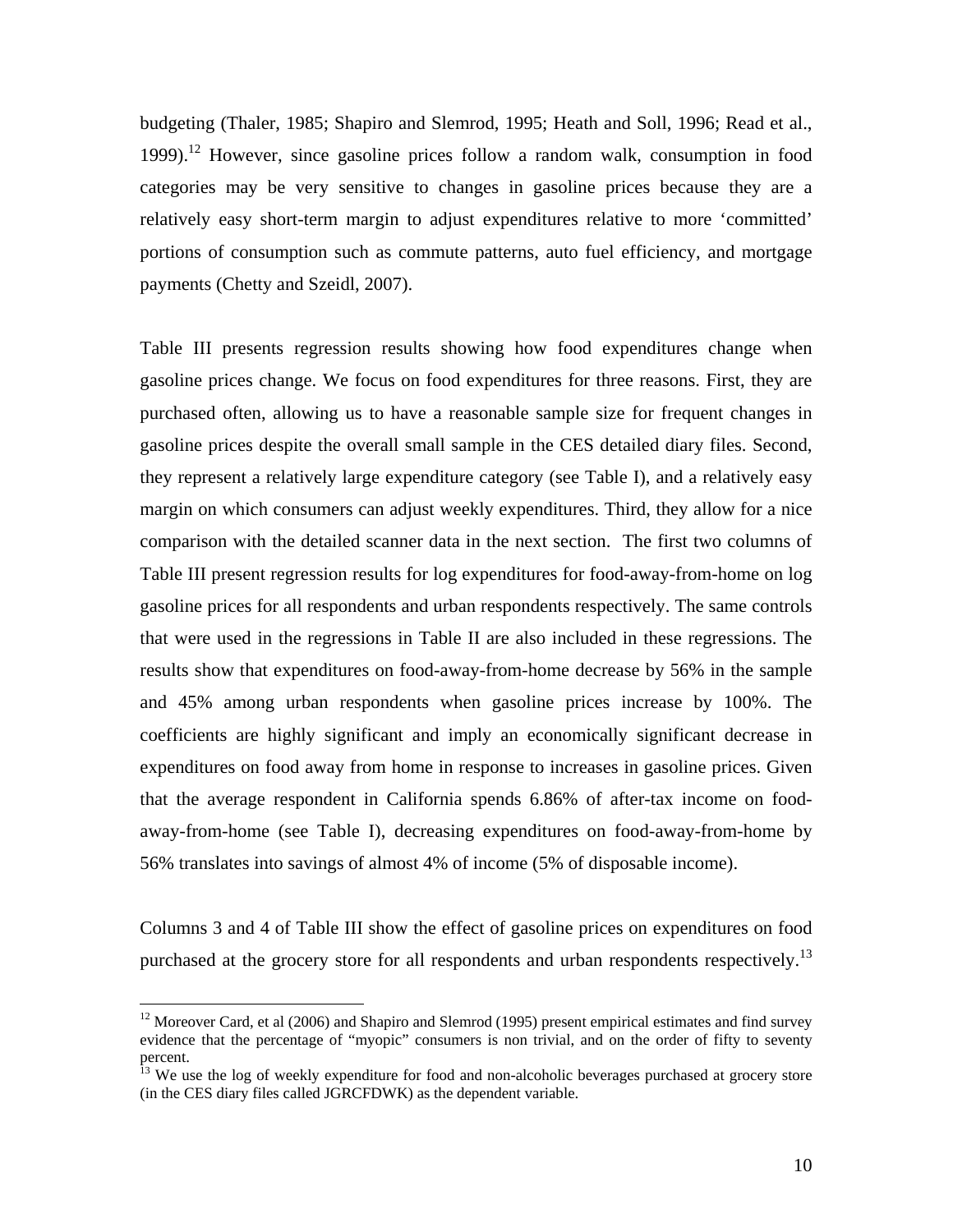The coefficients imply that grocery purchases increase when gasoline prices increase, although the effect is only significant for urban respondents. The point estimates imply a 15% and a 19% increase in grocery expenditures in response to a 100% increase in gasoline prices. Table I shows that the average household in California spends 11.77% of income on food from the grocery store, so increasing grocery purchases by 15% means spending an extra 1.8% of income (2.4% of disposable income).

Overall the evidence from CES data implies that gasoline price increases translate directly into gasoline expenditure increases due to the extreme inelasticity of gasoline demand. Since consumers cannot substitute for gasoline, they decrease expenditures on food items in order to make up for increased expenditures on gasoline. Although this finding is another piece of evidence that runs contrary to the Permanent Income Hypothesis, the patterns of substitution seem quite rational. Consumers decrease spending on more expensive and perhaps luxury expenditures on food-away-from-home and substitute towards less expensive food purchased at the grocery store in order to make up for lost income spent on high gasoline prices. Taken together, our estimates imply that when gasoline prices increase by 100%, an average respondent in California who spends 3.7% of income on gasoline decreases overall food expenditures by 2.2% of income (a 4% decline in food away from home plus a 1.8% rise in grocery expenditures) to offset the necessary doubling of gasoline expenditures.

In order to further understand how consumer behavior changes when disposable income decreases due to increased gasoline prices, we analyze detailed scanner data from a major California retail grocery chain. Scanner data allow us to examine transactions from hundreds of thousands of recorded consumer purchases at the UPC level to see how consumers substitute between grocery products when gasoline prices increase.

# **3 Results from Retail Grocery Data**

Our analysis of retail grocery purchases and how they adjust to changes in gasoline prices involves two data sets. The first data set comes from customer surveys conducted at three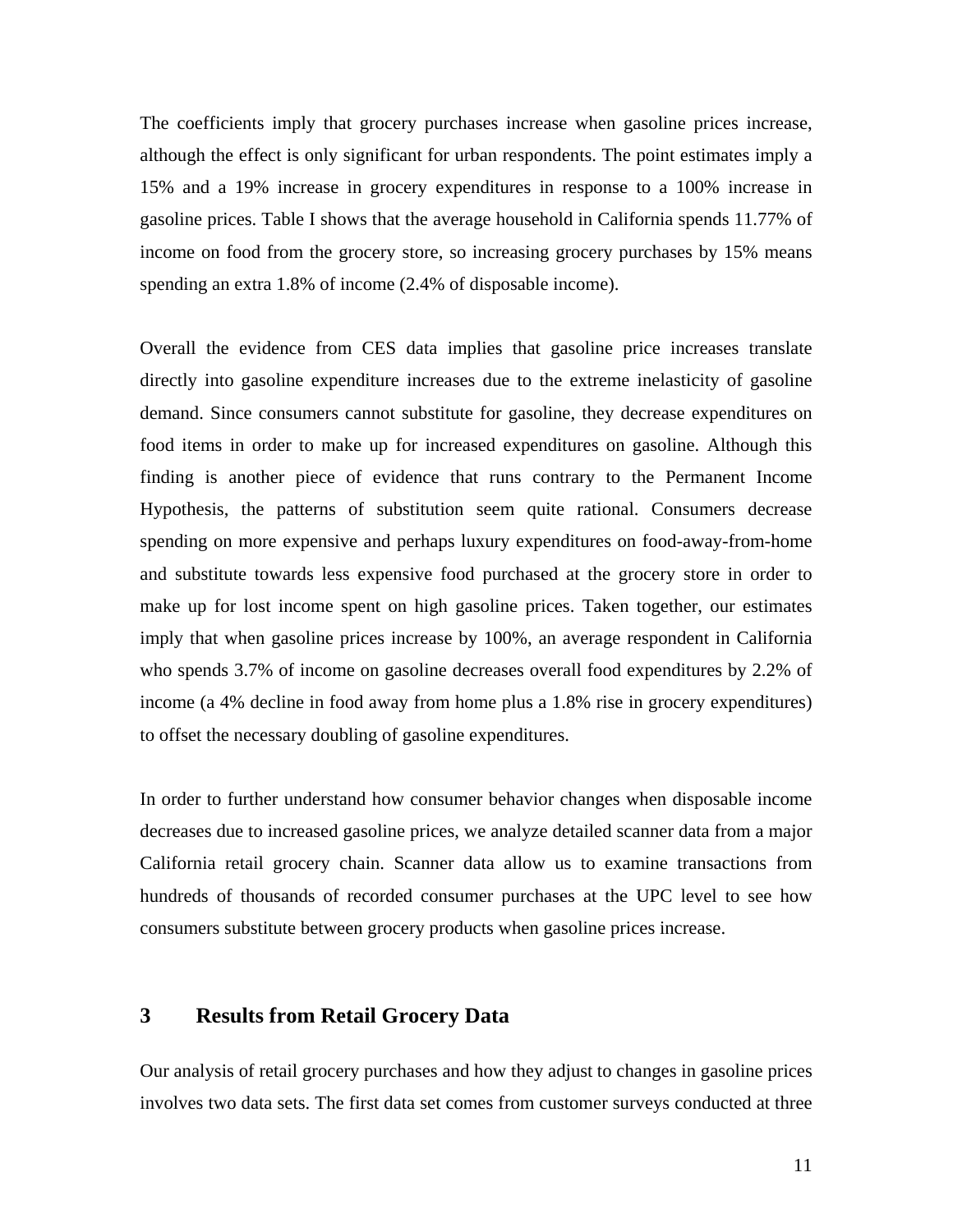of the grocery stores in our scanner data sample. The second data set is scanner data on four product categories from 180 retail grocery stores in California. The survey information helps us to understand how, if at all, customers perceive that they adjust their grocery purchases when gasoline prices rise. The survey was conducted during the week of November 6, 2006 at three of the grocery stores in our scanner data. The survey collected information on customer demographics, customer commute and gasoline expenditure behavior, and information on their grocery store purchase behavior.<sup>14</sup> Overall, a total of 1,200 surveys were completed.

#### **3.1 Survey Analysis**

1

There were two main questions about behavioral responses to gasoline prices. First, respondents were asked to state how they felt about the following statement: "*When gasoline prices are very high, I tend to save money by watching what I buy at the grocery store*". They circled a number from 1 to 7 that corresponded to the degree to which they disagreed or agreed with the statement. Circling a 1 indicated that they strongly disagreed with the statement, circling a 4 meant that they neither agreed nor disagreed, and circling a 7 meant that they strongly agreed. We will refer to this question as Question 1 from here forward. Table IV shows average demographic information for each store as well as the average response to Question  $1<sup>15</sup>$ . The average response to Question 1 is highest at the low-income store, and lowest at the high-income store. Over the entire sample, about 46% of respondents agree to some extent that they adjust their grocery purchases when gasoline prices are high (response to Question 1 equal to 5 or higher).

 $14$  The main purpose of the survey was to collect information on consumer purchasing habits and sensitivity to packaging and labeling for a separate study. We added in questions about gasoline prices and grocery purchases to this survey. The grocery stores were chosen to represent a low, middle, and a high income neighborhood. Participants were approached by a surveyor outside of each store, and offered an incentive of a \$10 store credit to fill out a survey form.

 $15$  The demographic information collected from the respondents is very similar to demographic information calculated from the census block groups of residence for each store's customers. For example, the average block-group Median Household Income from the 2000 Census is \$56,214, \$68,806, and \$89,697 for customers at the low-, middle-, and high-income stores respectively.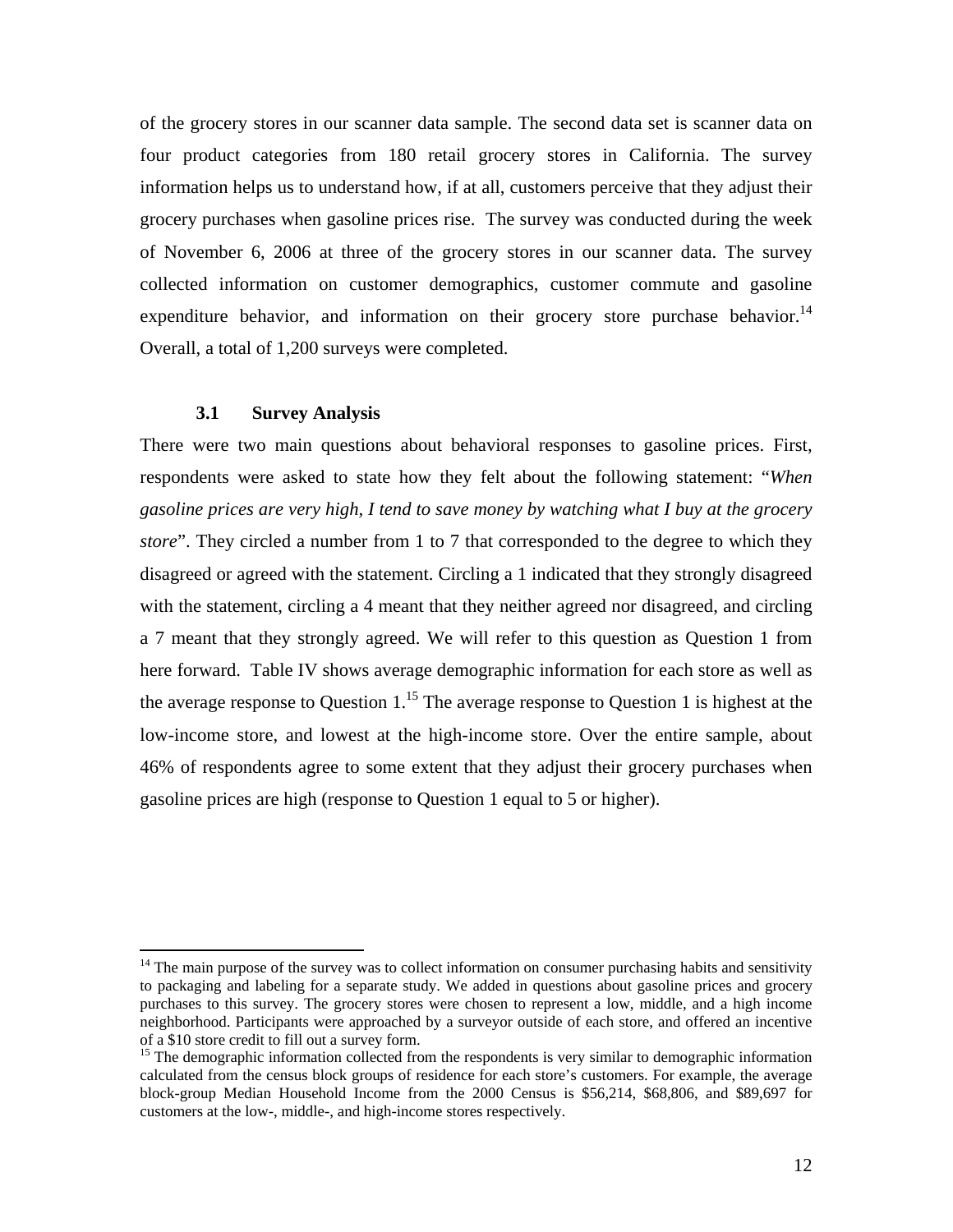Table V presents logistic regression of an indicator if the response to Question 1 was a 5 or higher (i.e., the customer agreed to some degree with Question 1) on demographics.<sup>16</sup> Model 1 includes a linear effect of income while Model 2 allows for a spline in income with a break point at the median reported income of \$50,000. The estimated coefficient on stated household income is negative and significant; decreasing the extent to which the respondent states they adjust grocery expenditures when gasoline prices are high. An increase in income of 1 translates into increase in stated income of \$10,000. Thus the coefficient on income in Model 1 implies a 2% decrease in the probability of agreeing with Question 1 (-0.01/0.46) for every \$10,000 increase in reported income.<sup>17</sup> Model 2 allows for a different marginal effect of income below and above \$50,000, and shows that this average 2% effect of income is generated by a larger significant effect among respondents with above median income. The coefficients imply that income significantly decreases the probability that a respondent agrees with Question 1 only among abovemedian income respondents. The marginal effect of an increase in income of \$10,000 is 2.7 percentage points which corresponds to a 6 percent decrease in probability of agreeing with Question 1.

The other two significant factors that determine the response to Question 1 are the responses to two questions that attempt to measure how carefully a consumer pays attention to product characteristics (like prices and labels) when purchasing groceries. These questions ask respondents to indicate how much they agree with the statement that they often read the nutritional label when deciding what product to purchase and to what extent they shop at multiple stores to get lower prices.<sup>18</sup> An increase by 1 in the stated degree to which a customer pays attention to nutritional facts leads to an increase in probability of adjusting groceries purchases of 2.5 percentage points (or a 6% increase).

 $\overline{a}$ 

<sup>&</sup>lt;sup>16</sup> We also ran models using an ordered logit with the response to Question 1 as the dependent variable and obtained qualitatively similar results.

<sup>&</sup>lt;sup>17</sup> The coefficients in the logit in Model 1 give the change in the log odds of agreeing with Question 1. Since the mean probability of agreeing with Question 1 is 46%, the coefficient on income implies a 1 percentage point increase in the probability of agreeing with Question 1 when income decreases by \$10,000  $(-0.040*0.46*0.54)$ .

<sup>&</sup>lt;sup>18</sup> The exact questions were "*In general, how often do you read the NUTRITION FACTS panel that reports nutrient information on food products"* (ranked 1-7 for Not Often to Very Often), and *"I will grocery shop at more than one store to take advantage of low prices"* (ranked 1-7 for Strongly Disagree to Strongly Agree).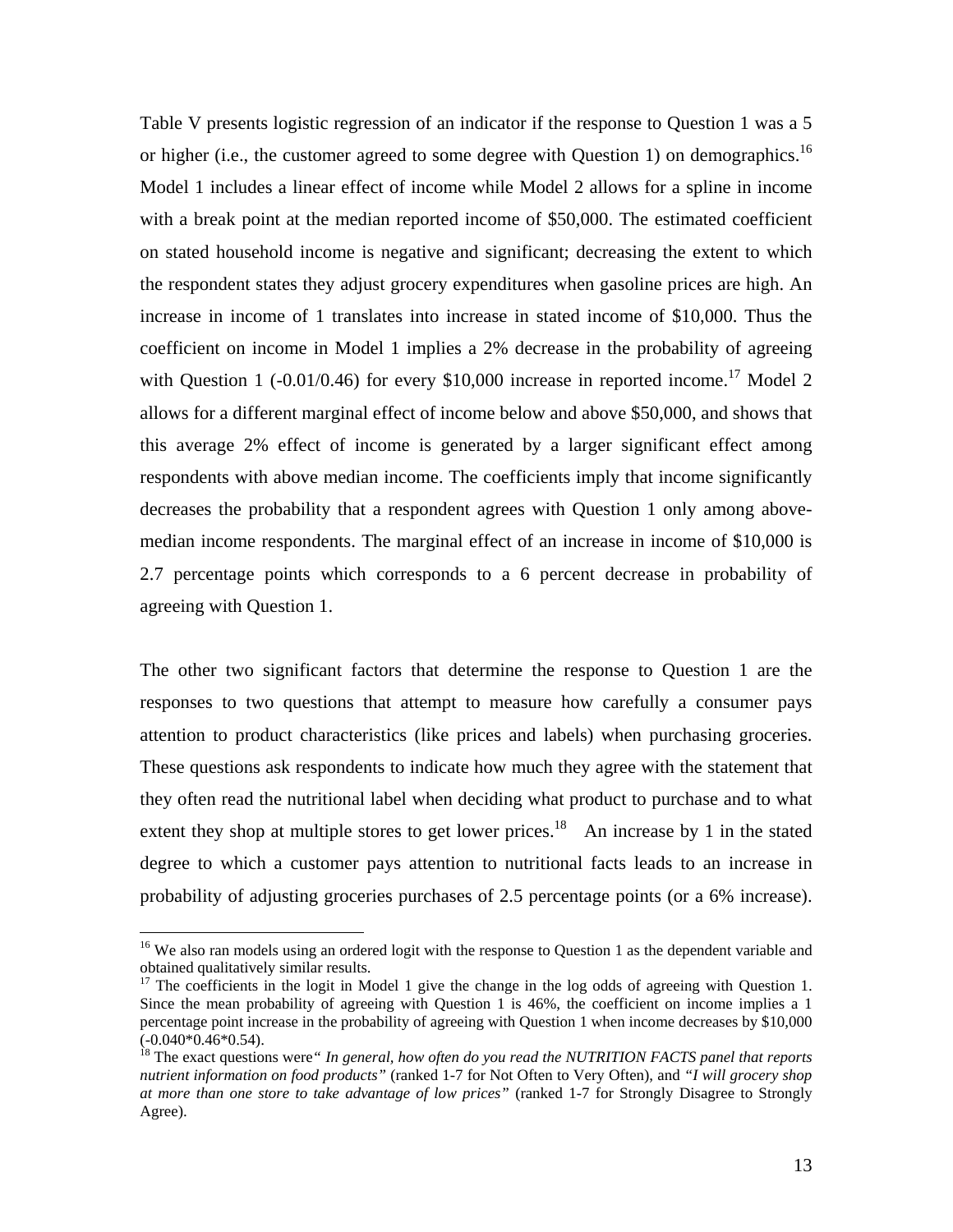An increase by 1 in the extent to which consumers feel they are willing to price shop across stores to get the best price leads to a significant 4.2 percentage points (or roughly 10%) increase in the probability of adjusting grocery purchases when gasoline prices rise.

The survey then asked customers questions related to how they adapt their grocery purchases to save money when gasoline prices are high. They were asked to rank from 1 to 7 the extent to which they agreed or disagreed with the following four statements.

*"When gasoline prices are very high, I watch what I buy at the store by doing the following:* 

 *1. I try to buy the items that are on sale* 

 $\overline{a}$ 

- *2. I try to buy the store brand or the generic instead of the brand name item*
- *3. I buy more packaged foods and fewer fresh foods*
- *4. I try to purchase less meat and less prepared foods"*

These options were not exhaustive, but were selected based on consumer interviews in media and the press. We will refer to these questions as Questions 2.1, 2.2, 2.3, and 2.4 respectively. Table VI presents summary statistics for Questions 2.1-2.4. Column 1 shows that buying items on sale has the highest average response. The next two columns of Table VI are indicators for the highest mark and lowest mark given by customer across the four questions.<sup>19</sup> Almost all people ranked buying sale items the highest: the strongest agreement was given to buying sale items for  $86\%$  of respondents.<sup>20</sup> The next strongest response is for substituting towards store brands and decreasing purchases of meat products, but for these only 45% and 28% of respondents (respectively) ranked them highest.

The last two columns of Table VI give the fraction of respondents who agree (>4) and fraction who disagree  $(\leq 4)$ , where a response of 4 is excluded. Notice again that buying on sale is the strongest response in terms of those who agree. The agreement rate is 89%. More importantly, a very small fraction (5%) disagrees to any extent with Question 2.1.

<sup>&</sup>lt;sup>19</sup> Ties for highest would show up for columns with ties: if customer ranks all four possible ways to cut back on grocery expenditures as a 7, then that customer appears as ranking all of them the highest.

 $20$  Respondents could circle a number greater than 4 for all 4 categories. This measure gives the response with the highest rank out of the 4.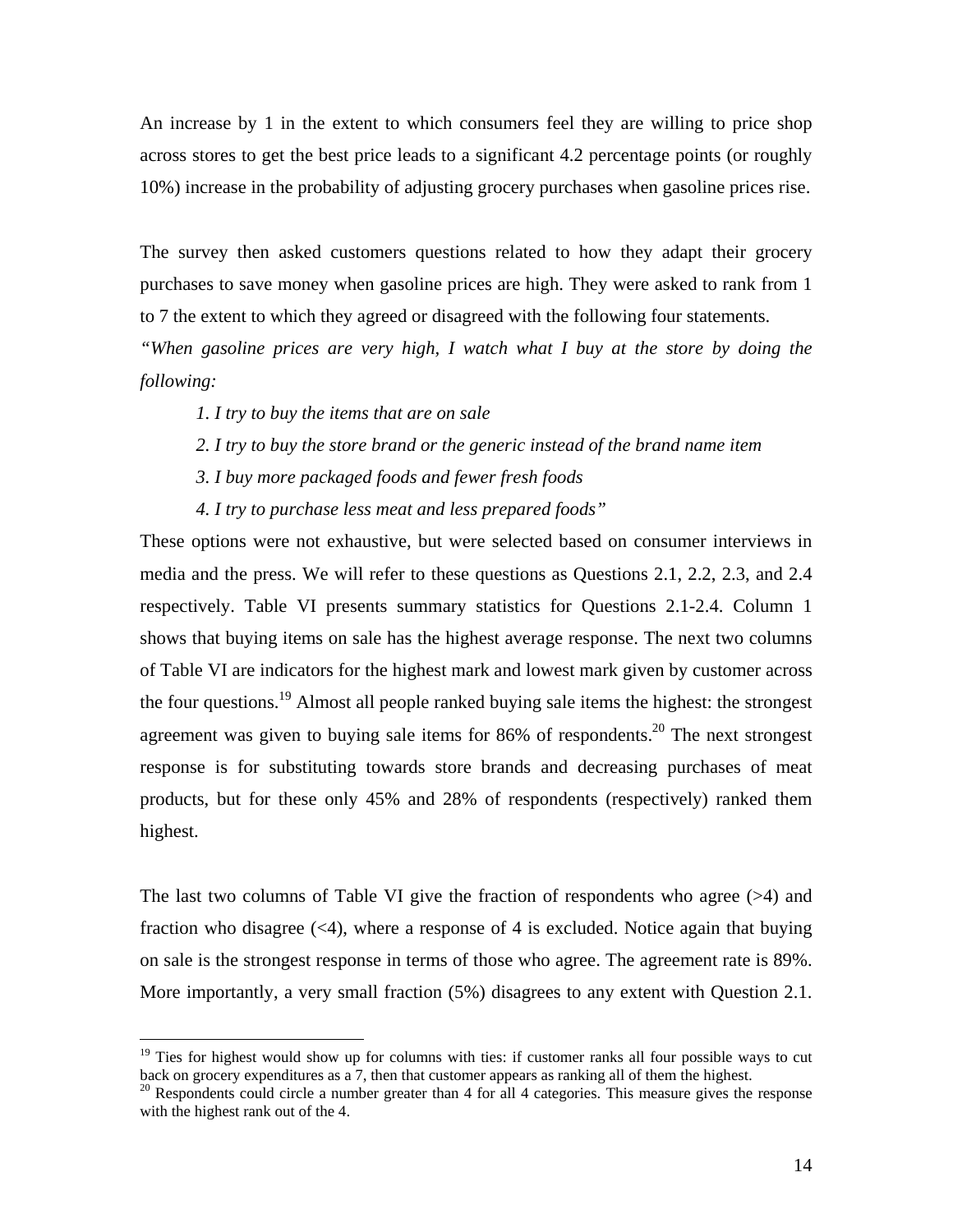This measure is similar to measures used in political polling. As important as approval or agreement rating is the fraction of people who disapprove or disagree with a statement. Almost all respondents look for sale items; however there is a sizeable fraction who state that they don't switch to the store brand or to purchasing less meat or packaged products in order to save money on groceries in response to high gasoline prices.

In summary, based on the survey responses, about 46% of respondents state that they adjust their grocery purchases to save money when gasoline prices are high. $^{21}$  The probability is highest among low-income consumers. Among those who adjust their purchases to save money when gasoline prices are high, the main way they adjust purchases is by purchasing items that are on sale instead of their preferred brand (in the case that they differ). We now analyze the panel of scanner data to see if these patterns are born out in actual consumer purchases.

#### **3.2 Scanner Data Analysis**

 $\overline{a}$ 

We have access to weekly store-level data for a sample of 180 grocery stores from a retail chain in California. The retailer is a standard grocery store chain and has stores in a broad range of socio-economic neighborhoods. We selected 200 stores at random from the stores in the retail chain, with a higher sampling probability placed on stores in lowincome neighborhoods and those with higher average reported commute times. We dropped stores from the final sample that were not open for our entire observation period or did not have customer-level demographic data. This left us with 180 stores total.

We have access to membership card data for the primary customers of each of our 180 stores, with demographic information on each customer attached to their membership card number. These demographics include household characteristics purchased by the retailer from marketing companies as well as demographic data from the 2000 US Census for each customer's Census block-group of residence. We aggregate the customer data at the store-level to show how customer characteristics vary across the stores in our

 $21$  It is interesting to note that 46% is roughly in the range of 'myopic' consumers found in various studies in the prior literature (Shapiro and Slemrod, 1995; Mankiw, 2000l; Card , et al. 2006).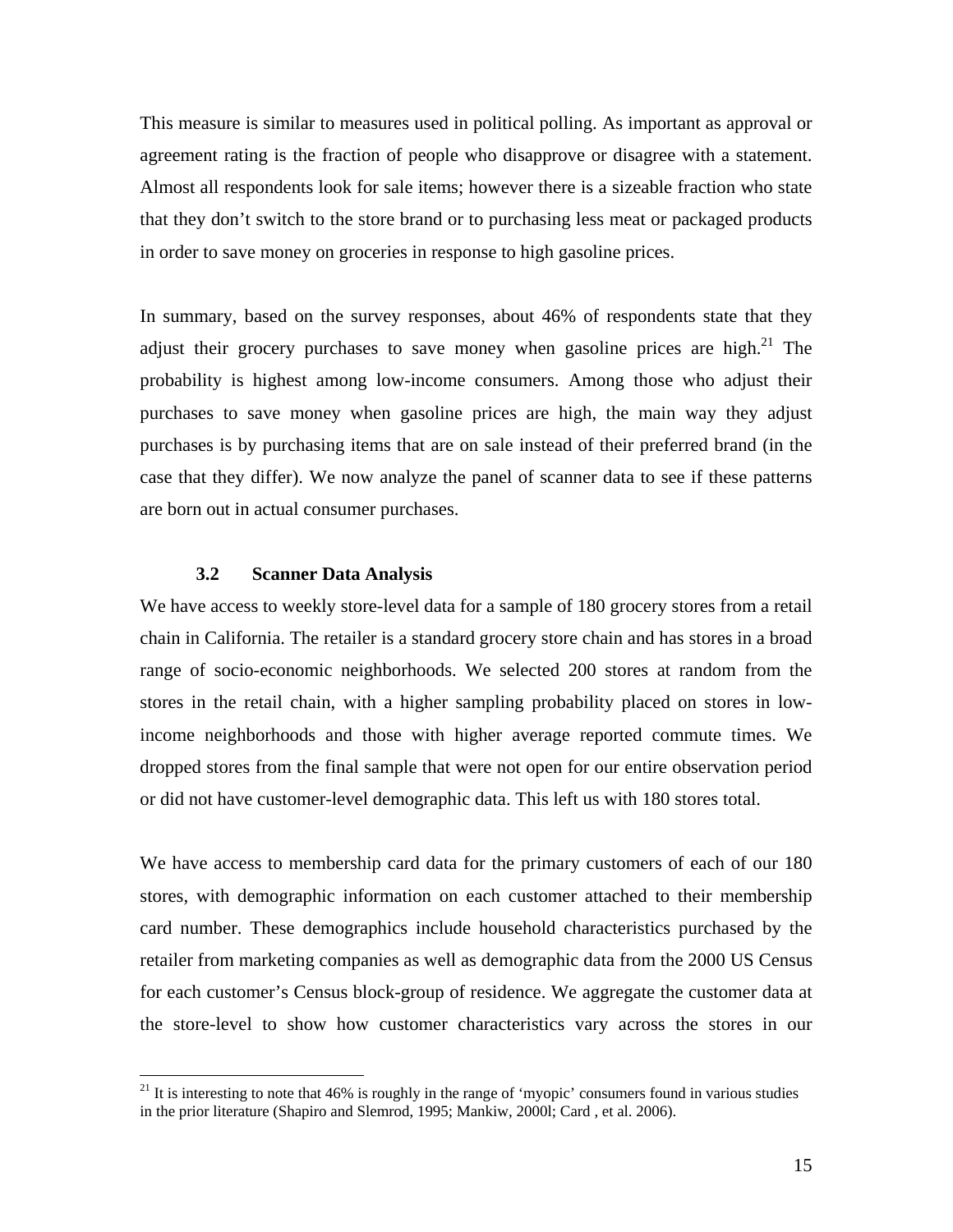sample.<sup>22</sup> Table VII reports summary statistics for the customer demographics across stores. There is a large variation in income across the stores in our sample, allowing us to test if store-level purchase patterns respond more to gasoline price spikes at stores serving low-income customers.

For each of the stores we have weekly UPC-level data for all items within four product categories. The data include the total unit quantity of each product sold, the total gross revenue, the total revenue net sale discounts, and the total weight sold where needed (for example, pounds of meat where price is measured in dollars per pound). We use these variables to construct the average gross price per week for each UPC, the average price net of discounts per week, and the total volume sold for each UPC in each week. Because the grocery retailer changes promotions and sales on a weekly basis, the aggregated data yield the correct prices and promotional discounts for each weekly observation.

We match weekly average gasoline prices for Los Angeles to weekly measures of consumer purchase behavior in each category.<sup>23</sup> The average gasoline price in Los Angeles is a good approximation for local prices that customers at our stores face, but is constant across stores, avoiding potential local endogeneity between gasoline prices and grocery sales (i.e. in one neighborhood, gasoline prices are particularly high, causing customers to buy gasoline and groceries in an adjacent neighborhood). If income effects are important, as suggested by survey results, we would expect to see that when gasoline prices are high, consumers purchase a higher fraction of products on sale, and that the quantity weighted net price paid per unit falls.

The first category we examine is all-family cold cereal (cereal from here on). We examine this category because it is a frequently purchased item, has frequent promotions that significantly discount the items, and doesn't have close substitutes. This category

 $\overline{a}$ 

 $^{22}$  Using the demographic information on the sample of customers based on their residential location is a better measure of the demographics of the store's customers than information based on the store location since stores are typically located in retail-zoned zip-codes or census tract with different demographics than the residential neighborhoods that they draw customers from.

<sup>&</sup>lt;sup>23</sup> The prices used are the Energy Information Administrations weekly average price of regular unleaded reformulated gasoline in Los Angeles, CA.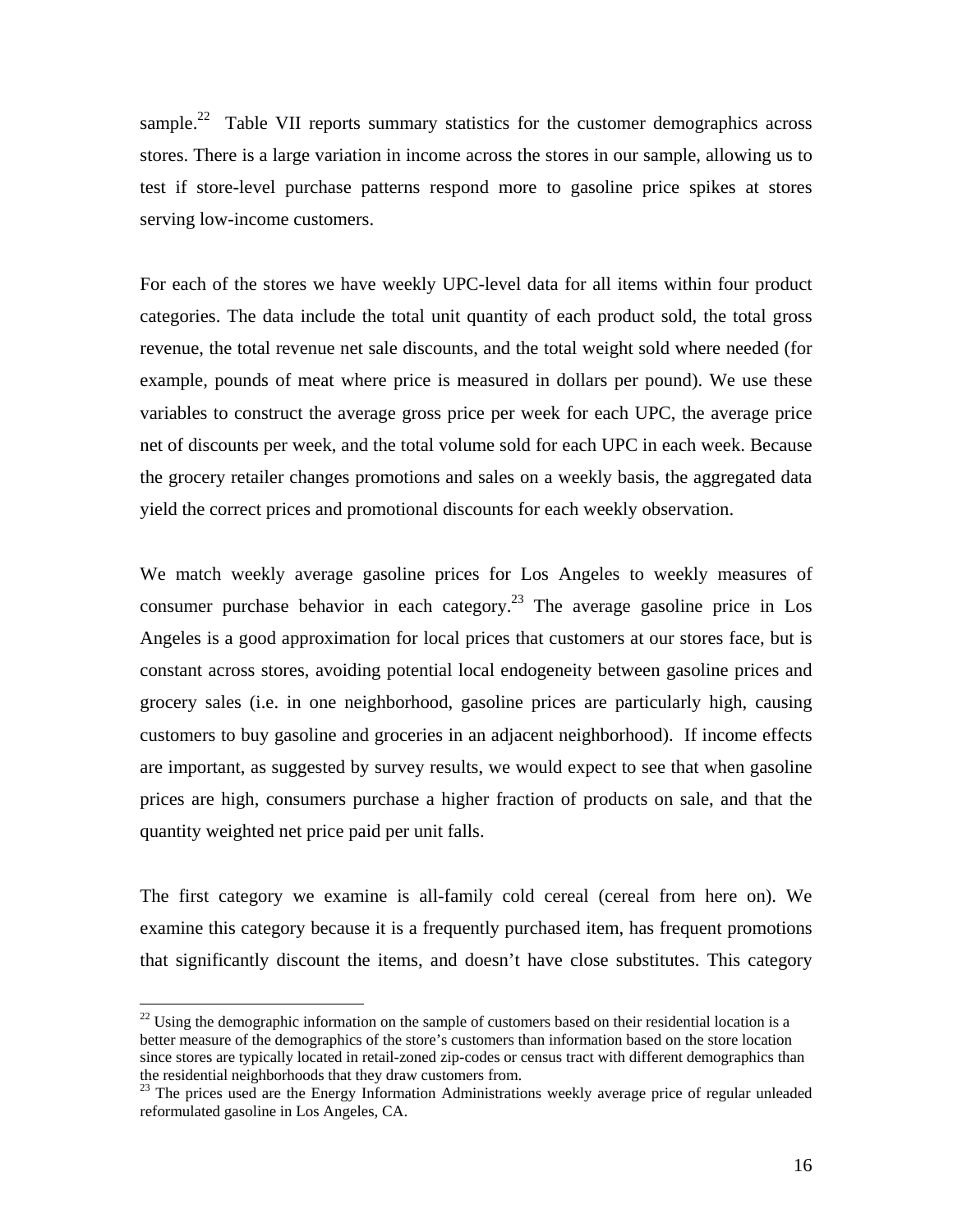also represents a large portion of store revenues. Cereals for this grocery chain are approximately 12% of weekly revenues. So they represent an economically important category for retail firms and consumers alike. In addition, the prices for boxed cereals are non-trivial, and it is a category with frequent and substantial promotional sales. The mean price for a box of cereal in our sample is \$4.22, with a standard deviation of \$0.83. The mean price net promotional discount is \$3.78 with a standard deviation of \$1.07. The average promotion is a 34% discount of the regular price with a standard deviation of 16%. The large average promotional discount is driven by frequent buy one get one free sales. Approximately 32% of the UPC observations in our data set are on sale.

For the dependent variable we construct the log of the fraction of sales in each week in each store that are from sale (or price discounted) items.<sup>24</sup> We adjust the prices of cereals to account for differences in box sizes, standardizing the prices so that they are comparable across boxes. Table VIII presents regression results for the effect of the log of gasoline prices on the log of the fraction of cereal that is purchased on promotion. Each regression includes a full set of controls: store level fixed effects, regional time trends, regional monthly dummies, and holiday fixed effects. Holiday effects include separate dummies by year for major holidays and the week before and after the holiday if it falls on a weekend (Thanksgiving, Christmas, New Years, and Fourth of July). We also control for the fraction of UPCs that are on sale within a given week and its square. We allow for first-order autocorrelation in the error terms.<sup>25</sup>

The first column in Table VIII presents the coefficients of interest for all stores in the sample. Gasoline prices enter positively and significantly with a coefficient of 0.19. On average, if gasoline prices rise by 100%, the fraction of within-store cereal purchases that come from promotional items rises by 19%. The mean of the fraction of items on sale is listed in the table as well. This percent increase is relative to a mean of 65%, hence it represents a 12 percentage point increase in the fraction of cereal that is bought on

 $\overline{a}$ 

 $^{24}$  We use all cereals in this category, but drop cereals that appear very infrequently (for example holiday or themed versions of cereals that only appear for a short duration).

 $25$  Since we have a very long time series, the bias introduced from autocorrelation in the fixed-effects model is negligible (Hsiao, 1986).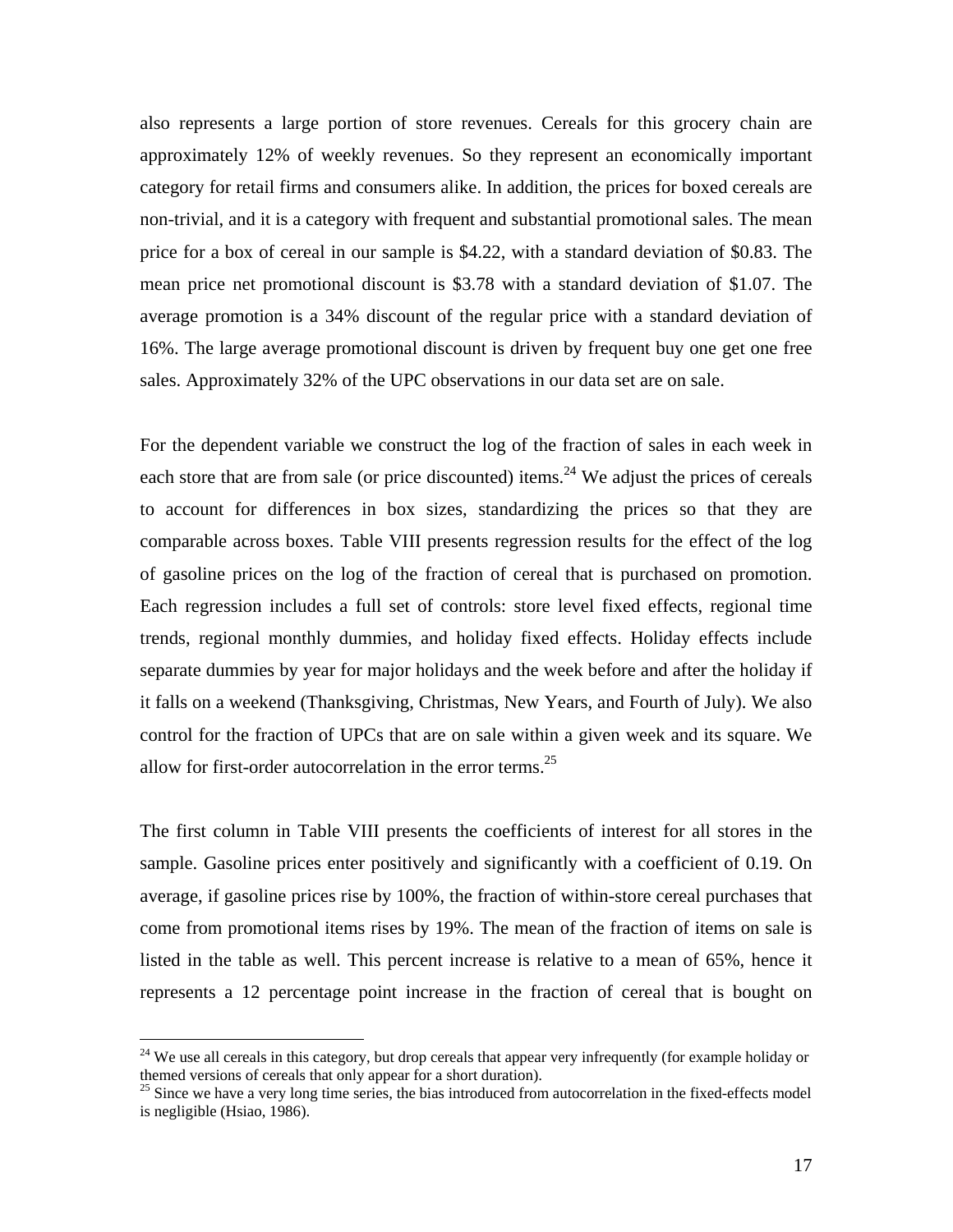promotion. This is more than a one standard-deviation increase in the fraction of items sold on sale.

Columns 2 through 5 present regression results separately for quartiles of the income distribution. Column two presents results for stores with a median customer income of less than \$50,000. Columns 3, 4 and 5 present results for stores where the median customer income is between \$50,000 and \$69,500, between \$69,500 and \$90,500, and greater than \$90,500 respectively.<sup>26</sup> The coefficient on gasoline prices is strongest for the lowest income category and generally decreases as we move from 2 to column 5. A 100% increase in gasoline prices translates into a 27%, 17% 18% and 15% increase in the fraction of cereal sold on promotion respectively across the four income categories.

Figure II plots a smoothed nearest-neighbor regression line for the residuals from the regression in Table VIII Column 3 *excluding gasoline prices*, and the residuals from a regression of gasoline prices on the other right-hand-side variables from the regression in Table VIII (excluding gasoline prices) for four different stores. The four stores were selected from our sample using a random number generator. These residual regression lines represent the variation in the percent of cereal purchases from promotional items and the variation in gasoline prices after controlling for regional trends, monthly effects, holidays, store fixed effects, and the fraction of UPCs on sale at that store during that week and its square. The figures graphically illustrate the relationship between gasoline prices and the percent of purchases coming from promotions after other factors have been appropriately controlled for. They show a positive relationship between the percent of cereal purchases coming from items on sale and gasoline prices, although it appears that the response in the residual for cereal purchases follows the gasoline price residuals with a slight lag, indicating that consumers may adjust their purchases as they realize changes in account balances through the month.

1

 $26$  These categories were determined by the quartiles of the distribution of median customer-level income across stores in our sample.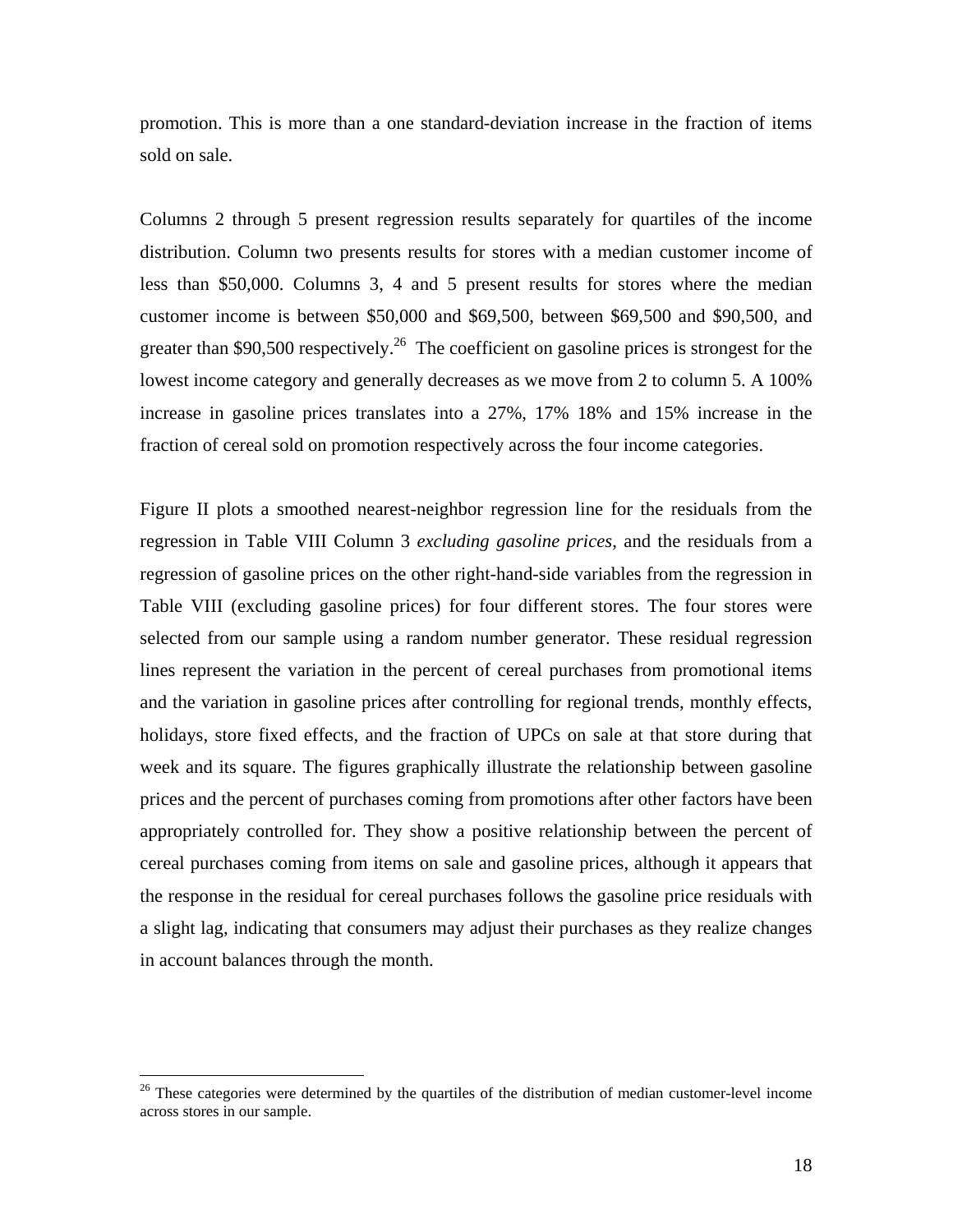Table IX presents regression results with the quantity-weighted net price paid for cereals sold over our time period. The regression specification is identical to that of Table VIII, with "the log of quantity-weighted net prices" instead of the "log of percent of items sold on promotion" as the dependent variable. The results show that the quantity weighted net price falls significantly when gasoline prices increase. If gasoline prices increase by 100 percent, the quantity weighted price paid by consumers falls on average by 5 percent. The average quantity weighted price is approximately \$3 and this implies that the quantityweighted net price paid falls by about 15 cents. Interestingly, comparing the low with the high income category estimated effects, the high income type has smaller responses to gasoline prices in percent of products purchased on promotion and also has a smaller decrease in standardized net prices compared to the lowest income category.

An average savings of 5 percent on the price of cereal paid in response to a doubling in gasoline prices represents a sizable, but not unreasonable income effect. Using the statistics in Table I on category expenditures form California CES respondents, a 100% increase in gasoline prices would lead to a 3.74% decrease in income for non-gasoline consumption. Using our estimates from Table III, this 100% increase in gasoline prices results in a -0.56\*6.86%=-3.84% decrease in food-away-from home expenditure and a 0.15\*11.77=1.76 increase in food-at-home expenditure. If consumers substitute towards sale items across all grocery categories in a similar manner, they would save - 0.05\*11.77=-0.59% of income spent on groceries simply by substituting towards promotional items.

We may be concerned that grocery prices change in a strategic way when gasoline prices increase due to an expected demand response. We do know that the grocery retailer that we are working with does not adjust retail prices with gasoline prices, and we also know that shelf prices are very sticky, not changing as frequently as gasoline prices have over this period (Bils and Klenow; 2004, Eichenbaum, Jaimovich, and Rebelo, 2007; Kehoe and Midrigan, 2007; and Nakamura and Steinsson, 2007). However, we create a price index to examine if prices consumers faced change with gasoline prices. The index weights each cereal by a time-constant share of sales over the time period at each store so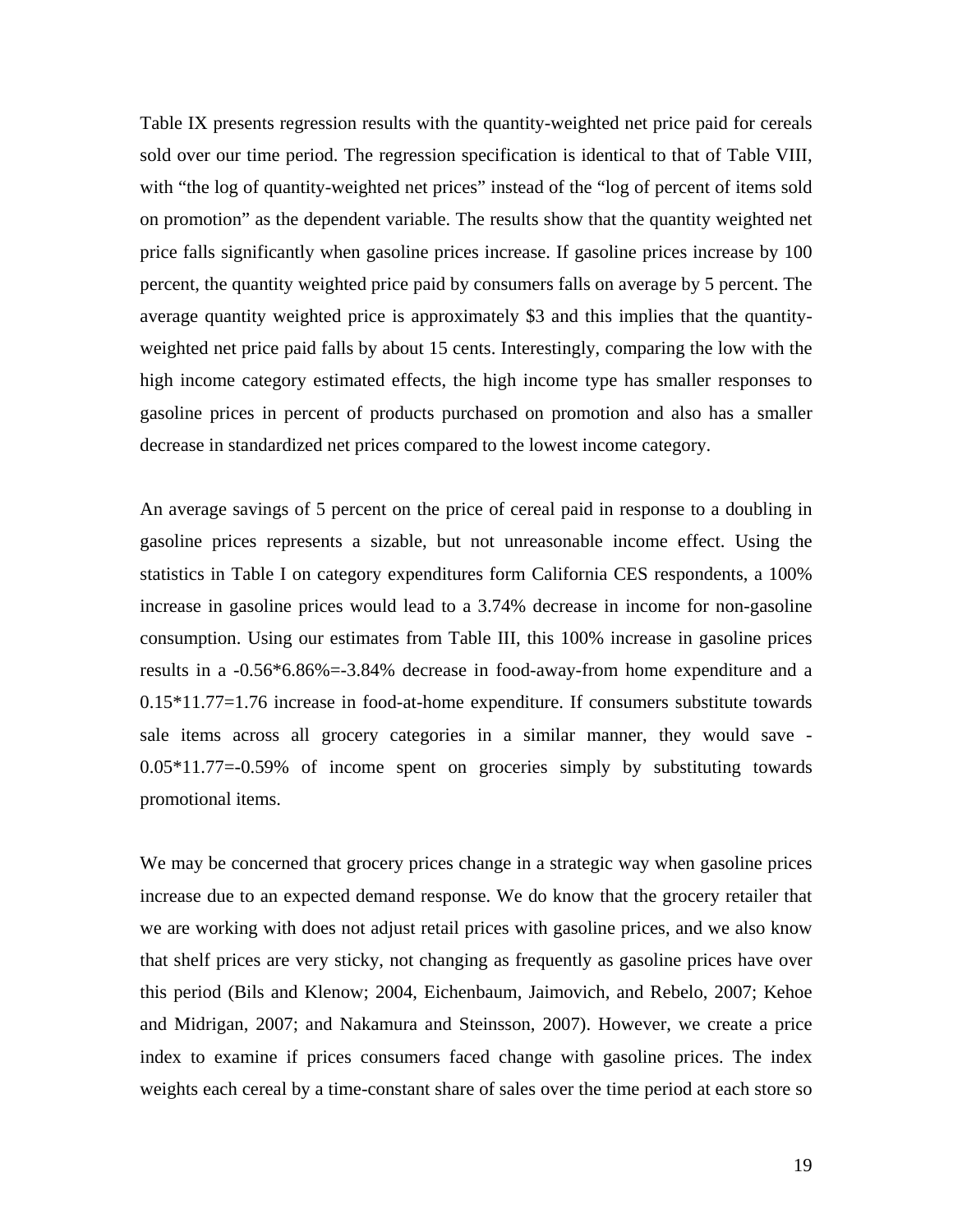that it varies with price level but not with quantity purchased over time.<sup>27</sup> We create two indexes; one that uses shelf-prices and one that uses prices net of promotional discounts (net-prices are equal to shelf-prices if there is no discount). Table X shows the effect of gasoline prices on each of the price indexes, controlling for store-level fixed-effects and regional time trends. The first column shows that gasoline prices have no effect on shelfprices, as expected. However, the second column shows a positive and significant impact of gasoline prices on net prices. The point estimate implies a 5 percent increase in net prices as a result of a 100 percent increase in gasoline prices, which is similar to other estimates of cost-based increase in PPI and CPI resulting from fuel price increases (see e.g., Chinkook, 2002; Reed et. al, 1997; Urbanchuk, 2007). Hence product prices appear to adjust flexibly with gasoline prices through the size of discounts and promotions, which change weekly even though shelf-prices remain stable over long time periods.

Note that an increase in net-prices when gasoline prices increase will work against our findings, since increases in net-prices (with no impact on gross-prices) should make promotional items relatively less attractive to consumers and lower their ability to decrease category expenditures by purchasing promotional items. We can control directly for changes in net-price index in our regression analysis. Table XI presents the specification in Table IX, but also controls for the log of the net-price index as well. The effect of gasoline prices is now slightly larger, implying that a 100 percent increase in gasoline prices leads to a  $6.4\%$  decrease in net-price paid.<sup>28</sup>

 $\overline{a}$ 

<sup>&</sup>lt;sup>27</sup> We create this index only for the brands of cereal which are always sold in every store over our period. This approach is similar to the approach others have taken in the literature (Chevalier et al., 2003; Hoch et al., 1995). This index is correlated with price changes due to changes in input costs but does not change due to changes over time in which products we observe being sold. The products we observe being sold change when new products enter, when products exit, or when infrequently-purchased items are sold. These changes the products purchased are part of the variation we want to include when measuring fraction of products sold on sale and quantity-weighted price paid, but not when measuring changes in prices due to input costs, for example.

 $28^{\circ}$  One thing we cannot examine is if gasoline prices affect the relative prices of all grocery products differently, since we only have access to a handful of product categories. For example, in Connecticut, where apples are grown locally, it may be the case that gasoline prices cause larger increases in net prices for oranges than for apples, causing low-income and more price sensitive consumers to substitute away from oranges towards apples, and thus increasing the fraction of items purchased on sale and the net price paid for apples independently of a direct income effect from gasoline. We do examine four product categories that a priori may not have such easy substitutes and find similar overall effects as we do in the cereal category. We are currently working on incorporating income effects into a model of grocery-product choice.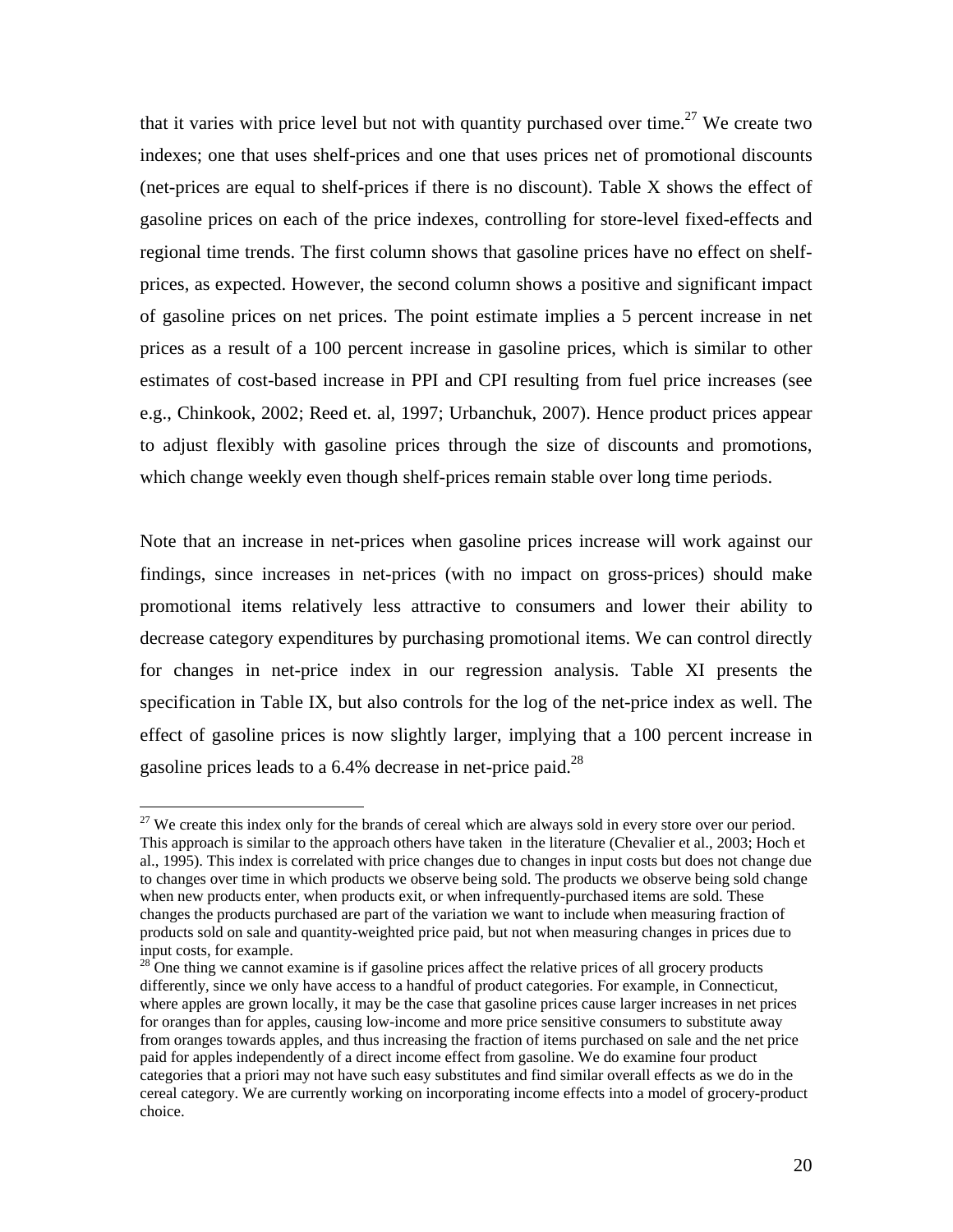Tables XII through XIV present similar regressions to those presented in Table IX for three additional product categories: Family Yogurt, Fresh Chicken, and Refrigerated Orange Juice (hereafter yogurt, chicken and orange juice respectively).<sup>29</sup> Each table contains two panels of regressions, one showing the effect of log of gasoline prices on the log of percent of products sold on promotion and the other showing the effect on the log of quantity-weighted prices.

Table XII presents results for yogurt.<sup>30</sup> This category has frequent promotions with 30% of the UPC observations in our sample on sale. The average gross price is \$0.81 for a sixounce serving, with a standard deviation of \$0.22, while the average net price is \$0.73 with a standard deviation of \$0.24. The average promotional discount is a 34% discount off the regular price with a standard deviation of 12%. Typically all flavors of a particular brand go on sale at the same time. The top panel of regressions in Table XII shows that as gasoline prices increase by 100 percent, the percent of yogurt sold that is on promotion increases by 25%. Again, the largest effect is for stores located in low-income neighborhoods. The second set of regressions in the bottom panel show that the quantity weighted price paid for yogurt falls as gasoline prices increase. The quantity weighted price paid falls by approximately 5.2 cents per cup of yogurt if gasoline prices rises by 100 percent. The effect on net price paid is not significantly different across the different income categories.

Table XIII presents results for fresh chicken. In this category, the main product differentiation is by cut of meat; boneless-skinless, breast, leg, thigh, drumsticks, etc. There are not many brand varieties, and organic or free-range varieties were not prevalent at this retail chain during this time period. Price is measured in price per pound, and quantity sold is measured in pounds. For fresh chicken, 32% of the observations in the data set are on promotion. The average gross price per pound across products is \$3.37

 $\overline{a}$ 

 $^{29}$  In each category, we account for different container sizes when calculating prices. For example, yogurt is in price per six ounce serving and chicken is in price per pound.

<sup>&</sup>lt;sup>30</sup> For the yogurt category, we considered only cup yogurt and excluded large yogurt tubs used primarily for cooking.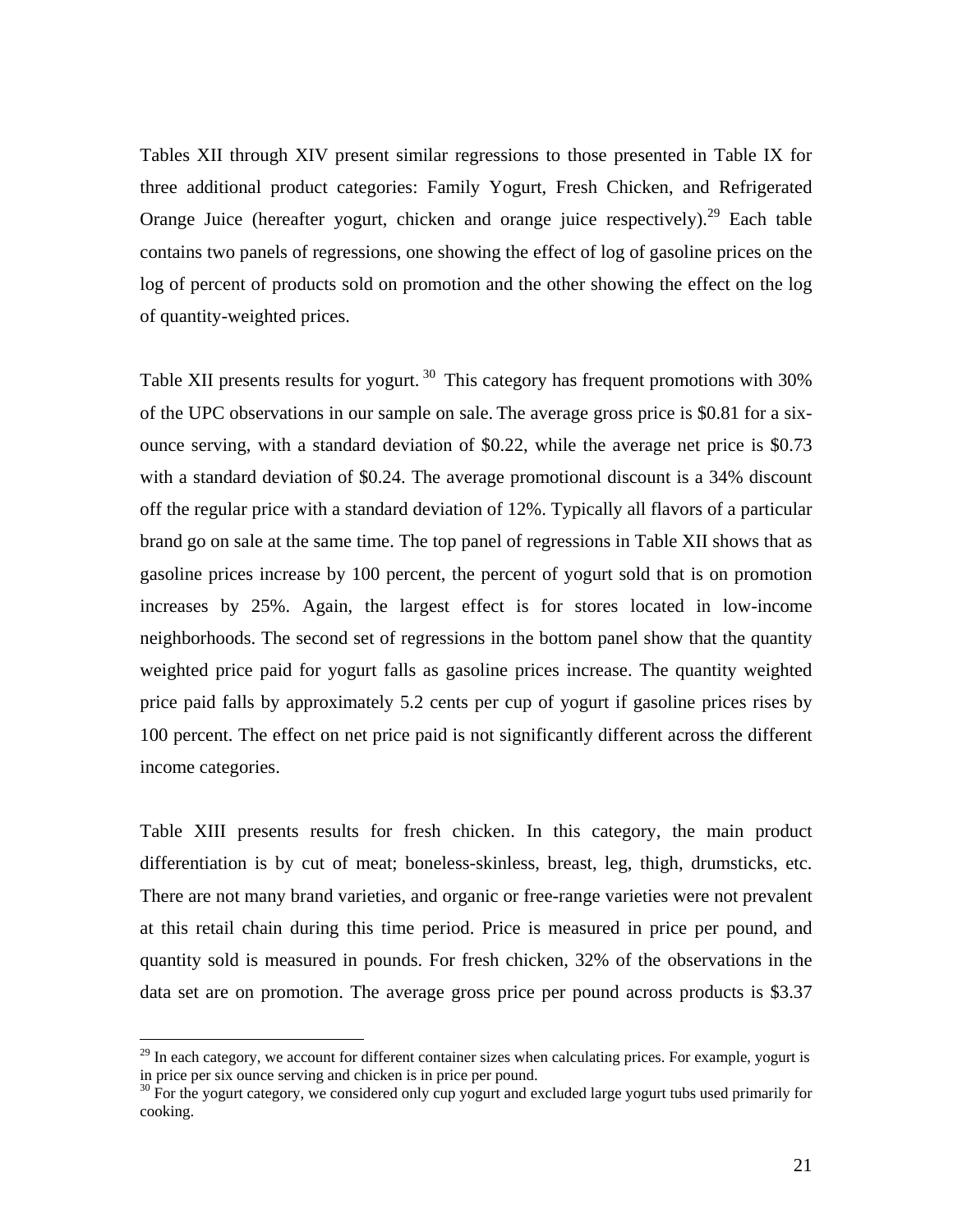with a standard deviation of \$1.76, and the average net price per pound is \$3.10 with a standard deviation of \$1.75. The average markdown is 27% of the price with a standard deviation of 15%. Hence the average markdown as a percent of price is lowest for this category. The fist set of regressions in the top panel of Table XIII show that a 100% increase in the price of gasoline is associated with a 49% increase in the fraction of fresh chicken purchased on promotion on average. The effect of gasoline prices on the percent sold on promotion does vary across the store-location income categories as it did for the previous two products. Interestingly the increase in promotional purchases translates into decreases in prices paid more for stores located in middle-income neighborhoods than for stores in the lowest-income neighborhood. This implies that consumers at stores in income groups 2-4 purchase items with higher average markdowns when they substitute towards items on sale.

Table XIV presents results for the fresh orange juice category. The regression results in the top panel indicate that a 100% increase in the price of gasoline is associated with a 10% increase in the fraction of orange juice purchased on promotion. The effect of gasoline prices on the percent sold on promotion however, is smallest for the lowest income category and similar for the other three income categories. This may be due to differences in the relative wealth of those who purchase fresh orange juice (instead of frozen or shelf-stable sweetened drinks) or the relative substitutability of fresh orange juice for other drinks in stores serving consumers with lower median income levels versus stores serving customers with higher median income. In addition, the decrease in quantity weighted price paid is significant, but statistically the same across all income categories.

Finally, Table XV considers the effect of gasoline prices on overall net revenues for the retailer. The analysis of the CES data implied that grocery expenditures rise when gasoline prices rise, as consumers substitute away from food purchased away-from-home towards less expensive grocery products. We will not be able to look at total volume sold and total store revenues for all grocery food products, but we can look at how these two statistics change for the four categories in our analysis. The top panel shows the effect of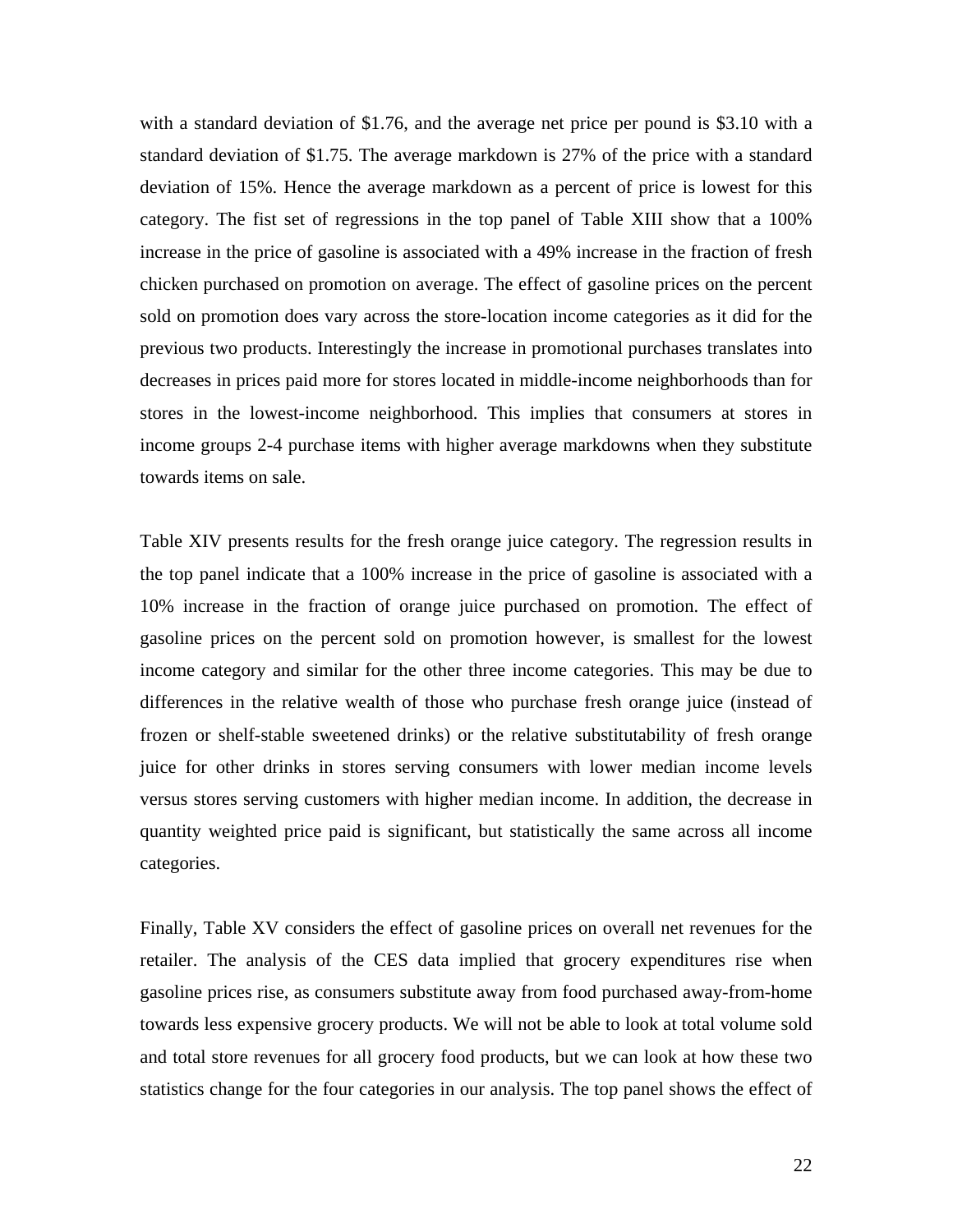gasoline prices on total quantity sold in each of our categories, and the bottom panel shows the effect on total revenues. We include the same regression controls as those in Tables VIII-XIV. Across all four categories, total quantity sold increases significantly with gasoline prices. It is important to note that this increase in quantity sold includes both potential increases in volume sold due to substitution away from eating-out towards groceries as well as substitution within groceries between categories (e.g. from beef to chicken). The second panel shows increases in revenues, which takes into account both increases in sales when gasoline prices rise as well as decreases in average price paid as consumers substitute towards items on promotion. The increases in revenues for cereal and orange juice are similar to the estimates for increases in grocery expenditures in the CES data: the estimates imply that expenditures increase by 30% and 12% for those two categories respectively when gasoline prices increase by 100%. The estimates for chicken and yogurt are substantially higher. This may be because across all groceries, these two items are easy substitutes for lunches and snacks (yogurt) or dinner (chicken). In addition, chicken sales and revenues may increase more as people substitute within store away from more expensive beef and towards the cheaper chicken.

## **4 Conclusion**

This paper uses data from the detailed diary files of the Consumer Expenditure Survey and detailed scanner data to examine if grocery and food expenditures change with small shocks to disposable income. We use spikes in gasoline prices to examine how changes in disposable income affect stated food expenditures in the CES and actual scanner-data grocery purchases at the grocery store. We find several interesting results. First, we show that gasoline expenditures as reported in the CES increase one for one with gasoline prices. While consumers cannot easily substitute away from gasoline when prices rise, we find using the CES diary files that they decrease expenditures on food-away-from-home and substitute towards purchasing food at grocery stores. We then show that consumers substitute further within their grocery store purchases. Using survey data and scanner data for four frequently purchased food categories, we find that consumers substitute towards items that are on sale and away from full-price items when gasoline prices spike.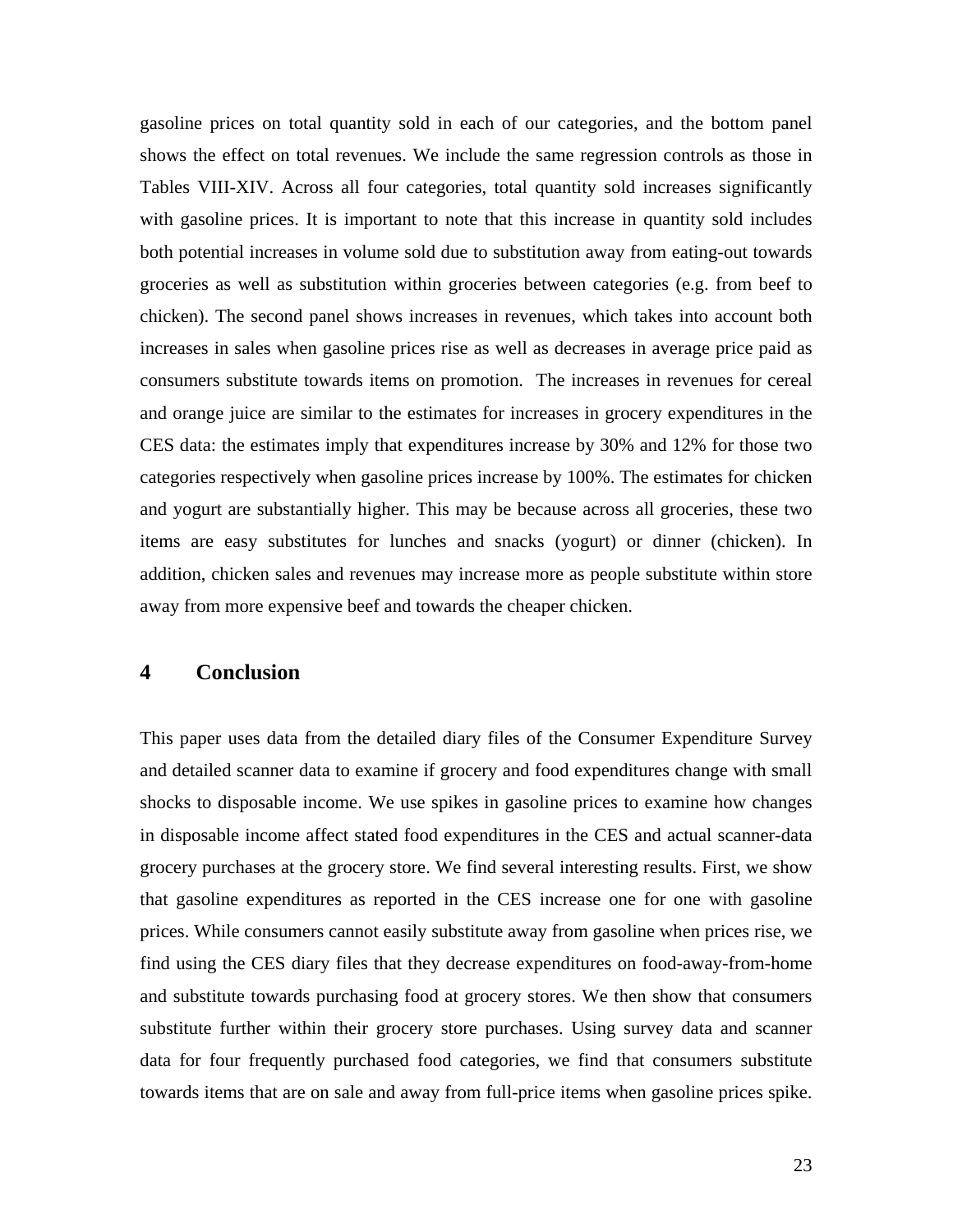This significantly reduces their overall price paid per unit purchased by an average of 5- 11% in the categories we study.

These findings have a variety of implications for modeling in micro and macroeconomics. Given that we find significant effects of gasoline prices on grocery purchases, price sensitivity, and product choice, discrete choice models used to estimate consumer choice and competition between products (e.g., McFadden, 1974; Berry 1994; and Berry, Levinsohn and Pakes, 1995) might be adapted to incorporate income effects (de Palma and Kilani, 1999 or Allenby and Rossi, 1991). A second implication relates to the important role of product substitution and consumption smoothing analysis in the presence of income shocks. First we find evidence that consumption patterns respond to changes in disposable income due to spikes in gasoline prices. However, we find that consumers display both across-category substitution (food-away-from-home versus groceries) and within-category substitution towards products on promotion. Hence actual consumption might not change as much in response to small income shocks as overall expenditures do. Aguiar and Hurst (2005, 2007a and 2007b) provide evidence of the importance of substitution to explain consumption and expenditure effects at the time of retirement. We find that consumers smooth consumption across categories, reducing expenditures by substituting towards lower-cost food at the grocery store, and lower priced items within grocery category in order to curb expenditures when gasoline prices rise.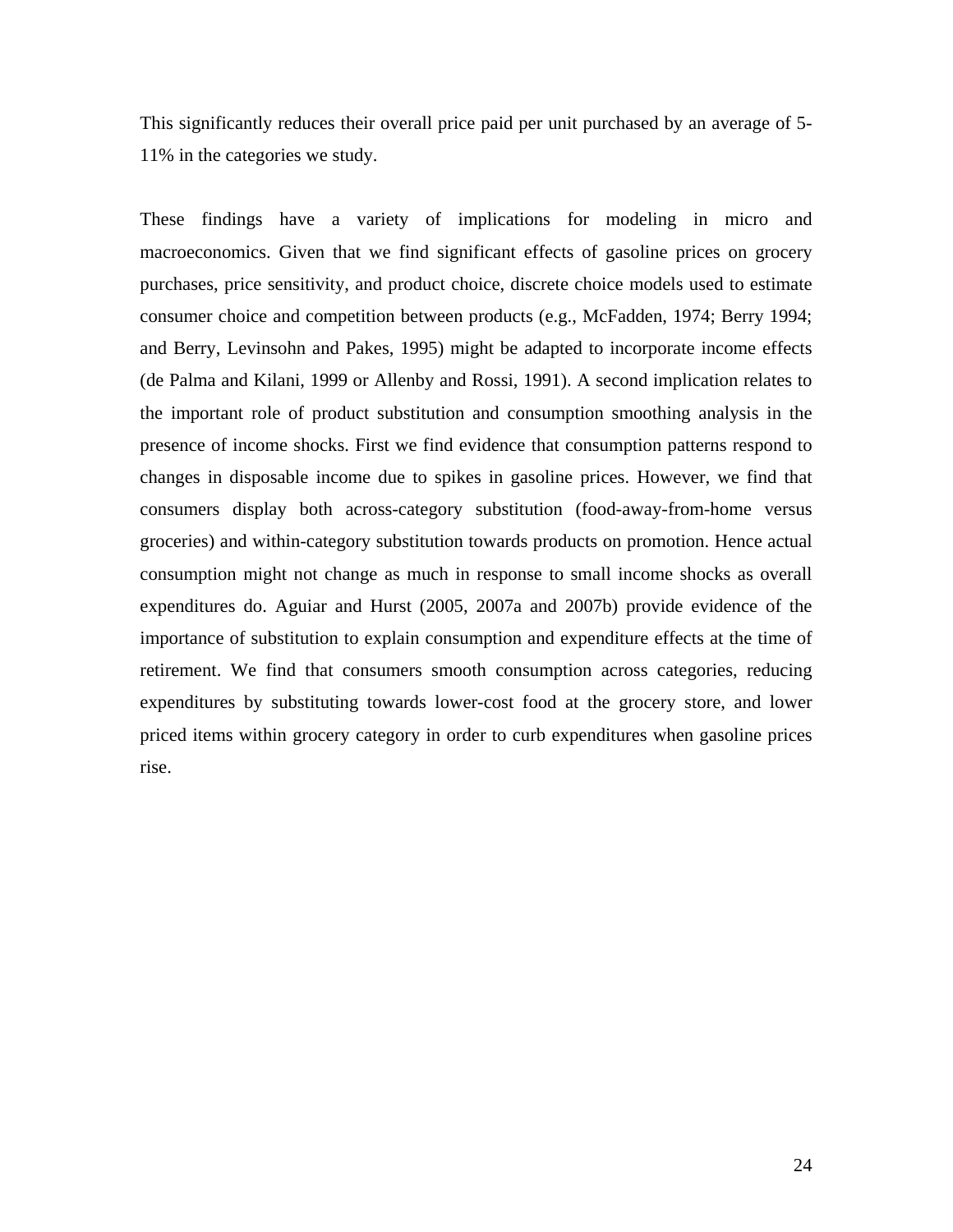#### **REFERENCES**

- Aguiar, M. and E. Hurst, 2005. "Consumption versus Expenditure," *Journal of Political Economy,* 113, N. 5, 919-948.
- Aguiar, M. and E. Hurst, 2007a. "Measuring Leisure: The Allocation of Time over Five Decades," forthcoming *Quarterly Journal of Economics,* August 2007, 122, N. 3.
- Aguiar, M. and E. Hurst, 2007b. "Lifecycle Prices and Production," forthcoming *American Economic Review.*
- Allenby, G. and P. Rossi, 1991. "Quality Perceptions and Asymmetric Switching between Brands," *Marketing Science,* 10 (3) , 185-204.
- Bernanke, B. S., 1983. "Irreversibility, Uncertainty, and Cyclical Investment." *Quarterly Journal of Economics*. February, 98:1; 85–106.
- Barsky, R. B, and L. Killian, 2004. "Oil and the Macroeconomy Since the 1970s," *Journal of Economic Perspectives*, 18, N. 4, 115-134.
- Berry, S., 1994. "Estimating Discrete-Choice Models of Product Differentiation," *RAND Journal of Economics*, 25, No. 2:242-262.
- Berry, S., J.Levinsohn, and A. Pakes, 1995. "Automobile Prices in Market Equilibrium," *Econometrica*, 63, No. 4: 841-890.
- Bils, M. and P.J. Klenow, 2004. "Some Evidence on the Importance of Sticky Prices," Journal of Political Economy, 112 (5): 947-985.
- Blattberg, R. C. and K. Wisniewski, 1989. "Price-Induced Patterns of Competition," *Marketing Science*, 8, 291-310.
- Card, D., R. Chetty, and A. Weber, 2006. "Cash-on-Hand and Competing Models of Intertemporal Behavior: New Evidence from the Labor Market", forthcoming *Quarterly Journal of Economics*.
- Chetty, R. and A. Szeidl, 2007. "Consumption Commitments and Risk Preferences," *Quarterly Journal of Economics*, 122(2): 831-877.
- Chevalier, Judith, A. Kashyap, and P. Rossi, 2003 "Why Don't Prices Rise During Periods of Peak Demand? Evidence from Scanner Data," *American Economic Review,* 93(1), 15-37.
- Chinkook, L, 2002. "The Impact of Intermediate Input Price Changes on Food Prices: An Analysis of "From the Ground Up" Effects." Journal of Agribusiness 20 (1).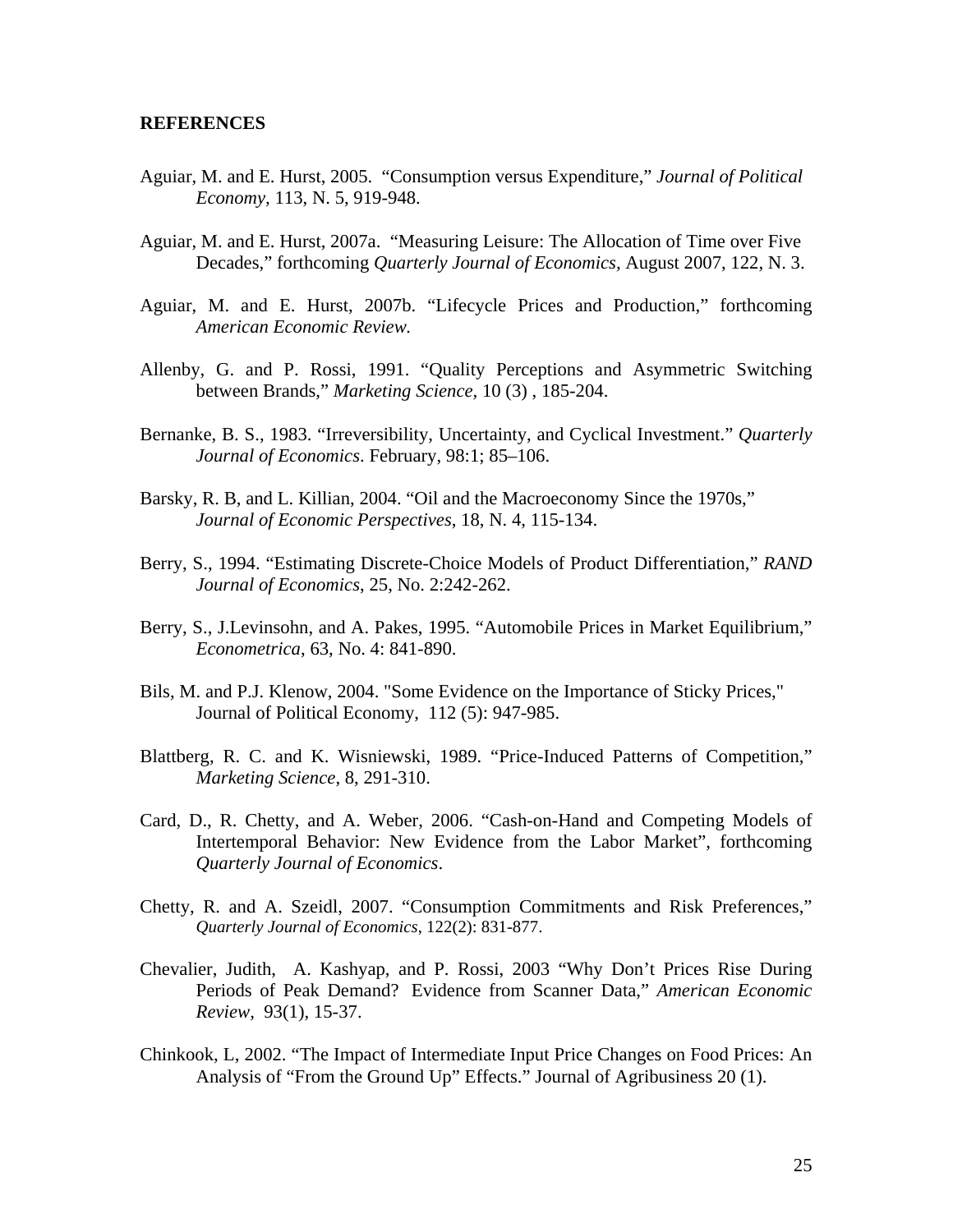- Cullen, J. B., L. Friedberg, and C. Wolfram, 2004. "Consumption and Changes in Home Energy Costs: How Prevalent is the Heat or Eat Decision?, *working paper,*  March.
- Dahl, C. and T. Sterner, 1991. "Analyzing Gasoline Demand Elasticities: A Survey." Energy Economics 3(13): 203-210.
- De Palma and K. Kilani, 1999. "Discrete Choice Models with Income Effects," *working paper*, November.
- Deaton, A., 1991. "Saving and Liquidity Constraints," *Econometrica*, Vol. 59, No. 5. (Sep.): 1221-1248.
- Eichenbaum, M., N. Jaimovich and S. Rebelo, 2007. "Reference Prices and Nominal Rigidities," mimeo, Northwestern University.
- Espey, M., 1998. "Gasoline Demand Revisited: An International Meta-Analysis of Elasticities." Energy Economics 20: 273-295.
- Gruber, J., 1997. "The Consumption Smoothing Benefits of Unemployment Insurance," *American Economic Review*, Vol. 87, No. 1. (March): 192-205.
- Hamilton, J.D., 1983. "Oil and the Macroeconomy since World War II," *The Journal of Political Economy,* 91, N. 2; 228-248.
- Hamilton, J.D., 1983. "A Neoclassical Model of Unemployment and the Business Cycle," *Journal of Political Economy*, 96, June 1988, pp. 593-617.
- Heath, C. and J. B. Soll, 1996. "Mental Budgeting and Consumer Decisions," *The Journal of Consumer Research*, Vol. 23, No. 1. (June); 40-52.
- Hoch, Steven J., B.-D. Kim, A. L. Montgomery, and P. E. Rossi, 1995. "Determinants of Store-Level Price Elasticity, " *Journal of Marketing Research*, 32 (1):17-29.
- Hughes, J. E., C. R. Knittel, and D. Sperling, 2006. "Evidence of a Shift in the Short-Run Price Elasticity of Gasoline Demand," *working paper*.
- Hsiao, C., 1986. "Analysis of Panel Data," Cambridge University Press: Cambridge, MA.
- Kamakura, W. A. and G. J. Russell, 1989. "A Probabilistic Choice Model for Market Segmentation and Elasticity Structure," *Journal of Marketing Research*, 26, 379- 390.
- Kehoe, P. J. and V. Midrigan, 2007 "Sales and the Real Effects of Monetary Policy," mimeo, Federal Reserve Bank of Minneapolis.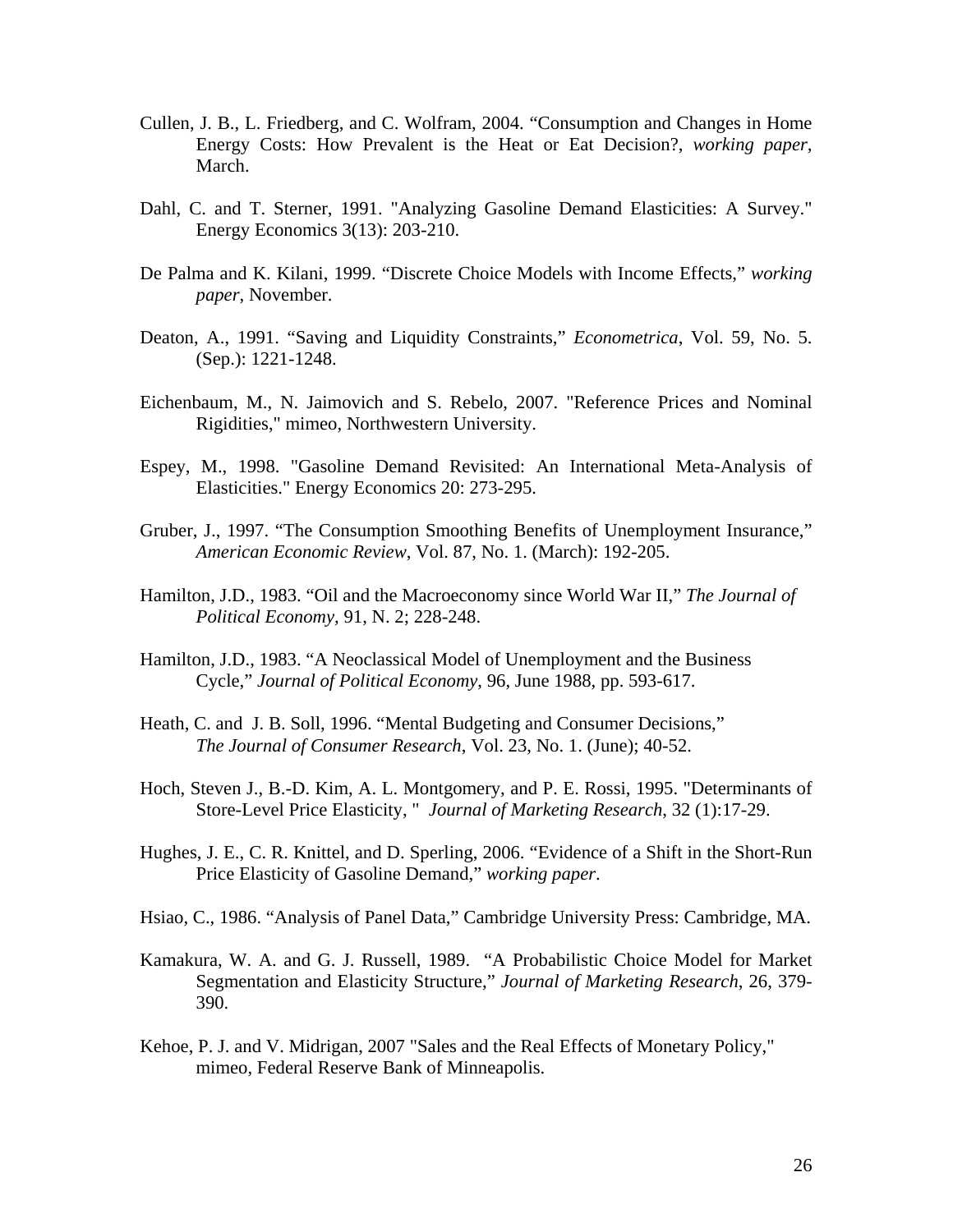- Mankiw, N. G., 2000. "The Savers-Spenders Theory of Fiscal Policy," *American Economic Review*, Vol. 90, No. 2, Papers and Proceedings of the One Hundred Twelfth Annual Meeting of the American Economic Association. (May); 120- 125.
- McFadden, D., 1974. "Conditional Logit Analysis of Qualitative Choice Behavior," in P. Zarembka (ed.), *Frontiers in Econometrics*, 105-142, Academic Press: New York.
- Nakamura, E. and J. Steinsson. 2007. "Five Facts About Prices: A Re-evaluation of Menu Cost Models," mimeo, Harvard University.
- Nicol, C. J., 2003. "Elasticities of Demand for Gasoline in Canada and the United States." Energy Economics 25(2): 201-214.
- Parker, J., 1999. "The Reaction of Household Consumption to Predictable Changes in Social Security Taxes." *American Economic Review* 89 (4): 959-73.
- Poterba, J. M., 1988. "Are Consumers Forward Looking? Evidence from Fiscal Experiments," *American Economic Review*, Vol. 78, No. 2, Papers and Proceedings of the One-Hundredth Annual Meeting of the American Economic Association. (May): 413-418.
- Puller, S. L. and L. A. Greening, 1999. "Household Adjustment to Gasoline Price Change: An Analysis Using 9 Years of Us Survey Data." Energy Economics 21(1): 37-52.
- Read, D., G. Loewenstein, and M. Rabin, 1999. "Choice Bracketing," *Journal of Risk and Uncertainty*, 19:1-3; 171-197.
- Reed, A. J., K. Hanson, H. Elitzak, and G. Schluter, 1997. "Changing Consumer Food Prices: A User's Guide to ERS Analyses". USDA Economic Research Service. Technical Bulletin 1862. June.
- Rotemberg, J. J., and M. Woodford, 1996. "Imperfect Competition and the Effects of Energy Price Increases," *Journal of Money, Credit, and Banking*, 28 (part 1): 549- 577.
- Shapiro, J., 2005. "Is there a Daily Discount Rate? Evidence from the Food Stamp Nutrition Cycle." *Journal of Public Economics* 89(2-3): 303-325, February.
- Shapiro, M. D., and J. Slemrod, 1995. "Consumer Response to the Timing of Income: Evidence from a Change in Tax Withholding," American Economic Review, (March), 274-283.
- Shea, J., 1995. "Union Contracts and the Life-Cycle/Permanent-Income Hypothesis," *The American Economic Review*, 85 (1):186-200.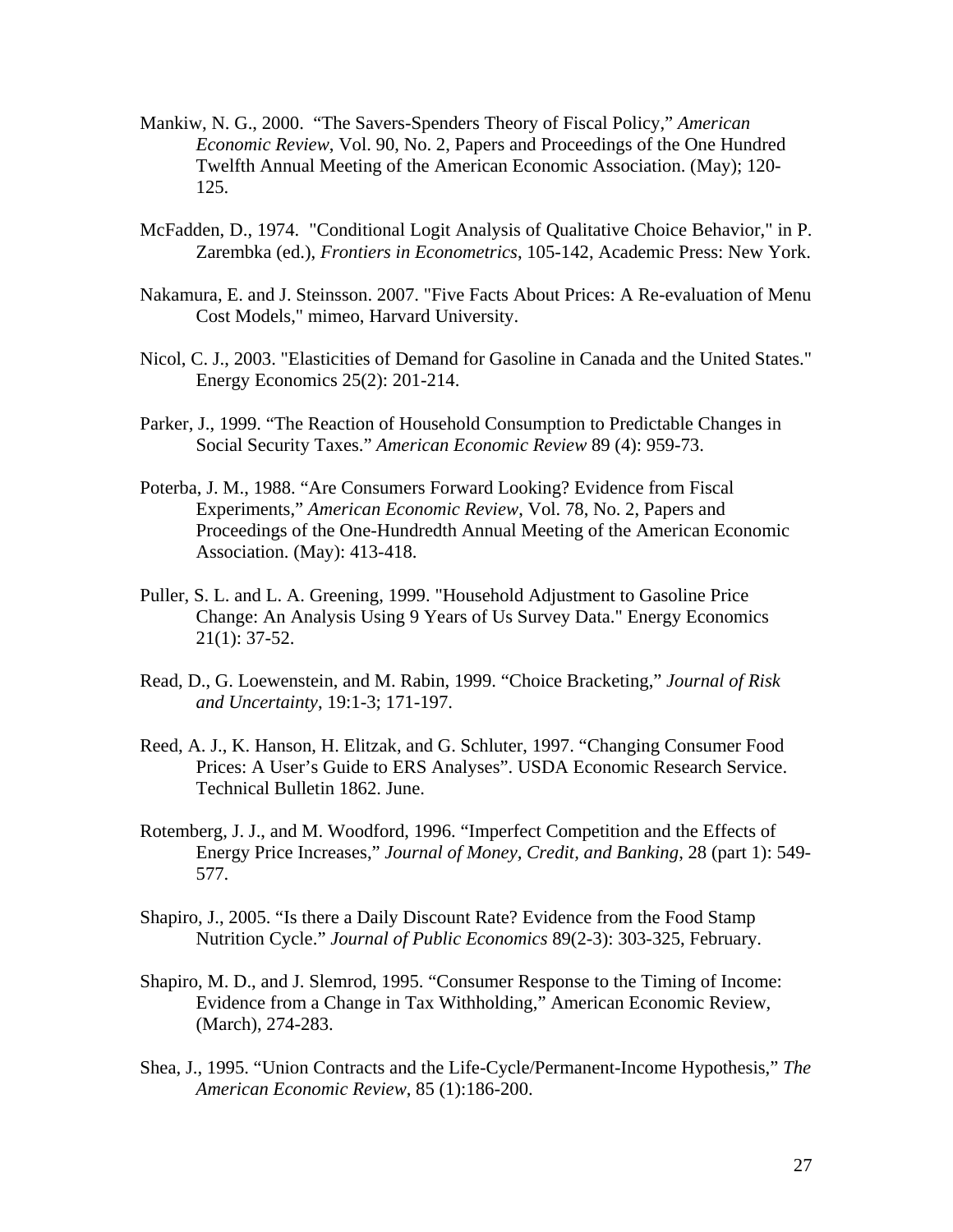- Souleles, N., 1999. "The Response of Household Consumption to Income Tax Refunds." *American Economic Review* 89 (4): 947-958.
- Stephens, M., 2003. "'3rd of tha Month': Do Social Security Recipients Smooth Consumption Between Checks?" *American Economic Review* 93 (1): 406-422.
- Thaler, R.H., 1985. "Mental Accounting and Consumer Choice," *Marketing Science*, 4, 199-214.

Urbanchuk, J. M., 2007. "The Relative Impact of Corn and Energy Prices in the Grocery Aisle," *LECG LLC*. John M. Urbanchuk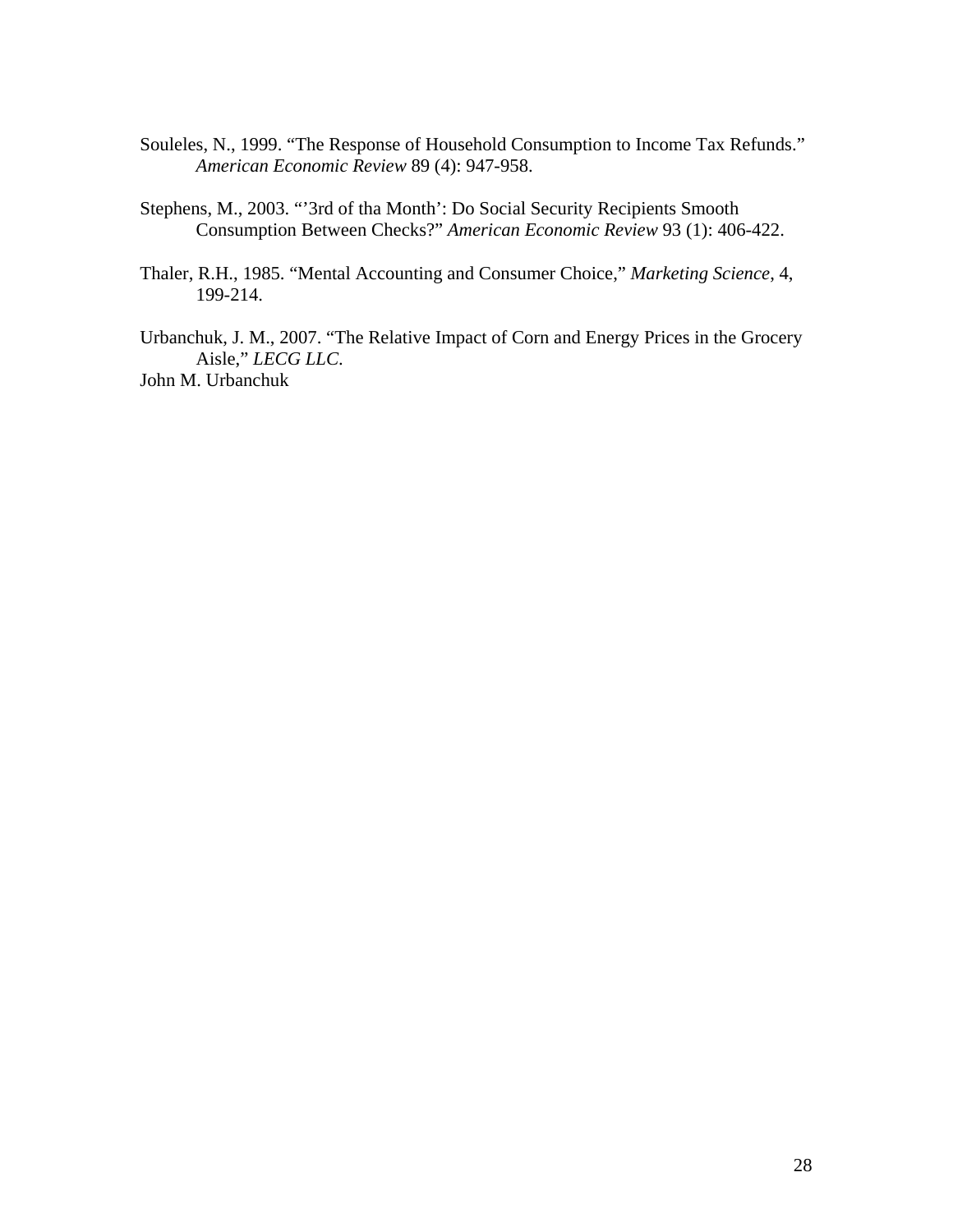|                                                                               |                    | 5 <sup>th</sup> | 4 <sup>th</sup> | 3 <sup>rd</sup> | 2 <sup>nd</sup> | 1 <sup>st</sup> |  |  |  |
|-------------------------------------------------------------------------------|--------------------|-----------------|-----------------|-----------------|-----------------|-----------------|--|--|--|
|                                                                               | <b>All</b>         | <b>Income</b>   | <b>Income</b>   | <b>Income</b>   | <b>Income</b>   | <b>Income</b>   |  |  |  |
|                                                                               | <b>Respondents</b> | Quintile        | Quintile        | <b>Quintile</b> | Quintile        | <b>Quintile</b> |  |  |  |
|                                                                               |                    |                 |                 |                 |                 |                 |  |  |  |
| Panel A: West Coast Region, 2002 (average price of regular gasoline: \$1.373) |                    |                 |                 |                 |                 |                 |  |  |  |
| <b>Total Food</b>                                                             | 16.75%             | 8.59%           | 10.94%          | 14.49%          | 19.99%          | 34.3%           |  |  |  |
| <b>Food Away from Home</b>                                                    | 5.75%              | 3.62%           | 4.12%           | 4.97%           | 6.10%           | 11.22%          |  |  |  |
| <b>Food at Home</b>                                                           | 11.00%             | 4.96%           | 6.81%           | 9.52%           | 13.89%          | 23.08%          |  |  |  |
| Cereals                                                                       | 0.32%              | 0.14%           | 0.17%           | 0.27%           | 0.43%           | 0.69%           |  |  |  |
| Dairy                                                                         | 1.30%              | 0.58%           | 0.77%           | 1.07%           | 1.56%           | 2.96%           |  |  |  |
| Poultry                                                                       | 0.38%              | 0.17%           | 0.23%           | 0.29%           | 0.47%           | 0.83%           |  |  |  |
| <b>Other Meat</b>                                                             | 1.63%              | 0.72%           | 1.01%           | 1.34%           | 2.26%           | 3.29%           |  |  |  |
| Non-alcoholic beverages                                                       | 0.98%              | 0.46%           | 0.57%           | 0.79%           | 1.13%           | 2.28%           |  |  |  |
| <b>Clothing</b>                                                               | 4.45%              | 2.74%           | 2.99%           | 3.42%           | 4.55%           | 9.67%           |  |  |  |
| <b>Leisure and Entertainment</b>                                              | 1.21%              | 0.92%           | 0.80%           | 1.10%           | 0.97%           | 2.50%           |  |  |  |
| <b>Mortgage or Rent</b>                                                       | 24.84%             | 17.19%          | 16.07%          | 19.96%          | 26.39%          | 50.06%          |  |  |  |
| <b>Gasoline and Motor Oil</b>                                                 | 3.37%              | 1.69%           | 2.43%           | 3.12%           | 4.21%           | 6.21%           |  |  |  |
| <b>Income after taxes</b>                                                     | \$51,143           | \$111,786       | \$57,649        | \$35,198        | \$21,558        | \$9,431         |  |  |  |
| <b>Number of Surveys</b>                                                      | 1,422              | 338             | 293             | 291             | 255             | 245             |  |  |  |
| Panel B: California, 2002 (average price of regular gasoline: \$1.514)        |                    |                 |                 |                 |                 |                 |  |  |  |
| <b>Total Food</b>                                                             | 18.63%             | 8.79%           | 12.19%          | 15.07%          | 21.98%          | 40.95%          |  |  |  |
| <b>Food Away from Home</b>                                                    | 6.86%              | 4.02%           | 5.55%           | 5.27%           | 6.65%           | 14.39%          |  |  |  |
| <b>Food at Home</b>                                                           | 11.77%             | 4.77%           | 6.65%           | 9.80%           | 15.32%          | 26.56%          |  |  |  |
| Cereals                                                                       | 0.32%              | 0.12%           | 0.15%           | 0.28%           | 0.49%           | 0.70%           |  |  |  |
| Dairy                                                                         | 1.37%              | 0.56%           | 0.74%           | 1.07%           | 1.49%           | 3.46%           |  |  |  |
| Poultry                                                                       | 0.42%              | 0.16%           | 0.23%           | 0.34%           | 0.57%           | 0.98%           |  |  |  |
| <b>Other Meat</b>                                                             | 1.75%              | 0.74%           | 0.98%           | 1.40%           | 2.56%           | 3.76%           |  |  |  |
| Non-alcoholic beverages                                                       | 1.06%              | 0.44%           | 0.55%           | 0.80%           | 1.43%           | 2.48%           |  |  |  |
| <b>Clothing</b>                                                               | 5.16%              | 2.76%           | 4.08%           | 3.74%           | 3.78%           | 12.64%          |  |  |  |
| <b>Leisure and Entertainment</b>                                              | 5.16%              | 0.87%           | 0.77%           | 0.95%           | 0.64%           | 2.09%           |  |  |  |
| <b>Mortgage or Rent</b>                                                       | 26.58%             | 20.08%          | 18.40%          | 18.91%          | 32.77%          | 47.96%          |  |  |  |
| <b>Gasoline and Motor Oil</b>                                                 | 3.74%              | 1.80%           | 2.86%           | 3.43%           | 4.85%           | 6.90%           |  |  |  |
| <b>Income after taxes</b>                                                     | \$56,327           | \$122,397       | \$58,335        | \$35,146        | \$21,776        | \$9,751         |  |  |  |
| <b>Number of Surveys</b>                                                      | 506                | 137             | 93              | 105             | 79              | 92              |  |  |  |
|                                                                               |                    |                 |                 |                 |                 |                 |  |  |  |

**Table I: Average Income and Expenditures by Category, 2002 Consumer Expenditure Survey** 

Source: Detailed Diary Survey Files from the 2002 Consumer Expenditure Survey.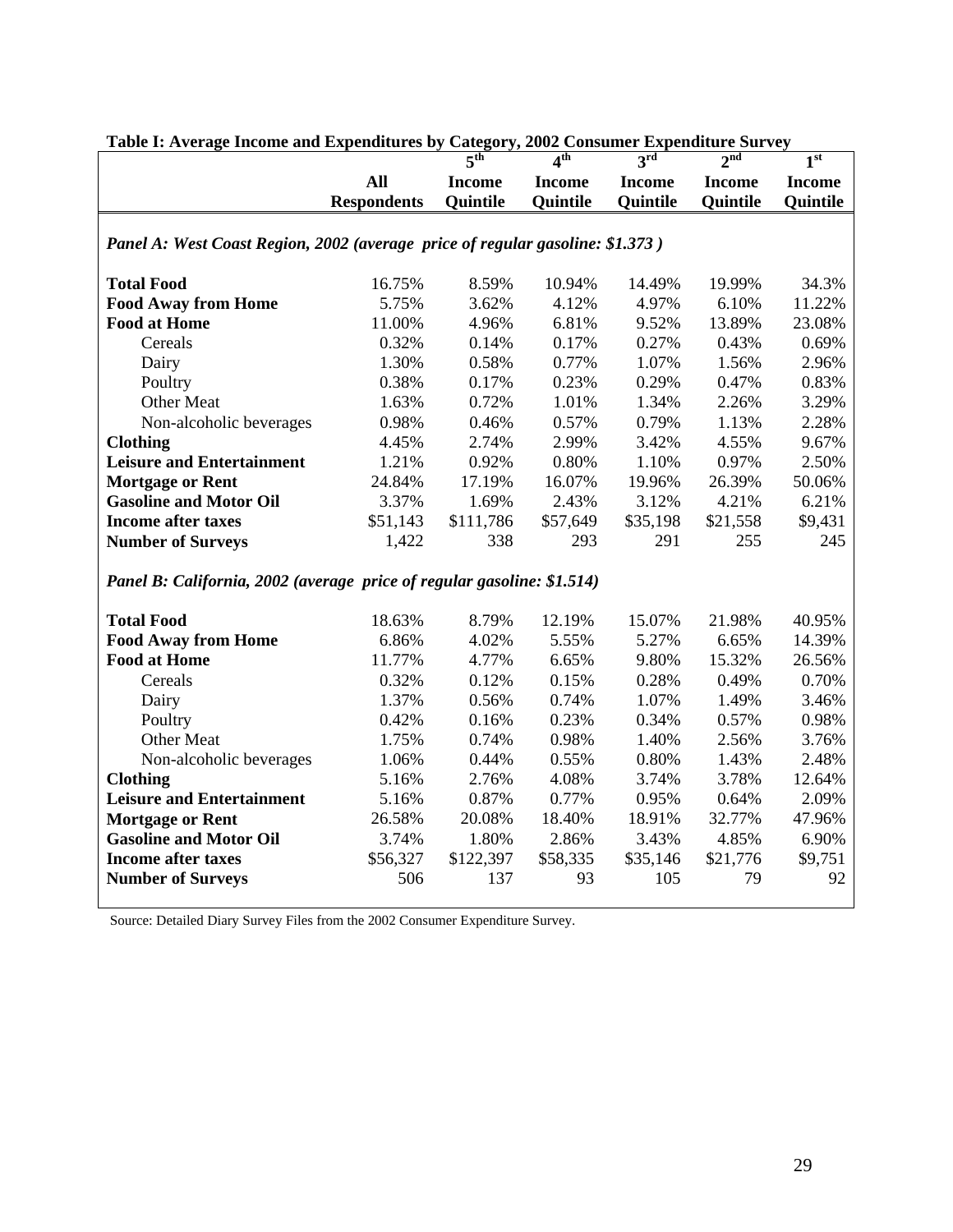| <b>Dependent Variable:</b>                    | (1)                   | (2)                     |
|-----------------------------------------------|-----------------------|-------------------------|
| <b>In(Total Weekly Gasoline Expenditures)</b> | <b>All Households</b> | <b>Urban Households</b> |
|                                               |                       |                         |
| In(Gasoline Price)                            | 1.027***              | $1.045***$              |
|                                               | (0.097)               | (0.099)                 |
| <b>Number of Vehicles</b>                     | $0.109***$            | $0.110***$              |
|                                               | (0.009)               | (0.010)                 |
| <b>Number of Vehicles Squared</b>             | $-0.002***$           | $-0.002***$             |
|                                               | (0.000)               | (0.000)                 |
| After-Tax Income (in thousands \$)            | $0.003***$            | $0.003***$              |
|                                               | (0.001)               | (0.001)                 |
| <b>After-Tax Income Squared</b>               | $-0.0000**$           | $-0.0000**$             |
|                                               | (0.000)               | (0.000)                 |
| Age                                           | $0.015***$            | $0.016***$              |
|                                               | (0.002)               | (0.003)                 |
| <b>Age Squared</b>                            | $0.000***$            | $0.000***$              |
|                                               | (0.000)               | (0.000)                 |
| <b>Family Size</b>                            | $0.101***$            | $0.103***$              |
|                                               | (0.016)               | (0.016)                 |
| <b>Family Size Squared</b>                    | $-0.006***$           | $-0.006***$             |
|                                               | (0.002)               | (0.002)                 |
| <b>Female</b>                                 | $-0.067***$           | $-0.070***$             |
|                                               | (0.014)               | (0.015)                 |
| <b>Employed</b>                               | 0.023                 | 0.016                   |
|                                               | (0.015)               | (0.016)                 |
| <b>Whether Children Present</b>               | $-0.012$              | $-0.025$                |
|                                               | (0.023)               | (0.024)                 |
| <b>Population Size of PSU<sup>a</sup></b>     | $-0.009$              | $-0.023***$             |
|                                               | (0.005)               | (0.006)                 |
| <b>Whether on Welfare</b>                     | $-0.097$              | $-0.088$                |
|                                               | (0.055)               | (0.056)                 |
| <b>Nonwhite</b>                               | 0.027                 | 0.021                   |
|                                               | (0.028)               | (0.028)                 |
| College                                       | $-0.015$              | $-0.010$                |
|                                               | (0.015)               | (0.015)                 |
| <b>Income Quartile Dummies</b>                | $\mathbf Y$           | Y                       |
| <b>Monthly Dummies</b>                        | Y                     | Y                       |
| <b>Yearly Dummies</b>                         | Y                     | Y                       |
| <b>Time Trend</b>                             | $\mathbf Y$           | $\mathbf Y$             |
|                                               |                       |                         |
| $\mathbf N$                                   | 10,354                | 9,760                   |
| <b>R</b> Squared                              | 0.147                 | 0.155                   |

**Table II: Regression of Gasoline Prices on Gasoline Expenditures** 

Note: Standard errors are in parentheses. Asterisks indicate significance (\*=.05, \*\*=.01, \*\*\*=.001). <br><sup>a</sup> PSU are initials for Primary Sampling Unit in the Consumer Expenditure Survey.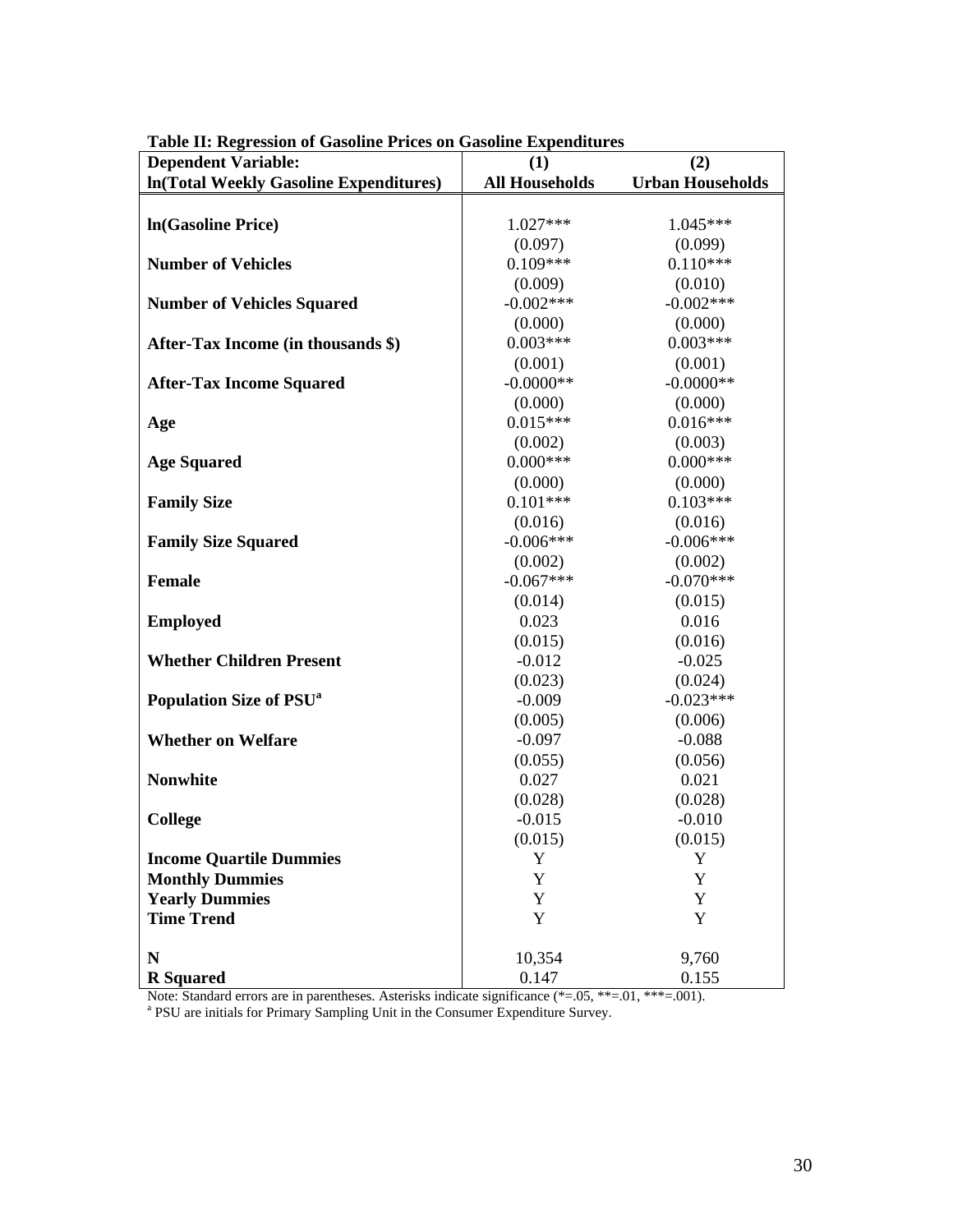| <b>Dependent Variable:</b>                |                   | In(Food Away from Home) | In(Food from Grocery Store) |              |  |
|-------------------------------------------|-------------------|-------------------------|-----------------------------|--------------|--|
|                                           | <b>All</b>        | <b>Urban</b>            | All                         | <b>Urban</b> |  |
|                                           | <b>Households</b> | Households              | <b>Households</b>           | Households   |  |
|                                           |                   |                         |                             |              |  |
| In(Gasoline Price)                        | $-0.562**$        | $-0.449*$               | 0.146                       | 0.189*       |  |
|                                           | (0.175)           | (0.176)                 | (0.090)                     | (0.089)      |  |
| <b>Number of Vehicles</b>                 | $0.119***$        | $0.117***$              | $0.039***$                  | $0.038***$   |  |
|                                           | (0.018)           | (0.019)                 | (0.007)                     | (0.008)      |  |
| <b>Num. of Vehicles Squared</b>           | $-0.006***$       | $-0.006***$             | $0.000**$                   | $0.000**$    |  |
|                                           | (0.001)           | (0.001)                 | (0.000)                     | (0.000)      |  |
| <b>After-Tax Income</b>                   | $0.005***$        | $0.005***$              | $0.002***$                  | $0.003***$   |  |
| (in thousands of \$)                      | (0.001)           | (0.001)                 | 0.001                       | (0.001)      |  |
| <b>After-Tax Income Squared</b>           | $-0.0000*$        | $-0.0000*$              | $-0.0000**$                 | $-0.0000**$  |  |
|                                           | (0.000)           | (0.000)                 | (0.000)                     | (0.000)      |  |
| Age                                       | $0.015**$         | $0.013**$               | $0.027***$                  | $0.027***$   |  |
|                                           | (0.005)           | (0.005)                 | (0.002)                     | (0.003)      |  |
| <b>Age Squared</b>                        | $0.000***$        | $0.000***$              | $0.000***$                  | $0.000***$   |  |
|                                           | (0.000)           | (0.000)                 | (0.000)                     | (0.000)      |  |
| <b>Family Size</b>                        | $0.201***$        | $0.191***$              | $0.387***$                  | $0.374***$   |  |
|                                           | (0.029)           | (0.030)                 | (0.018)                     | (0.018)      |  |
| <b>Family Size Squared</b>                | $-0.017***$       | $-0.015***$             | $-0.026***$                 | $-0.025***$  |  |
|                                           | (0.003)           | (0.003)                 | (0.002)                     | (0.002)      |  |
| <b>Female</b>                             | $-0.056*$         | $-0.060*$               | $-0.005$                    | $-0.006$     |  |
|                                           | (0.025)           | (0.026)                 | (0.013)                     | (0.013)      |  |
| <b>Employed</b>                           | 0.000             | 0.004                   | $-0.055***$                 | $-0.055***$  |  |
|                                           | (0.027)           | (0.029)                 | (0.014)                     | (0.014)      |  |
| <b>Whether Children Present</b>           | $-0.143***$       | $-0.143***$             | $-0.030$                    | $-0.021$     |  |
|                                           | (0.040)           | (0.042)                 | (0.020)                     | (0.020)      |  |
| <b>Population Size of PSU<sup>a</sup></b> | $-0.085***$       | $-0.088***$             | $-0.029***$                 | $-0.031***$  |  |
|                                           | (0.009)           | (0.010)                 | (0.005)                     | (0.005)      |  |
| <b>Whether on Welfare</b>                 | $-0.116$          | $-0.088$                | $-0.091*$                   | $-0.104*$    |  |
|                                           | (0.080)           | (0.080)                 | (0.042)                     | (0.042)      |  |
| <b>Nonwhite</b>                           | 0.025             | 0.012                   | $-0.057*$                   | $-0.063*$    |  |
|                                           | (0.052)           | (0.052)                 | (0.030)                     | (0.028)      |  |
| <b>College</b>                            | $0.104***$        | $0.105***$              | $0.037**$                   | $0.031*$     |  |
|                                           | (0.027)           | (0.027)                 | (0.014)                     | (0.014)      |  |
| <b>Income Quartile Dummies</b>            | Y                 | Y                       | Y                           | Y            |  |
| <b>Monthly Dummies</b>                    | Y                 | Y                       | Y                           | Y            |  |
| <b>Yearly Dummies</b>                     | Y                 | Y                       | Y                           | Y            |  |
| <b>Time Trend</b>                         | Y                 | Y                       | Y                           | Y            |  |
|                                           |                   |                         |                             |              |  |
| ${\bf N}$                                 | 8,612             | 8,152                   | 9,392                       | 8,863        |  |
| <b>R</b> Squared                          | 0.126             | 0.126                   | 0.332                       | 0.336        |  |

**Table III: Regression of Food Expenditures on Gasoline Prices** 

Note: Standard errors are in parentheses. Asterisks indicate significance (\*=.05, \*\*=.01, \*\*\*=.001). <br><sup>a</sup> PSU are initials for Primary Sampling Unit in the Consumer Expenditure Survey.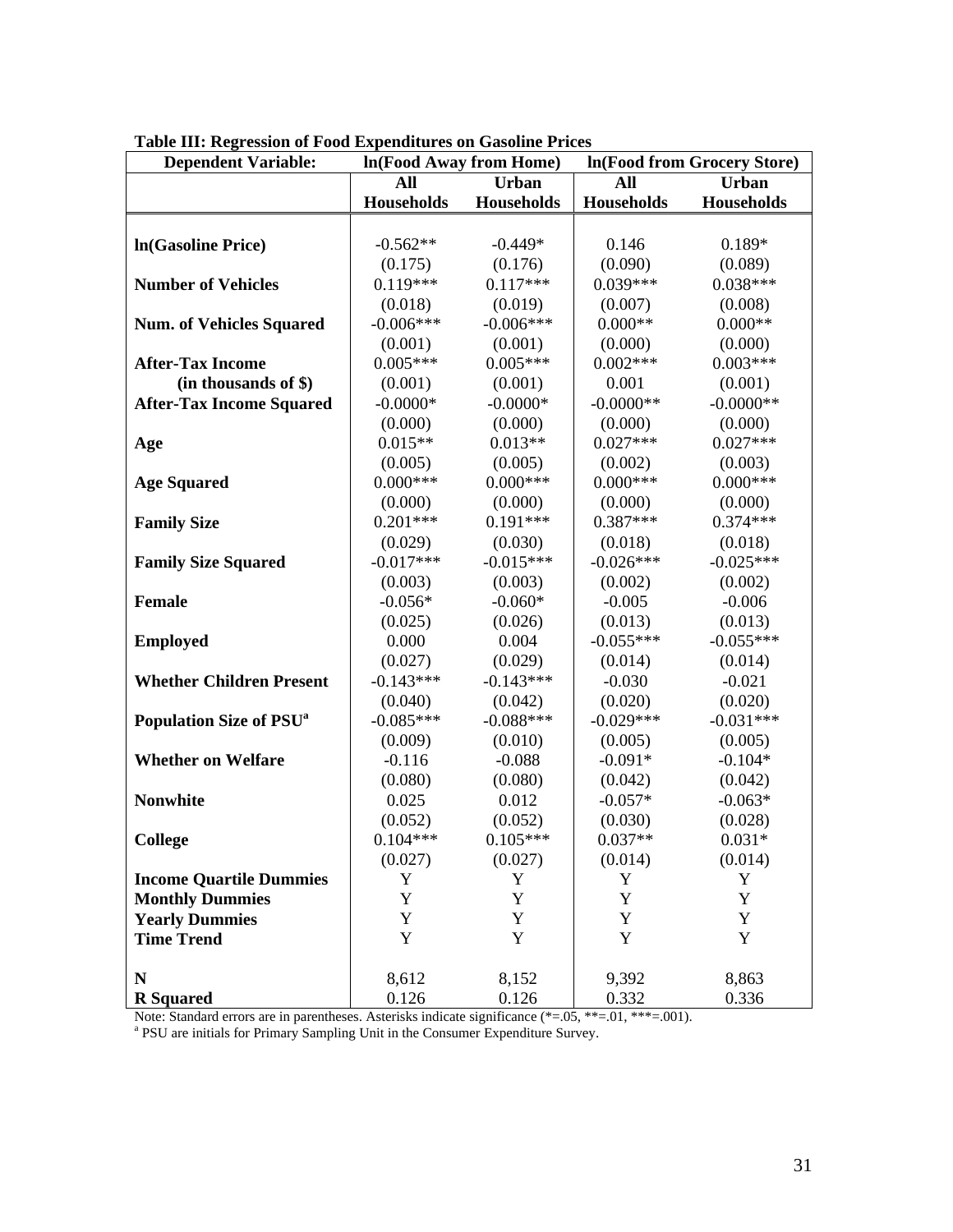| <b>Variable</b>               | <b>N</b> Responses | <b>Mean</b> | St.Dev. | Min              | <b>Max</b>     |
|-------------------------------|--------------------|-------------|---------|------------------|----------------|
| <b>Store 1: Low Income</b>    |                    |             |         |                  |                |
| Income (in thousands)         | 324                | 52.92       | 37.02   | 2.5              | 130            |
| Female                        | 344                | 0.63        | 0.48    | $\boldsymbol{0}$ | $\mathbf{1}$   |
| Number of Commuting Adults    | 345                | 1.65        | 1.21    | $\boldsymbol{0}$ | 12             |
| Number of Children            | 343                | 0.68        | 1.12    | $\boldsymbol{0}$ | $\overline{7}$ |
| Household Size                | 339                | 3.16        | 1.91    | $\boldsymbol{0}$ | 18             |
| <b>Completed College</b>      | 351                | 0.31        | 0.46    | $\boldsymbol{0}$ | $\mathbf{1}$   |
| <b>Average Commute Time</b>   | 328                | 27.33       | 15.00   | 8                | 50             |
| Ave. Monthly Gas Expend.      | 342                | 160.41      | 100.37  | 30               | 350            |
| Response to Question 1        | 340                | 4.13        | 2.14    | $\mathbf{1}$     | $\overline{7}$ |
| <b>Store 2: Middle Income</b> |                    |             |         |                  |                |
| Income (in thousands)         | 602                | 52.62       | 37.31   | 2.5              | 130            |
| Female                        | 668                | 0.62        | 0.48    | $\mathbf{0}$     | $\mathbf{1}$   |
| Number of Commuting Adults    | 657                | 1.89        | 1.17    | $\boldsymbol{0}$ | 6              |
| Number of Children            | 647                | 0.84        | 1.05    | $\boldsymbol{0}$ | $\overline{7}$ |
| <b>Household Size</b>         | 631                | 3.52        | 1.77    | $\boldsymbol{0}$ | 14             |
| <b>Completed College</b>      | 696                | 0.31        | 0.46    | $\boldsymbol{0}$ | $\mathbf{1}$   |
| Average Commute Time          | 652                | 29.49       | 15.53   | 8                | 50             |
| Ave. Monthly Gas Expend       | 662                | 164.40      | 102.67  | 30               | 350            |
| Response to Question 1        | 656                | 4.07        | 2.05    | $\mathbf{1}$     | $\overline{7}$ |
| <b>Store 3: High Income</b>   |                    |             |         |                  |                |
| Income (in thousands)         | 122                | 79.45       | 36.52   | 2.5              | 130            |
| Female                        | 130                | 0.62        | 0.49    | $\overline{0}$   | $\mathbf{1}$   |
| Number of Commuting Adults    | 133                | 1.71        | 1.61    | $\boldsymbol{0}$ | 12             |
| Number of Children            | 128                | 0.71        | 1.23    | $\boldsymbol{0}$ | 10             |
| Household Size                | 130                | 3.02        | 1.61    | $\mathbf{1}$     | 12             |
| <b>Completed College</b>      | 136                | 0.57        | 0.50    | $\overline{0}$   | $\mathbf{1}$   |
| <b>Average Commute Time</b>   | 120                | 28.28       | 15.58   | 8                | 50             |
| Ave. Monthly Gas Expend       | 129                | 170.50      | 105.55  | 30               | 350            |
| <b>Response to Question 1</b> | 128                | 3.82        | 2.15    | $\mathbf{1}$     | $\overline{7}$ |

**Table IV: Summary Statistics for Survey Responses** 

Source: Store exit survey conducted Nov 8, 9 and 10, 2006.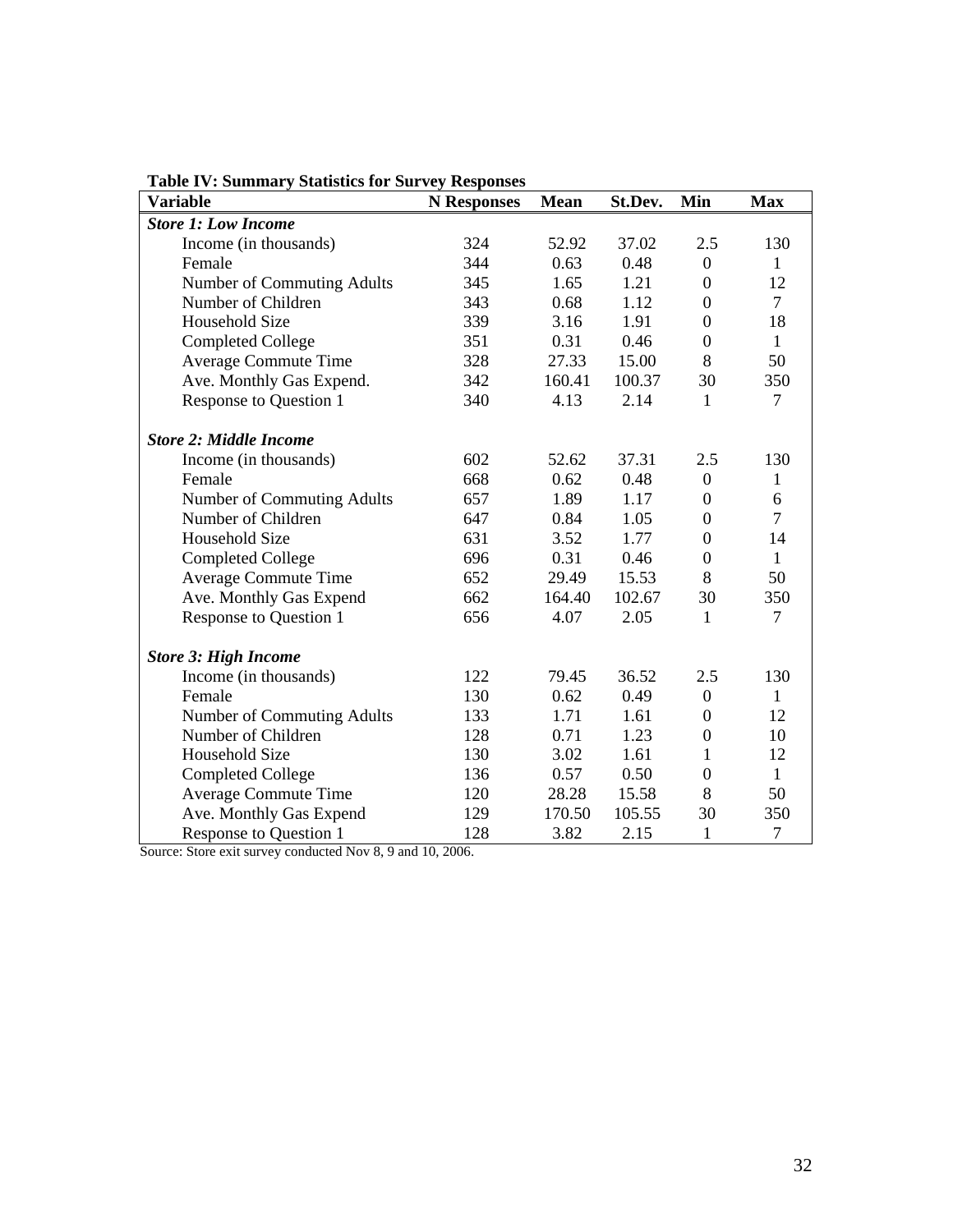| Dependent Variable: Indicator if Agree that Gas Prices Impact Grocery Purchases |                    |          |                |                         |          |                |  |  |  |
|---------------------------------------------------------------------------------|--------------------|----------|----------------|-------------------------|----------|----------------|--|--|--|
|                                                                                 |                    | Model 1  |                | <b>Model 2</b>          |          |                |  |  |  |
| <b>Variable</b>                                                                 | <b>Coefficient</b> | Std.Err. | <b>P</b> Value | <b>Coefficient</b>      | Std.Err. | <b>P</b> Value |  |  |  |
| <b>Constant</b>                                                                 | $-1.500**$         | 0.333    | 0.000          | $-1.814**$              | 0.369    | 0.000          |  |  |  |
| Income                                                                          | $-0.040*$          | 0.017    | 0.015          |                         |          |                |  |  |  |
| Income spline $\leq$ =50 $k$                                                    |                    |          |                | 0.023                   | 0.035    | 0.509          |  |  |  |
| Income spline $>$ 50 $k$                                                        |                    |          | --             | $-0.114*$               | 0.056    | 0.040          |  |  |  |
| <b>Monthly Gasoline Expend.</b>                                                 | 0.058              | 0.060    | 0.328          | 0.061                   | 0.060    | 0.305          |  |  |  |
| <b>Household Size</b>                                                           | $-0.040$           | 0.042    | 0.340          | $-0.032$                | 0.042    | 0.446          |  |  |  |
| <b>Reads Nutrition Labels</b>                                                   | $0.099**$          | 0.035    | 0.005          | $0.096**$               | 0.035    | 0.007          |  |  |  |
| <b>Price Shops Across Stores</b>                                                | $0.167**$          | 0.034    | 0.000          | $0.164**$               | 0.034    | 0.000          |  |  |  |
| <b>Female</b>                                                                   | 0.185              | 0.144    | 0.199          | 0.181                   | 0.145    | 0.210          |  |  |  |
|                                                                                 |                    |          |                |                         |          |                |  |  |  |
| $N = 948$                                                                       | $N = 946$          |          |                |                         |          |                |  |  |  |
| Log Likelihood: $-615.00$                                                       |                    |          |                | Log Likelihood: -612.89 |          |                |  |  |  |

|  |  |  |  | Table V: Analysis of Survey Responses to Question 1 |
|--|--|--|--|-----------------------------------------------------|
|--|--|--|--|-----------------------------------------------------|

Notes: \* Denotes statistical significance at the 5% level or higher, \*\* denotes statistical significance at 1% level or higher.

| Table VI: Survey Responses on How Grocery Expenditures are Adjusted |  |
|---------------------------------------------------------------------|--|
|---------------------------------------------------------------------|--|

|                                |             | $%$ Rank   | $%$ Rank  |           |            |
|--------------------------------|-------------|------------|-----------|-----------|------------|
|                                | <b>Mean</b> | it Highest | it Lowest | $%$ Agree | % Disagree |
| Question 2.1:                  |             |            |           |           |            |
| <b>Buy Sale Items</b>          | 6.22        | 86%        | 23%       | 88%       | 5%         |
| <b>Question 2.2:</b>           |             |            |           |           |            |
| <b>Buy Store Brand</b>         | 5.17        | 45%        | 30%       | 60%       | 17%        |
| <b>Question 2.3:</b>           |             |            |           |           |            |
| <b>Buy Less Packaged Goods</b> | 3.84        | 22%        | 64%       | 34%       | 38%        |
| <b>Question 2.4:</b>           |             |            |           |           |            |
| <b>Buy Less Meat</b>           | 4.29        | 28%        | 55%       | 42%       | 31%        |

Source: Store exit survey conducted Nov 8, 9 and 10, 2006.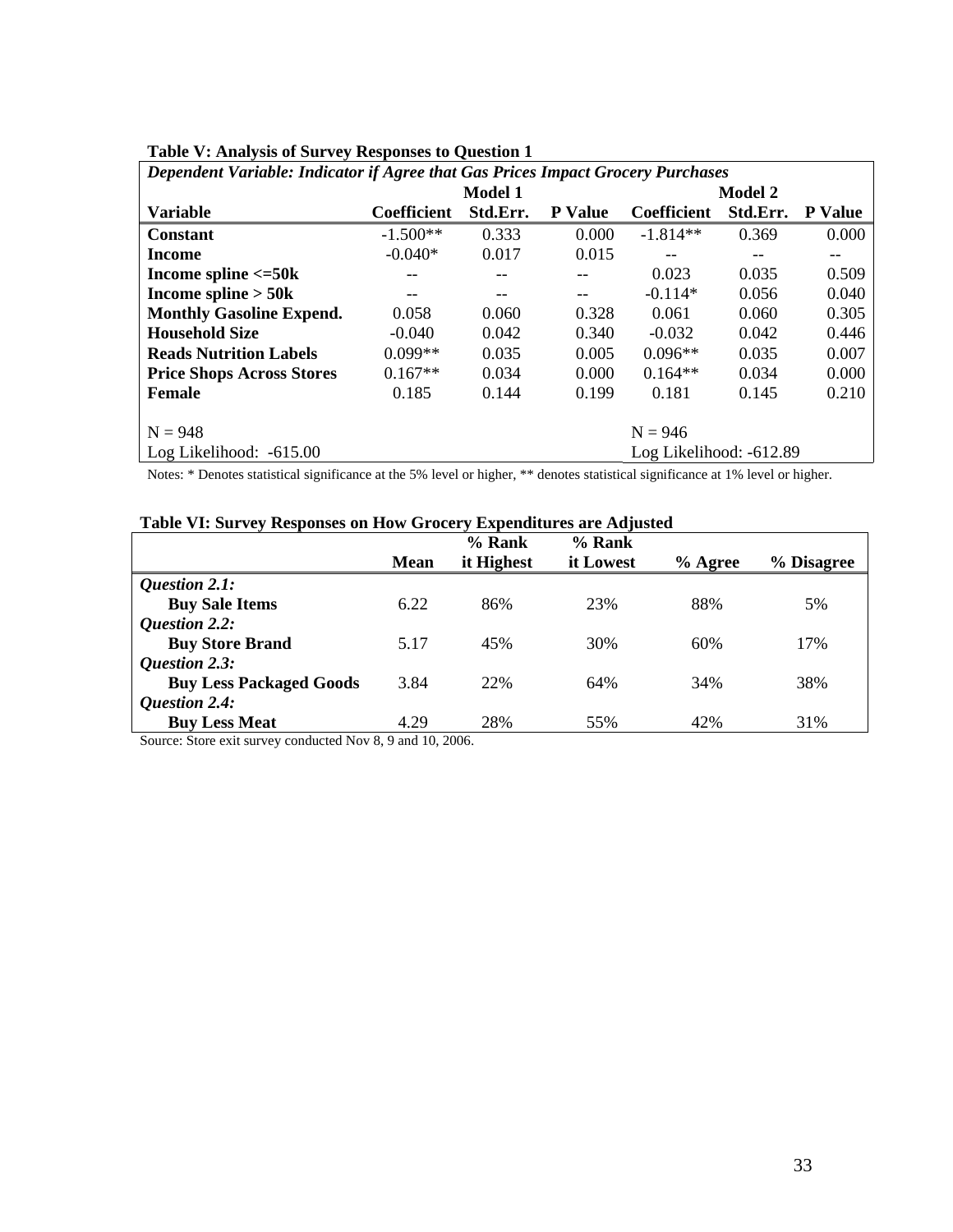| <b>Variable</b>                | N   | <b>Mean</b> | Std. Dev. | Min       | <b>Max</b> |
|--------------------------------|-----|-------------|-----------|-----------|------------|
| <b>Median Household Income</b> |     |             |           |           |            |
| <b>(Estimated 2006)</b>        | 180 | \$74,078    | \$30,359  | \$16,000  | \$200,000  |
| <b>Median Household Income</b> |     |             |           |           |            |
| (Census block group 2000)      | 180 | \$64,789    | \$15,324  | \$30,258  | \$121,442  |
| <b>Ave. Household Size</b>     | 180 | 2.759       | 0.325     | 2.057     | 3.916      |
| <b>Median Gross Rent</b>       | 180 | \$1,072     | \$205     | \$653     | \$1,691    |
| <b>Median House Value</b>      | 180 | \$300,058   | \$115,387 | \$122,894 | \$766,920  |
| <b>Percent White</b>           | 180 | 0.664       | 0.137     | 0.253     | 0.861      |
| <b>Percent Black</b>           | 180 | 0.054       | 0.068     | 0.010     | 0.466      |
| <b>Percent Hispanic</b>        | 180 | 0.211       | 0.115     | 0.066     | 0.606      |
| <b>Percent Below Poverty</b>   | 180 | 0.092       | 0.041     | 0.026     | 0.278      |
| Percent 65 years plus          | 180 | 0.117       | 0.037     | 0.055     | 0.423      |
| <b>Commute Time</b>            | 180 | 30.135      | 3.682     | 22.475    | 42.565     |
| <b>Vehicles per Household</b>  | 180 | 1.847       | 0.199     | 1.148     | 2.253      |

|  |  |  | Table VII: Summary Statistics for Store-Level Customer Demographics |
|--|--|--|---------------------------------------------------------------------|
|  |  |  |                                                                     |

\*Source: Retailer provided information on loyalty card customers' locations and demographic information. Median Household Income for 2006 is calculated by taking the median of the estimated 2006 households' income for card customers at each store. All other demographics were created by merging data from the 2000 Census at the block group level to each customer's block group, and then aggregating to the store level.

|                                   |            | Income     | Income     | Income     | Income     |
|-----------------------------------|------------|------------|------------|------------|------------|
|                                   | All        | Group 1    | Group 2    | Group 3    | Group 4    |
| Ln(Gasoline price)                | $0.190**$  | $0.269**$  | $0.170**$  | $0.179**$  | $0.154**$  |
|                                   | (0.012)    | (0.029)    | (0.021)    | (0.023)    | (0.025)    |
| <b>Num. Items on Sale</b>         | $2.915**$  | $3.109**$  | $2.757**$  | $2.692**$  | $3.083**$  |
|                                   | (0.045)    | (0.103)    | (0.082)    | (0.083)    | (0.091)    |
| <b>Num. Items on Sale Squared</b> | $-2.365**$ | $-2.657**$ | $-2.134**$ | $-2.099**$ | $-2.536**$ |
|                                   | (0.063)    | (0.142)    | (0.114)    | (0.119)    | (0.132)    |
| <b>Other Controls:</b>            | Y          | Y          | Y          | Y          | Y          |
| <b>Regional time trends</b>       | Y          | Y          | Y          | Y          | Y          |
| <b>Regional month effects</b>     | Y          | Y          | Y          | Y          | Y          |
| <b>Holidays</b>                   | Y          | Y          | Y          | Y          | Y          |
| <b>Store fixed effects</b>        | Y          | Y          | Y          | Y          | Y          |
| <b>Mean Percent Sold on Sale</b>  | 0.645      | 0.661      | 0.660      | 0.643      | 0.616      |
| <b>N</b> Stores                   | 180        | 42         | 48         | 45         | 45         |
| N Obs                             | 27540      | 6426       | 7344       | 6885       | 6885       |

#### **Table VIII: Relationship Between ln(Percent Sold on Sale) for Cereal and ln(Gasoline Prices)**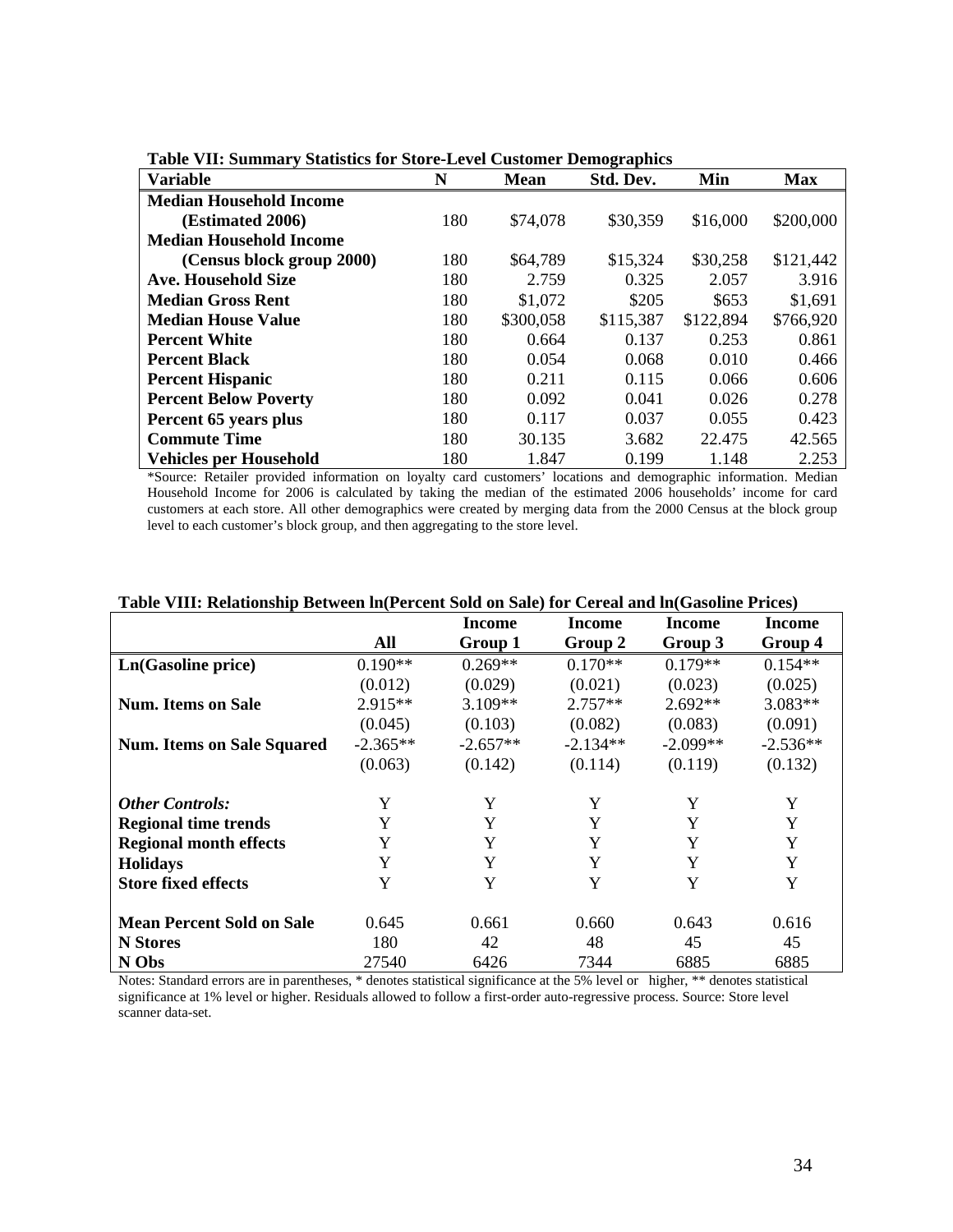|                                   |            | Income     | <b>Income</b> | Income     | Income     |
|-----------------------------------|------------|------------|---------------|------------|------------|
|                                   | All        | Group 1    | Group 2       | Group 3    | Group 4    |
| Ln(Gasoline price)                | $-0.049**$ | $-0.066**$ | $-0.036**$    | $-0.058**$ | $-0.038**$ |
|                                   | (0.007)    | (0.016)    | (0.013)       | (0.013)    | (0.013)    |
| <b>Num.</b> Items on Sale         | $-0.497**$ | $-0.403**$ | $-0.464**$    | $-0.516**$ | $-0.578**$ |
|                                   | (0.026)    | (0.060)    | (0.053)       | (0.051)    | (0.049)    |
| <b>Num. Items on Sale Squared</b> | $0.321**$  | $0.186*$   | $0.275**$     | $0.341**$  | $0.448**$  |
|                                   | (0.037)    | (0.083)    | (0.073)       | (0.073)    | (0.071)    |
| <b>Other Controls:</b>            |            |            |               |            |            |
| <b>Regional time trends</b>       | Y          | Y          | Y             | Y          | Y          |
| <b>Regional month effects</b>     | Y          | Y          | Y             | Y          | Y          |
| <b>Holidays</b>                   | Y          | Y          | Y             | Y          | Y          |
| <b>Store fixed effects</b>        | Y          | Y          | Y             | Y          | Y          |
| <b>Mean Qt. Weighted Price</b>    | 3.099      | 3.026      | 3.055         | 3.114      | 3.199      |
| <b>N</b> Stores                   | 180        | 42         | 48            | 45         | 45         |
| N Obs                             | 27540      | 6426       | 7344          | 6885       | 6885       |

**Table IX: Relationship Between ln(Quantity Weighted Price) for Cereal and ln(Gasoline Prices)**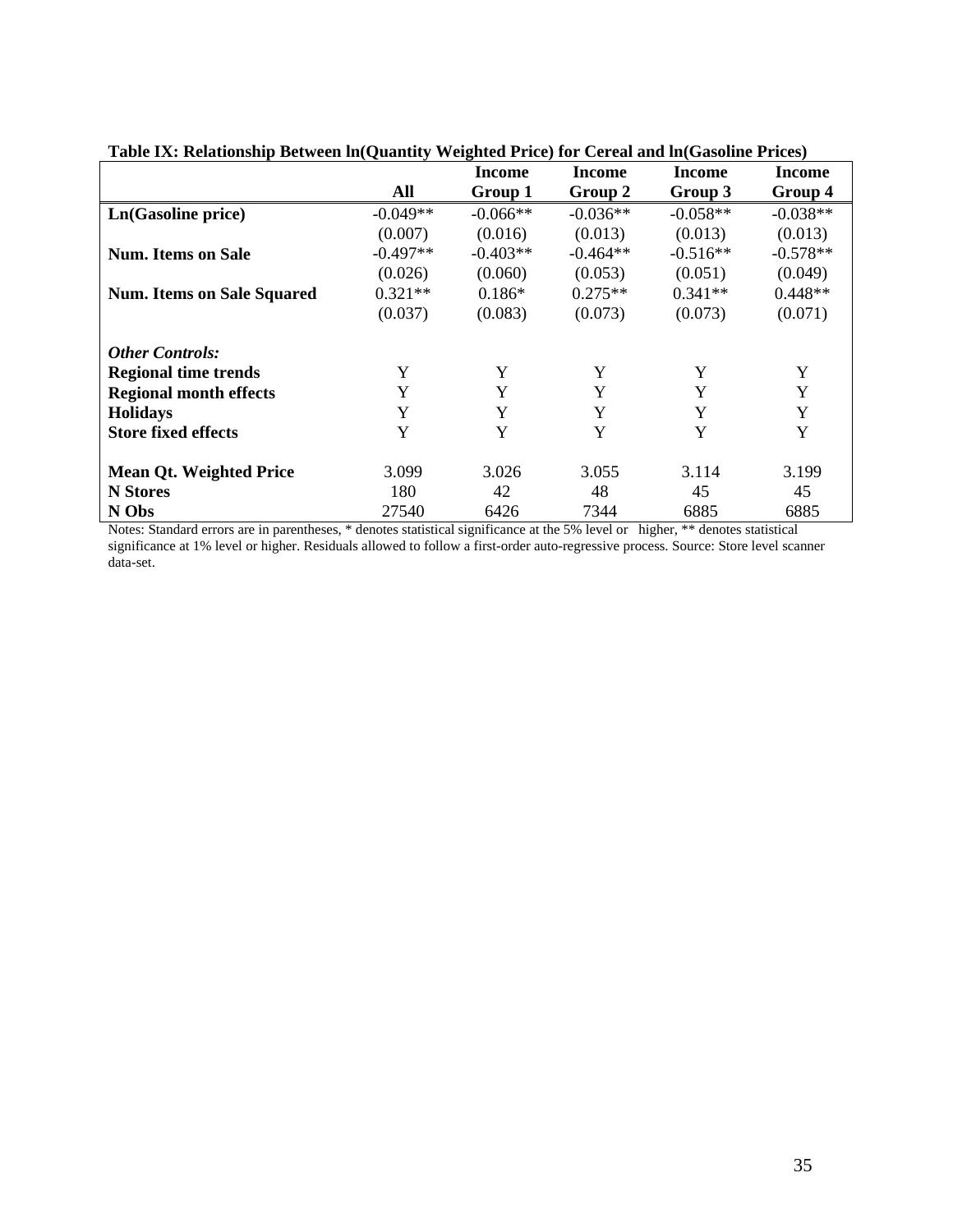| <b>Dependent Variable:</b>    | radio Al Effect of Gasoline Friegs on Friee much of Family Cereal<br><b>Index of Discounted</b> |               |  |  |  |  |
|-------------------------------|-------------------------------------------------------------------------------------------------|---------------|--|--|--|--|
|                               | <b>Index of Shelf Prices</b>                                                                    | <b>Prices</b> |  |  |  |  |
|                               |                                                                                                 |               |  |  |  |  |
| Ln(Gasoline price)            | 0.002                                                                                           | 0.049         |  |  |  |  |
|                               | $-0.007$                                                                                        | $(0.009)$ **  |  |  |  |  |
| Num. Items on Sale            | 0.221                                                                                           | $-0.82$       |  |  |  |  |
|                               | $(0.015)$ **                                                                                    | $(0.026)$ **  |  |  |  |  |
| <b>Num. Items on Sale</b>     | $-0.223$                                                                                        | 0.609         |  |  |  |  |
| <b>Squared</b>                | $(0.021)$ **                                                                                    | $(0.036)$ **  |  |  |  |  |
|                               |                                                                                                 |               |  |  |  |  |
| N Obs                         | 27,540                                                                                          | 27,540        |  |  |  |  |
| <b>Other Controls:</b>        |                                                                                                 |               |  |  |  |  |
| <b>Regional time trends</b>   | Y                                                                                               | Y             |  |  |  |  |
| <b>Regional month effects</b> | Y                                                                                               | Y             |  |  |  |  |
| <b>Holidays</b>               | Y                                                                                               | Y             |  |  |  |  |
| <b>Store fixed effects</b>    | Y                                                                                               | Y             |  |  |  |  |
| <b>N</b> Stores               | 180                                                                                             | 180           |  |  |  |  |
|                               |                                                                                                 |               |  |  |  |  |

**Table X: Effect of Gasoline Prices on Price Index of Family Cereal**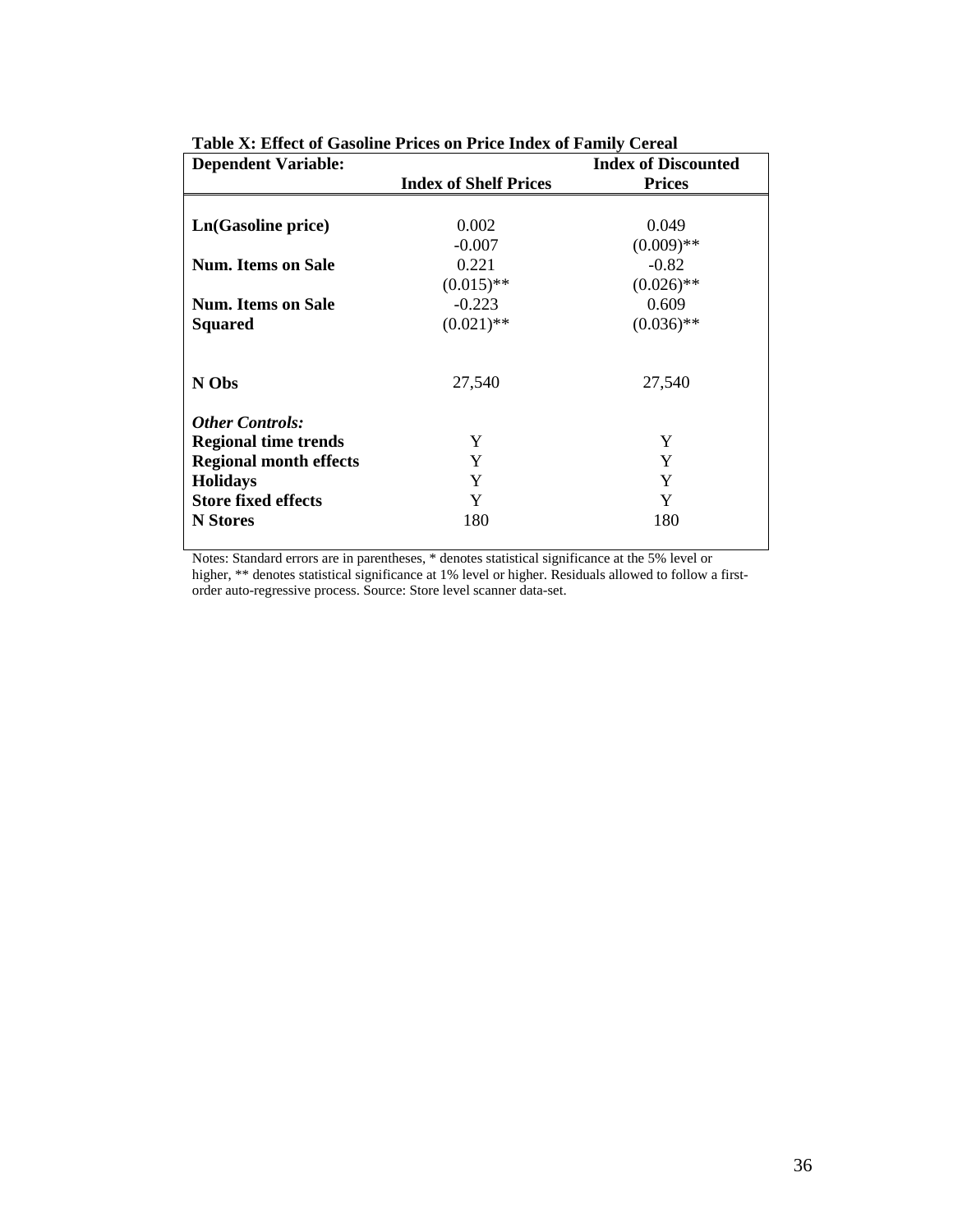| Table AT. Regression Results for Family Cereal Category Controlling for Frice Hitlex<br><b>Dependent Variable:</b> | <b>Ln</b> (Percent Sold | Ln(Quantity-Weighted |
|--------------------------------------------------------------------------------------------------------------------|-------------------------|----------------------|
|                                                                                                                    | on Sale)                | <b>Price Paid)</b>   |
|                                                                                                                    |                         |                      |
| Ln(Gasoline price)                                                                                                 | 0.206                   | $-0.064$             |
|                                                                                                                    | $(0.012)$ **            | $(0.006)$ **         |
| <b>Ln(Net Price Index)</b>                                                                                         | $-0.468$                | 0.42                 |
|                                                                                                                    | $(0.010)$ **            | $(0.005)$ **         |
| <b>Num.</b> Items on Sale                                                                                          | 2.527                   | $-0.172$             |
|                                                                                                                    | $(0.043)$ **            | $(0.024)$ **         |
|                                                                                                                    | $-2.06$                 | 0.059                |
| <b>Num. Items on Sale Squared</b>                                                                                  | $(0.060)$ **            | $-0.033$             |
|                                                                                                                    |                         |                      |
| N Obs                                                                                                              | 27,540                  | 27,540               |
| <b>Other Controls:</b>                                                                                             |                         |                      |
| <b>Regional time trends</b>                                                                                        | Y                       | Y                    |
| <b>Regional month effects</b>                                                                                      | Y                       | Y                    |
| <b>Holidays</b>                                                                                                    | Y                       | Y                    |
| <b>Store fixed effects</b>                                                                                         | Y                       | Y                    |
| <b>N</b> Stores                                                                                                    | 180                     | 180                  |

# **Table XI: Regression Results for Family Cereal Category Controlling for Price Index**

Notes: Standard errors are in parentheses, \* denotes statistical significance at the 5% level or higher, \*\* denotes statistical significance at 1% level or higher. Residuals allowed to follow a first-order auto-regressive process. Source: Store level scanner data-set.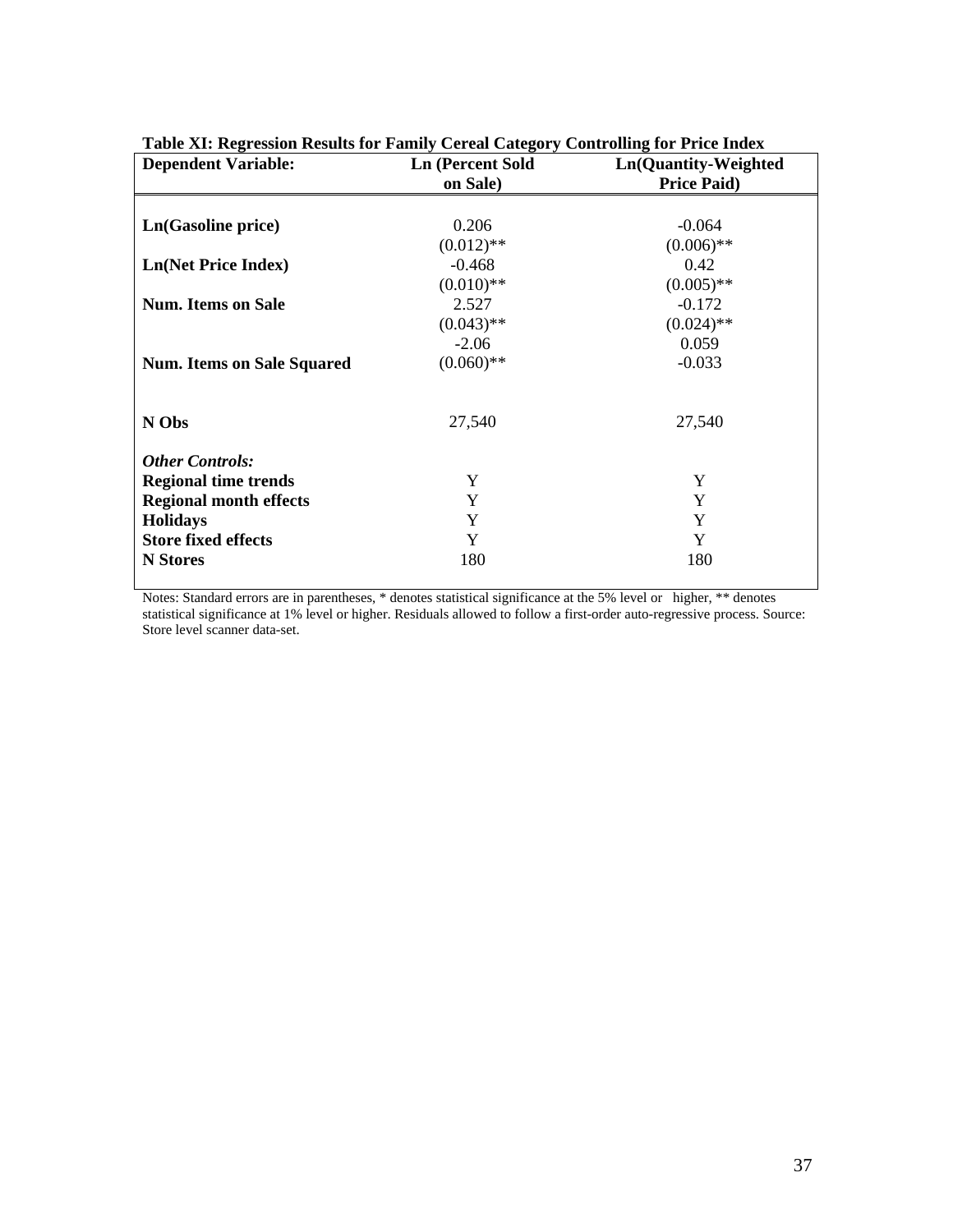|                                                 |            | <b>Income</b> | <b>Income</b> | <b>Income</b> | <b>Income</b> |
|-------------------------------------------------|------------|---------------|---------------|---------------|---------------|
|                                                 | All        | Group 1       | Group 2       | Group 3       | Group 4       |
|                                                 |            |               |               |               |               |
| Dependent Var: ln(Percent sold on sale)         |            |               |               |               |               |
| Ln(Gasoline price)                              | $0.252**$  | $0.359**$     | $0.234**$     | $0.283**$     | $0.164*$      |
|                                                 | (0.040)    | (0.085)       | (0.076)       | (0.079)       | (0.078)       |
| <b>Num. Items on Sale</b>                       | 8.924**    | 8.769**       | 8.916**       | 8.747**       | 9.289**       |
|                                                 | (0.049)    | (0.102)       | (0.095)       | (0.095)       | (0.097)       |
| <b>Num. Items on Sale</b>                       |            |               |               |               |               |
| <b>Squared</b>                                  | $-7.198**$ | $-7.112**$    | $-7.192**$    | $-7.094**$    | $-7.416**$    |
|                                                 | (0.054)    | (0.112)       | (0.104)       | (0.106)       | (0.109)       |
| <b>Mean Percent Sold on Sale</b>                | 0.503      | 0.526         | 0.509         | 0.505         | 0.472         |
| N Obs                                           | 27540      | 6426          | 7344          | 6885          | 6885          |
|                                                 |            |               |               |               |               |
| Dependent Var: ln(Quantity weighted price paid) |            |               |               |               |               |
| Ln(Gasoline price)                              | $-0.072**$ | $-0.084**$    | $-0.085**$    | $-0.051**$    | $-0.075**$    |
|                                                 | (0.010)    | (0.021)       | (0.019)       | (0.020)       | $(0.020)$ **  |
| <b>Num. Items on Sale</b>                       | $-0.857**$ | $-0.837**$    | $-0.815**$    | $-0.849**$    | $-0.905**$    |
|                                                 | (0.012)    | (0.025)       | (0.022)       | (0.024)       | $(0.025)$ **  |
| <b>Num. Items on Sale</b>                       |            |               |               |               |               |
| <b>Squared</b>                                  | $0.144**$  | $0.184**$     | $0.135**$     | $0.094**$     | $0.125**$     |
|                                                 | (0.013)    | (0.028)       | (0.025)       | (0.027)       | (0.028)       |
| <b>Mean Qt. Weighted Price</b>                  | 0.730      | 0.710         | 0.720         | 0.740         | 0.760         |
| N Obs                                           | 27540      | 6426          | 7344          | 6885          | 6885          |
|                                                 |            |               |               |               |               |
| <b>Other Controls:</b>                          |            |               |               |               |               |
| <b>Regional time trends</b>                     | Y          | Y             | Y             | Y             | Y             |
| <b>Regional month effects</b>                   | Y          | Y             | Y             | Y             | Y             |
| <b>Holidays</b>                                 | Y          | Y             | Y             | Y             | Y             |
| <b>Store fixed effects</b>                      | Y          | Y             | Y             | Y             | Y             |
| <b>N</b> Stores                                 | 180        | 42            | 48            | 45            | 45            |
|                                                 |            |               |               |               |               |

#### **Table XII: Regression Results for Family Yogurt Category**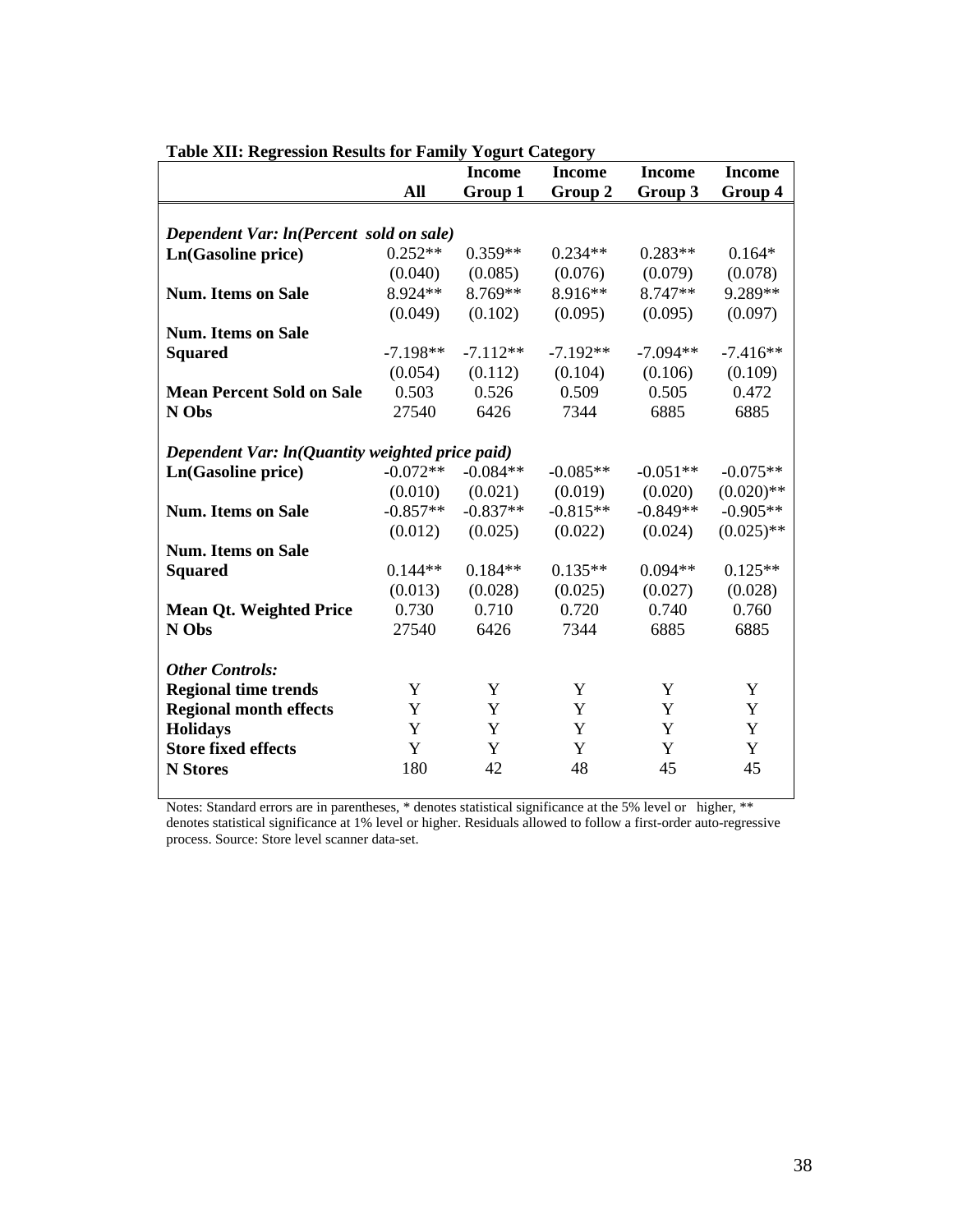|                                                 |            | Income     | Income     | <b>Income</b> | <b>Income</b> |
|-------------------------------------------------|------------|------------|------------|---------------|---------------|
|                                                 | All        | Group 1    | Group 2    | Group 3       | Group 4       |
|                                                 |            |            |            |               |               |
| Dependent Var: ln(Percent sold on sale)         |            |            |            |               |               |
| Ln(Gasoline price)                              | $0.491**$  | $0.548**$  | $0.522**$  | $0.475**$     | $0.445**$     |
|                                                 | (0.055)    | (0.129)    | (0.110)    | (0.111)       | (0.091)       |
| <b>Num.</b> Items on Sale                       | $3.247**$  | $3.523**$  | $3.001**$  | $3.424**$     | $3.123**$     |
|                                                 | (0.062)    | (0.141)    | (0.123)    | (0.128)       | (0.106)       |
| <b>Num. Items Sale Squared</b>                  | $-2.257**$ | $-2.402**$ | $-2.011**$ | $-2.481**$    | $-2.239**$    |
|                                                 | (0.080)    | (0.176)    | (0.161)    | (0.164)       | (0.138)       |
| <b>Mean Percent Sold on Sale</b>                | 0.603      | 0.632      | 0.610      | 0.59          | 0.580         |
| N Obs                                           | 27322      | 6372       | 7281       | 6836          | 6833          |
|                                                 |            |            |            |               |               |
| Dependent Var: ln(Quantity weighted price paid) |            |            |            |               |               |
| Ln(Gasoline price)                              | $-0.103**$ | $-0.075$   | $-0.095*$  | $-0.153**$    | $-0.089*$     |
|                                                 | (0.022)    | $-0.046$   | (0.044)    | (0.044)       | (0.041)       |
| <b>Num. Items on Sale</b>                       | $-0.438**$ | $-0.543**$ | $-0.423**$ | $-0.501**$    | $-0.315**$    |
|                                                 | (0.025)    | (0.052)    | (0.051)    | (0.051)       | (0.047)       |
| <b>Num. Items Sale Squared</b>                  | $0.098**$  | 0.113      | 0.061      | $0.161*$      | 0.100         |
|                                                 | (0.032)    | $-0.066$   | $-0.067$   | (0.066)       | (0.061)       |
| <b>Mean Qt. Weighted Price</b>                  | 2.368      | 2.050      | 2.319      | 2.388         | 2.697         |
| N Obs                                           | 27539      | 6426       | 7344       | 6884          | 6885          |
|                                                 |            |            |            |               |               |
| <b>Other Controls:</b>                          |            |            |            |               |               |
| <b>Regional time trends</b>                     | Y          | Y          | Y          | Y             | Y             |
| <b>Regional month effects</b>                   | Y          | Y          | Y          | Y             | Y             |
| <b>Holidays</b>                                 | Y          | Y          | Y          | Y             | Y             |
| <b>Store Fixed effects</b>                      | Y          | Y          | Y          | Y             | Y             |
| <b>N</b> Stores                                 | 180        | 42         | 48         | 45            | 45            |

**Table XIII: Regression Results for Chicken Category**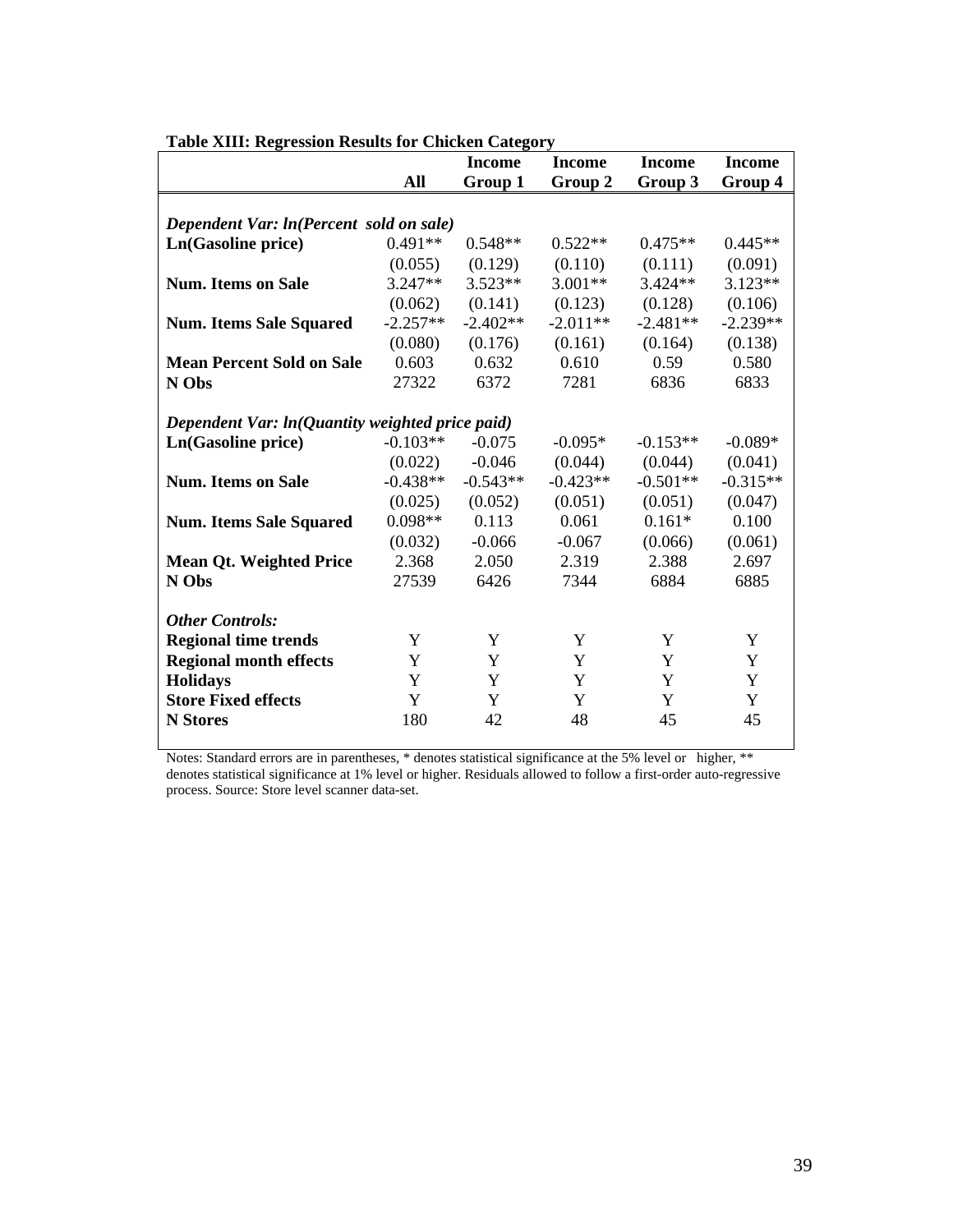|                                                 |            | <b>Income</b> | <b>Income</b> | <b>Income</b> | <b>Income</b> |  |
|-------------------------------------------------|------------|---------------|---------------|---------------|---------------|--|
|                                                 | All        | Group 1       | Group 2       | Group 3       | Group 4       |  |
|                                                 |            |               |               |               |               |  |
| Dependent Var: ln(Percent sold on sale)         |            |               |               |               |               |  |
| Ln(Gasoline price)                              | $0.103**$  | $0.075**$     | $0.103**$     | $0.103**$     | $0.131**$     |  |
|                                                 | (0.007)    | (0.016)       | (0.013)       | (0.014)       | (0.014)       |  |
| <b>Num.</b> Sale Items                          | $1.227**$  | $1.206**$     | $1.262**$     | $1.181**$     | $1.235**$     |  |
|                                                 | (0.027)    | (0.057)       | (0.050)       | (0.054)       | (0.054)       |  |
| <b>Num. Sale Items Squared</b>                  | $-0.747**$ | $-0.737**$    | $-0.777**$    | $-0.697**$    | $-0.755**$    |  |
|                                                 | (0.027)    | (0.058)       | (0.051)       | (0.055)       | (0.056)       |  |
| <b>Mean Percent Sold on Sale</b>                | 0.829      | 0.835         | 0.830         | 0.834         | 0.818         |  |
| N Obs                                           | 27540      | 6426          | 7344          | 6885          | 6885          |  |
|                                                 |            |               |               |               |               |  |
| Dependent Var: ln(Quantity weighted price paid) |            |               |               |               |               |  |
| Ln(Gasoline price)                              | $-0.109**$ | $-0.101**$    | $-0.116**$    | $-0.106**$    | $-0.110**$    |  |
|                                                 | (0.008)    | (0.018)       | (0.016)       | (0.016)       | (0.016)       |  |
| <b>Num.</b> Sale Items                          | $-0.206**$ | $-0.166*$     | $-0.244**$    | $-0.123$      | $-0.289**$    |  |
|                                                 | (0.032)    | (0.067)       | (0.061)       | $-0.063$      | (0.067)       |  |
| <b>Num. Sale Items Squared</b>                  | $0.227**$  | $0.230**$     | $0.276**$     | 0.117         | $0.284**$     |  |
|                                                 | (0.033)    | (0.068)       | (0.062)       | $-0.065$      | (0.069)       |  |
| <b>Mean Qt. Weighted Price</b>                  | 3.102      | 3.032         | 3.079         | 3.124         | 3.166         |  |
| N Obs                                           | 27540      | 6426          | 7344          | 6885          | 6885          |  |
|                                                 |            |               |               |               |               |  |
| <b>Other Controls:</b>                          |            |               |               |               |               |  |
| <b>Regional time trends</b>                     | Y          | Y             | Y             | Y             | Y             |  |
| <b>Regional month effects</b>                   | Y          | Y             | Y             | Y             | Y             |  |
| <b>Holidays</b>                                 | Y          | Y             | Y             | Y             | Y             |  |
| <b>Store Fixed effects</b>                      | Y          | Y             | Y             | Y             | Y             |  |
| <b>N</b> Stores                                 | 180        | 42            | 48            | 45            | 45            |  |

**Table XIV: Regression Results for Fresh Orange Juice Category**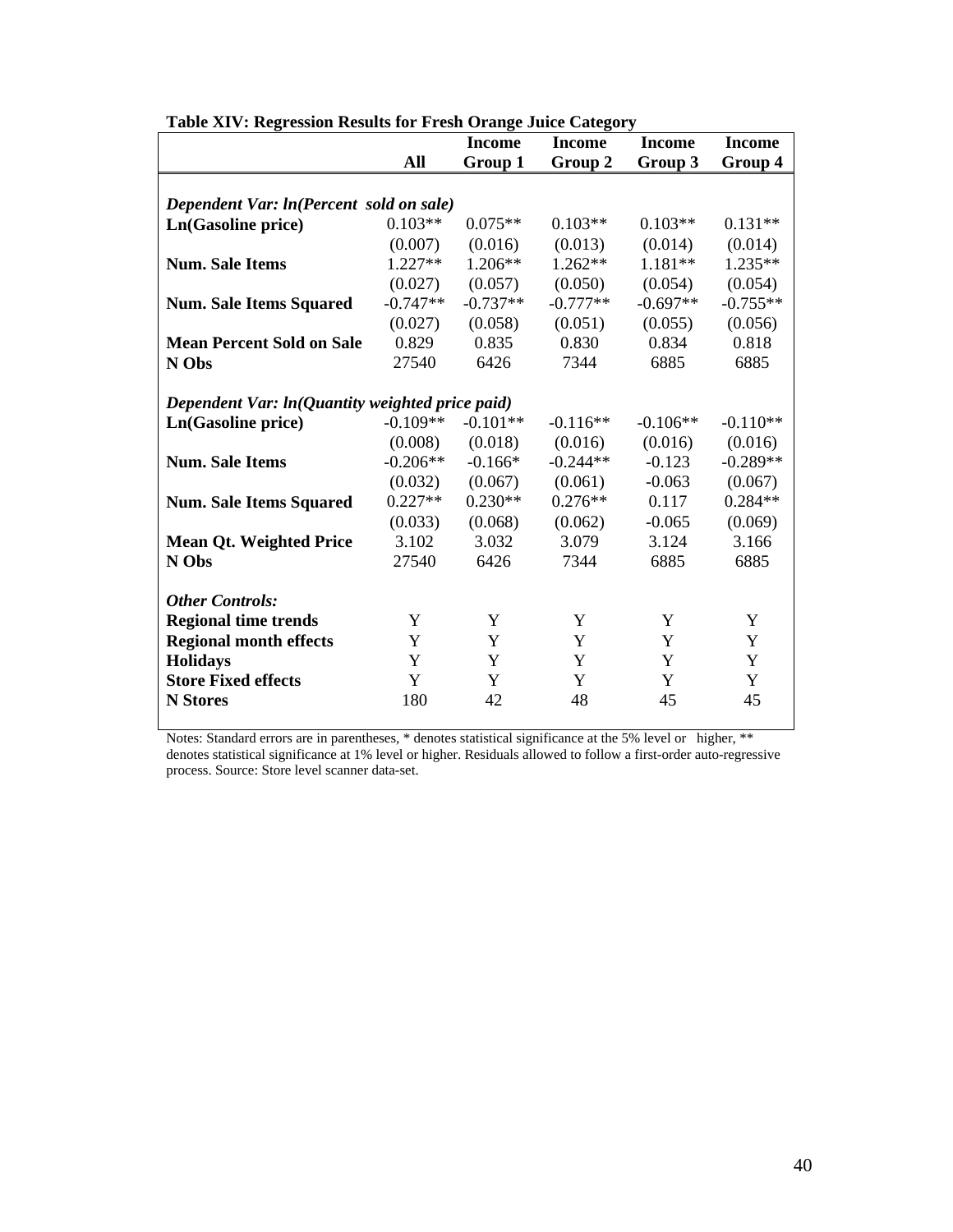|                                           | <b>Cereal</b> | Yogurt     | <b>Chicken</b> | <b>Orange Juice</b> |  |  |  |
|-------------------------------------------|---------------|------------|----------------|---------------------|--|--|--|
|                                           |               |            |                |                     |  |  |  |
| Dependent Var: $ln(Total$ quantity sold)* |               |            |                |                     |  |  |  |
| Ln(Gasoline price)                        | $0.374**$     | $0.819**$  | $0.842**$      | $0.435**$           |  |  |  |
|                                           | (0.033)       | (0.035)    | (0.039)        | (0.033)             |  |  |  |
| <b>Num. Items on Sale</b>                 | 1.507**       | $1.638**$  | $0.463**$      | $0.269**$           |  |  |  |
|                                           | (0.066)       | (0.033)    | (0.053)        | (0.065)             |  |  |  |
| <b>Num. Items on Sale</b>                 |               |            |                |                     |  |  |  |
| <b>Squared</b>                            | $-1.327**$    | $-0.370**$ | $-0.239**$     | $-0.471**$          |  |  |  |
|                                           | (0.092)       | (0.036)    | (0.069)        | (0.066)             |  |  |  |
| Dependent Var: ln(Total net revenues)     |               |            |                |                     |  |  |  |
| Ln(Gasoline price)                        | $0.299**$     | $0.584**$  | $0.896**$      | $0.117**$           |  |  |  |
|                                           | (0.028)       | (0.033)    | (0.037)        | (0.029)             |  |  |  |
| <b>Num.</b> Items on Sale                 | $0.910**$     | $0.801**$  | 0.028          | $0.321**$           |  |  |  |
|                                           | (0.049)       | (0.025)    | (0.036)        | (0.046)             |  |  |  |
| <b>Num. Items on Sale</b>                 |               |            |                |                     |  |  |  |
| <b>Squared</b>                            | $-0.870**$    | $-0.258**$ | $-0.280**$     | $-0.443**$          |  |  |  |
|                                           | (0.068)       | (0.027)    | (0.047)        | (0.047)             |  |  |  |
| <b>Other Controls:</b>                    |               |            |                |                     |  |  |  |
| <b>Regional time trends</b>               | Y             | Y          | Y              | Y                   |  |  |  |
| <b>Regional month effects</b>             | Y             | Y          | Y              | Y                   |  |  |  |
| <b>Holidays</b>                           | Y             | Y          | Y              | Y                   |  |  |  |
| <b>Store fixed effects</b>                | Y             | Y          | Y              | Y                   |  |  |  |
| <b>N</b> Stores                           | 180           | 180        | 180            | 180                 |  |  |  |
| N Obs                                     | 27540         | 27540      | 27539          | 27540               |  |  |  |

**Table XV: Effect of Gasoline Prices on Total Volume Sold and Total Revenues** 

Notes: Standard errors are in parentheses, \* denotes statistical significance at the 5% level or higher, \*\* denotes statistical significance at 1% level or higher. Residuals allowed to follow a first-order auto-regressive process. Source: Store level scanner data-set. Note that for Total Revenues, sample size drops to 27539 for the Chicken category only. \*Total quantity sold is in appropriate units for each category (e.g. pounds for chicken, and six ounce cups for yogurt).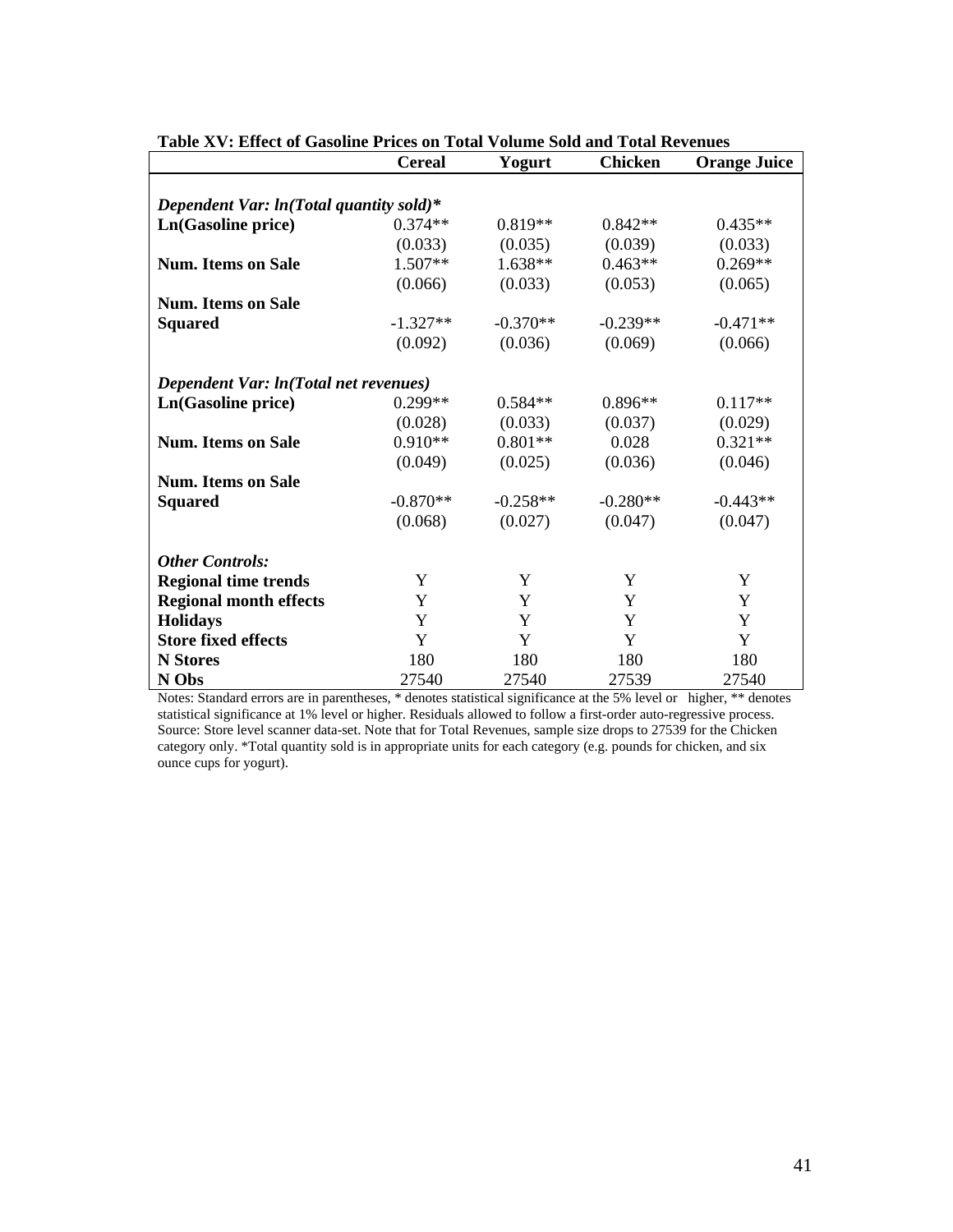